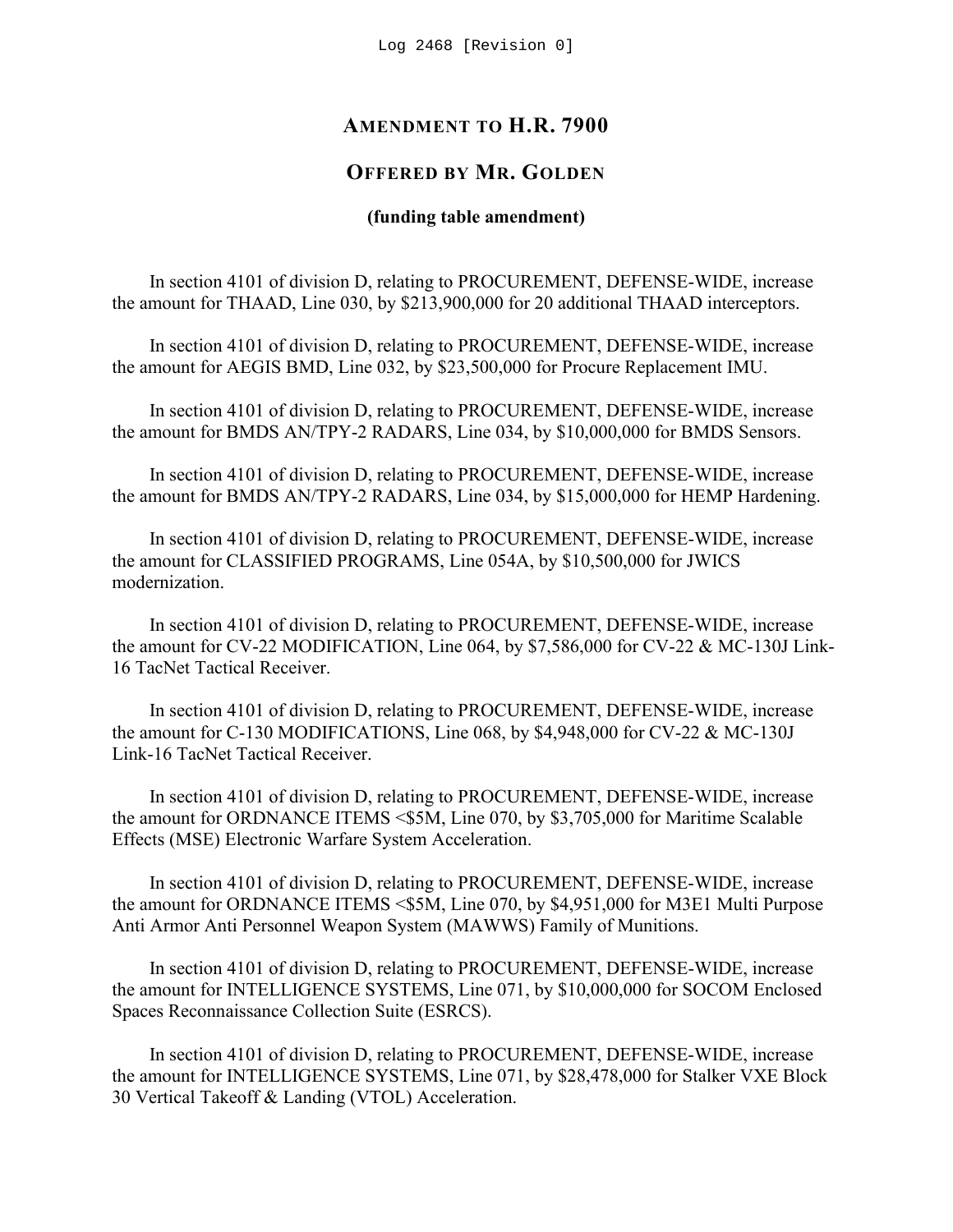In section 4101 of division D, relating to PROCUREMENT, DEFENSE-WIDE, increase the amount for SPECIAL PROGRAMS, Line 075, by \$229,000,000 for Medium Fixed Wing Recapitalization.

In section 4101 of division D, relating to PROCUREMENT, DEFENSE-WIDE, increase the amount for TACTICAL VEHICLES, Line 076, by \$3,000,000 for PB-NSCV.

In section 4101 of division D, relating to PROCUREMENT, DEFENSE-WIDE, increase the amount for WARRIOR SYSTEMS <\$5M, Line 077, by \$18,730,000 for AFSOC Force Generation (AFSOFORGEN) Tactical Communications (TACCOM).

In section 4101 of division D, relating to PROCUREMENT, DEFENSE-WIDE, increase the amount for WARRIOR SYSTEMS <\$5M, Line 077, by \$33,553,000 for Counter Unmanned Systems (CUxS) Procurement Acceleration.

In section 4101 of division D, relating to PROCUREMENT, DEFENSE-WIDE, increase the amount for OPERATIONAL ENHANCEMENTS INTELLIGENCE, Line 080, by \$5,414,000 for Low Visibility Vanishing Technology (LVVT).

In section 4101 of division D, relating to PROCUREMENT, DEFENSE-WIDE, increase the amount for OPERATIONAL ENHANCEMENTS, Line 081, by \$5,000,000 for High Speed Assault Craft (HSAC) Roof Application Kit (RAK) Acceleration.

In section 4101 of division D, relating to PROCUREMENT, DEFENSE-WIDE, increase the amount for OPERATIONAL ENHANCEMENTS, Line 081, by \$10,754,000 for Intelligence, Surveillance, and Reconnaissance (ISR) Transceivers Acceleration.

In section 4101 of division D, relating to PROCUREMENT, DEFENSE-WIDE, increase the amount for OPERATIONAL ENHANCEMENTS, Line 081, by \$11,000,000 for Ground Vehicle Forward Looking Infrared (FLIR).

In section 4101 of division D, relating to PROCUREMENT, DEFENSE-WIDE, increase the amount for CB PROTECTION & HAZARD MITIGATION, Line 083, by \$3,000,000 for Waterless & Sprayable Solutions for Decontamination of Chemical and Biological Warfare Agents.

In section 4101 of division D, relating to PROCUREMENT, MARINE CORPS, increase the amount for GROUND BASED AIR DEFENSE, Line 009, by \$56,800,000 for MADIS Inc 1 fielding - USMC UPL.

In section 4101 of division D, relating to PROCUREMENT, MARINE CORPS, increase the amount for GROUND/AIR TASK ORIENTED RADAR (G/ATOR), Line 019, by \$380,000,000 for Additional G/ATOR radars - USMC UPL.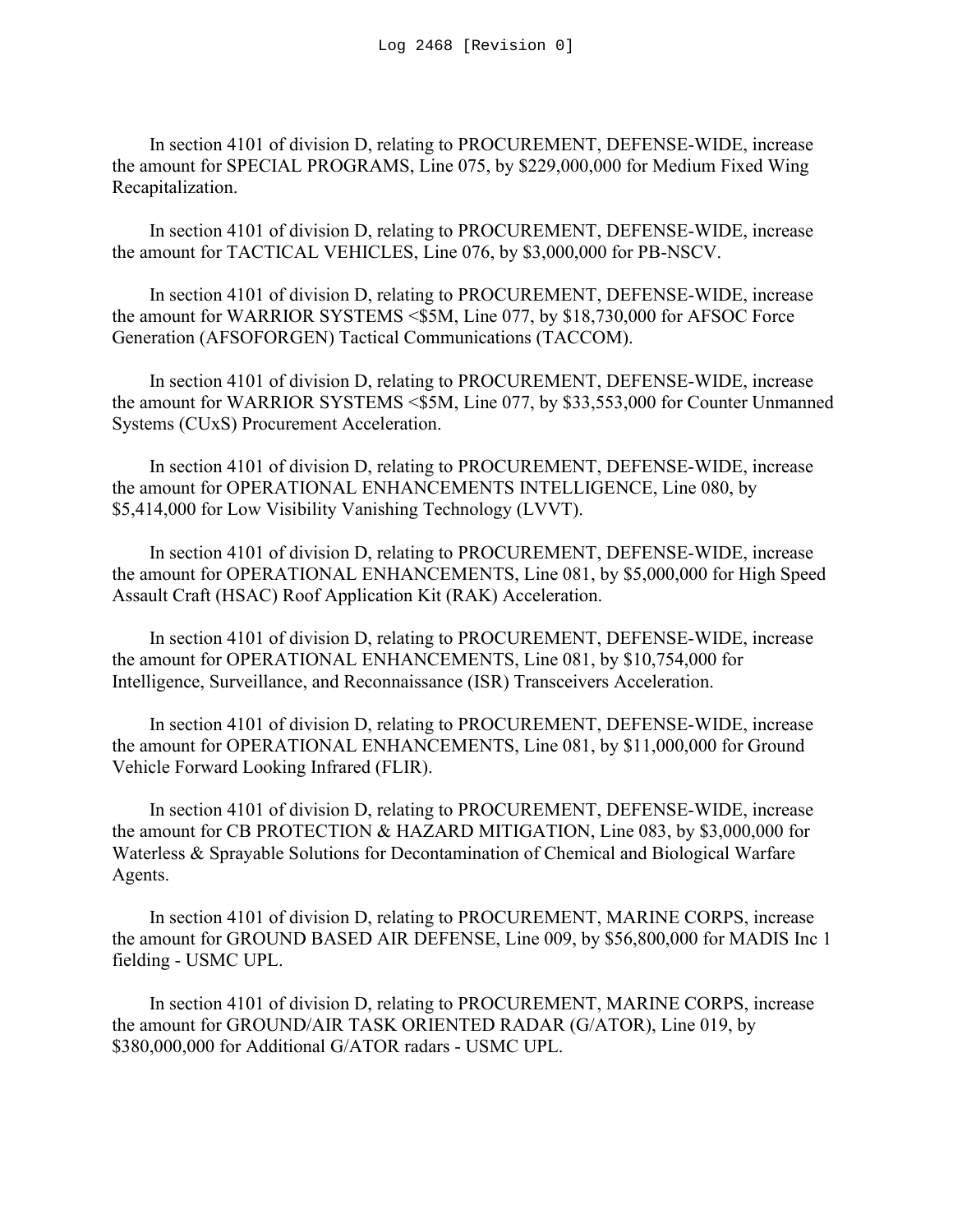In section 4101 of division D, relating to PROCUREMENT, MARINE CORPS, increase the amount for JOINT LIGHT TACTICAL VEHICLE, Line 041, by \$117,400,000 for Accelerate HMMWV replacement - USMC UPL.

In section 4101 of division D, relating to AIRCRAFT PROCUREMENT, NAVY, increase the amount for F/A-18E/F (FIGHTER) HORNET, Line 001, by \$666,000,000 for 8 aircraft - USNR.

In section 4101 of division D, relating to AIRCRAFT PROCUREMENT, NAVY, increase the amount for JOINT STRIKE FIGHTER CV, Line 002, by \$40,600,000 for TR-3 Organic Depot Standup.

In section 4101 of division D, relating to AIRCRAFT PROCUREMENT, NAVY, increase the amount for JSF STOVL, Line 004, by \$40,600,000 for TR-3 Organic Depot Standup.

In section 4101 of division D, relating to AIRCRAFT PROCUREMENT, NAVY, increase the amount for CH-53K (HEAVY LIFT), Line 006, by \$250,000,000 for Add 2 aircraft.

In section 4101 of division D, relating to AIRCRAFT PROCUREMENT, NAVY, increase the amount for V-22 (MEDIUM LIFT), Line 008, by \$212,000,000 for Unit quantity increase - 2 aircraft.

In section 4101 of division D, relating to AIRCRAFT PROCUREMENT, NAVY, increase the amount for E-2D ADV HAWKEYE, Line 012, by \$399,900,000 for 2 additional E-2D aircraft - Navy UPL.

In section 4101 of division D, relating to AIRCRAFT PROCUREMENT, NAVY, increase the amount for KC-130J, Line 016, by \$252,900,000 for 2 additional USMC C-130 aircraft - USMC UPL.

In section 4101 of division D, relating to AIRCRAFT PROCUREMENT, NAVY, increase the amount for KC-130J, Line 016, by \$446,200,000 for 3 additional Navy C-130 aircraft - Navy UPL.

In section 4101 of division D, relating to AIRCRAFT PROCUREMENT, NAVY, increase the amount for KC-130J AP, Line 017, by \$15,400,000 for Advanced Procurement for USMC aircraft - USMC UPL.

In section 4101 of division D, relating to AIRCRAFT PROCUREMENT, NAVY, increase the amount for MQ-8 UAV, Line 021, by \$21,000,000 for Costs associated with restoring 5 LCS.

In section 4101 of division D, relating to AIRCRAFT PROCUREMENT, NAVY, increase the amount for H-1 SERIES, Line 037, by \$13,300,000 for H-1 Digital Interoperability (DI) Link-16.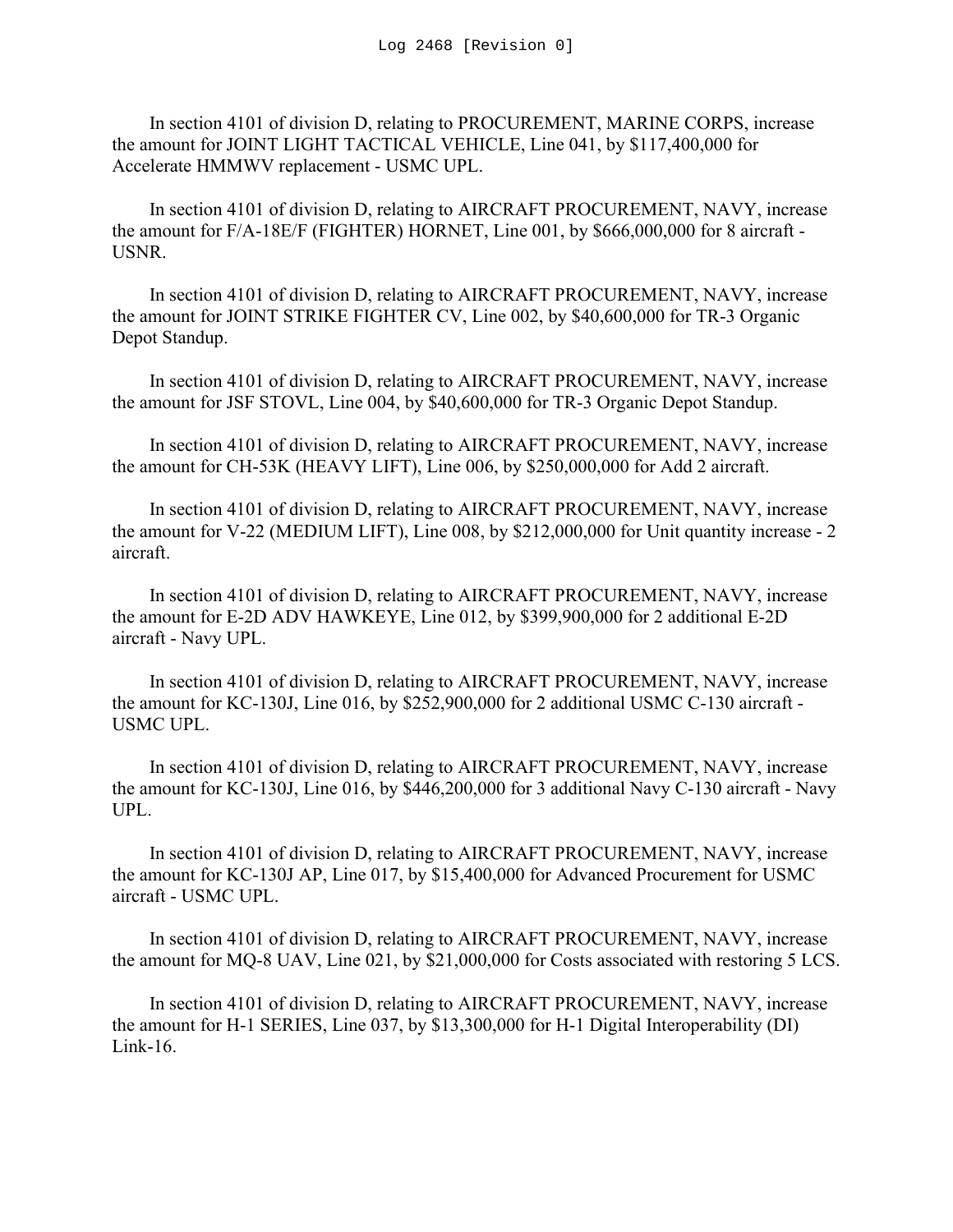In section 4101 of division D, relating to AIRCRAFT PROCUREMENT, NAVY, increase the amount for P-8 SERIES, Line 055, by \$60,700,000 for 2 additional kits for P-8 increment 3 - Navy UPL.

In section 4101 of division D, relating to AIRCRAFT PROCUREMENT, NAVY, increase the amount for MQ-8 SERIES, Line 057, by \$7,300,000 for Costs associated with restoring 5 LCS.

In section 4101 of division D, relating to AIRCRAFT PROCUREMENT, NAVY, increase the amount for SPARES AND REPAIR PARTS, Line 068, by \$1,200,000 for Costs associated with restoring 5 LCS.

In section 4101 of division D, relating to AIRCRAFT PROCUREMENT, NAVY, increase the amount for SPARES AND REPAIR PARTS, Line 068, by \$7,605,000 for MH-60S spares.

In section 4101 of division D, relating to AIRCRAFT PROCUREMENT, NAVY, increase the amount for SPARES AND REPAIR PARTS, Line 068, by \$23,143,000 for MH-60R spares.

In section 4101 of division D, relating to AIRCRAFT PROCUREMENT, NAVY, increase the amount for SPARES AND REPAIR PARTS, Line 068, by \$50,000,000 for Various systems - Navy UPL.

In section 4101 of division D, relating to AIRCRAFT PROCUREMENT, NAVY, increase the amount for SPARES AND REPAIR PARTS, Line 068, by \$117,000,000 for F-35B Engine/Lift System - USMC UPL.

In section 4101 of division D, relating to WEAPONS PROCUREMENT, NAVY, increase the amount for TOMAHAWK, Line 003, by \$1,600,000 for Expeditionary VLS Reload System - Navy UPL.

In section 4101 of division D, relating to WEAPONS PROCUREMENT, NAVY, increase the amount for TOMAHAWK, Line 003, by \$242,000,000 for Unit quantity increase.

In section 4101 of division D, relating to WEAPONS PROCUREMENT, NAVY, increase the amount for SIDEWINDER, Line 005, by \$25,900,000 for Additional missiles - Navy UPL.

In section 4101 of division D, relating to WEAPONS PROCUREMENT, NAVY, increase the amount for LRASM, Line 016, by \$33,100,000 for Additional missiles - Navy UPL.

In section 4101 of division D, relating to WEAPONS PROCUREMENT, NAVY, increase the amount for MK-48 TORPEDO, Line 027, by \$49,000,000 for MK 48 Heavyweight Torpedo Procurement - Navy UPL.

In section 4101 of division D, relating to WEAPONS PROCUREMENT, NAVY, increase the amount for MK-54 TORPEDO MODS, Line 029, by \$0 for INDOPACOM UPL.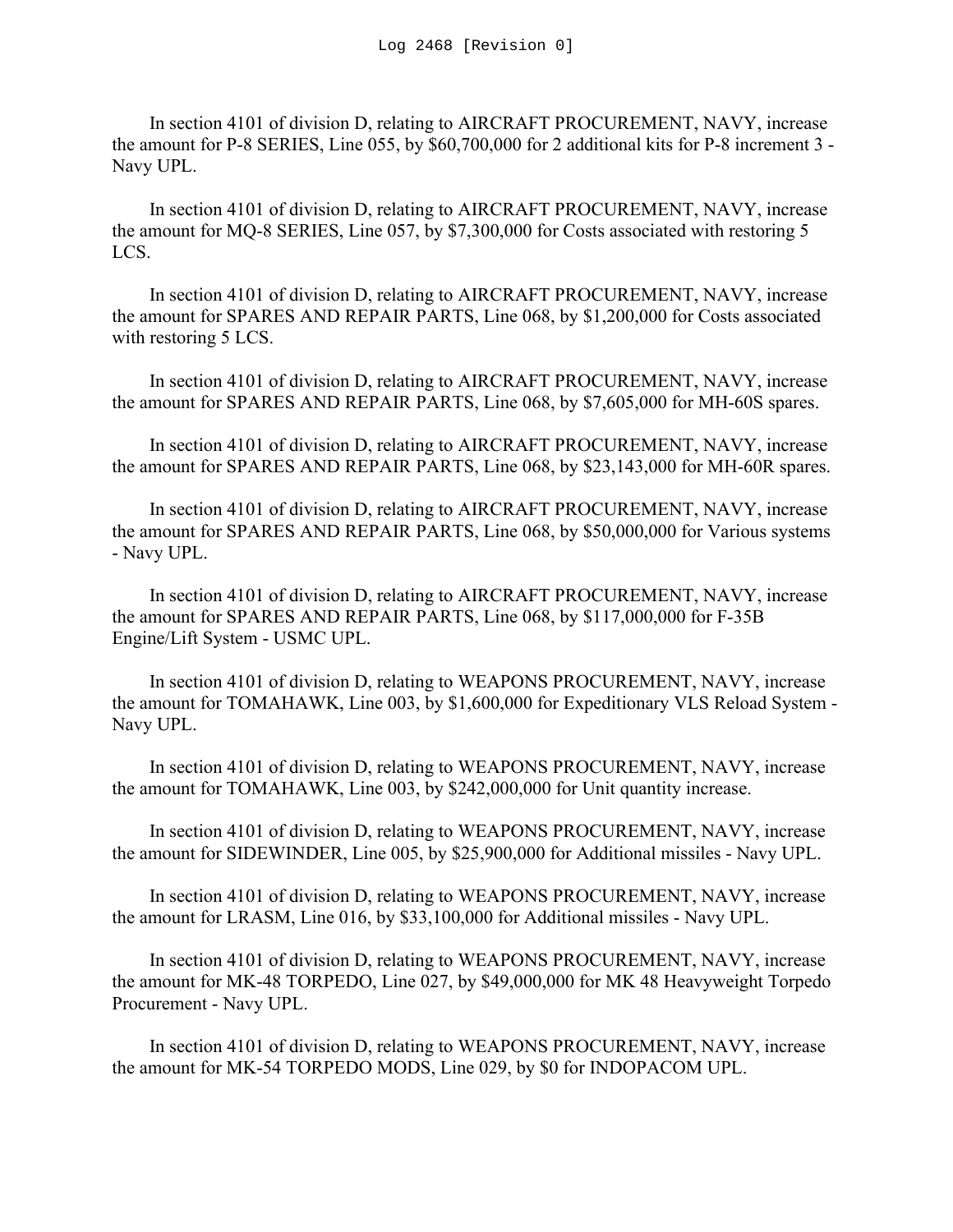In section 4101 of division D, relating to SHIPBUILDING AND CONVERSION, NAVY, increase the amount for CARRIER REPLACEMENT PROGRAM, Line 003, by \$135,000,000.

In section 4101 of division D, relating to SHIPBUILDING AND CONVERSION, NAVY, increase the amount for CVN-81, Line 004, by \$235,000,000.

In section 4101 of division D, relating to SHIPBUILDING AND CONVERSION, NAVY, increase the amount for DDG-51, Line 010, by \$250,000,000 for Large Surface Combatant Shipyard Infrastructure.

In section 4101 of division D, relating to SHIPBUILDING AND CONVERSION, NAVY, increase the amount for DDG-51, Line 010, by \$1,188,269,000 for One additional ship.

In section 4101 of division D, relating to SHIPBUILDING AND CONVERSION, NAVY, increase the amount for DDG-51 AP, Line 011, by \$130,000,000 for Third DDG in FY 2024.

In section 4101 of division D, relating to SHIPBUILDING AND CONVERSION, NAVY, increase the amount for FFG-FRIGATE, Line 013, by \$73,400,000 for Wholeness for FFG-62 Procurement - Navy UPL.

In section 4101 of division D, relating to SHIPBUILDING AND CONVERSION, NAVY, increase the amount for FFG-FRIGATE, Line 013, by \$923,849,000 for One additional ship.

In section 4101 of division D, relating to SHIPBUILDING AND CONVERSION, NAVY, increase the amount for LHA REPLACEMENT, Line 020, by \$289,000,000 for LHA 10 advance procurement.

In section 4101 of division D, relating to SHIPBUILDING AND CONVERSION, NAVY, increase the amount for EXPEDITIONARY FAST TRANSPORT (EPF), Line 021, by \$695,000,000 for EMS.

In section 4101 of division D, relating to SHIPBUILDING AND CONVERSION, NAVY, increase the amount for TAO FLEET OILER, Line 022, by \$746,000,000 for One additional ship.

In section 4101 of division D, relating to SHIPBUILDING AND CONVERSION, NAVY, increase the amount for OUTFITTING, Line 027, by \$70,000,000.

In section 4101 of division D, relating to SHIPBUILDING AND CONVERSION, NAVY, increase the amount for SHIP TO SHORE CONNECTOR, Line 028, by \$201,405,000 for Unit quantity increase.

In section 4101 of division D, relating to SHIPBUILDING AND CONVERSION, NAVY, increase the amount for COMPLETION OF PY SHIPBUILDING PROGRAMS, Line 032, by \$45,000,000 for CVN 73 RCOH Cost-to-Complete - Navy UPL.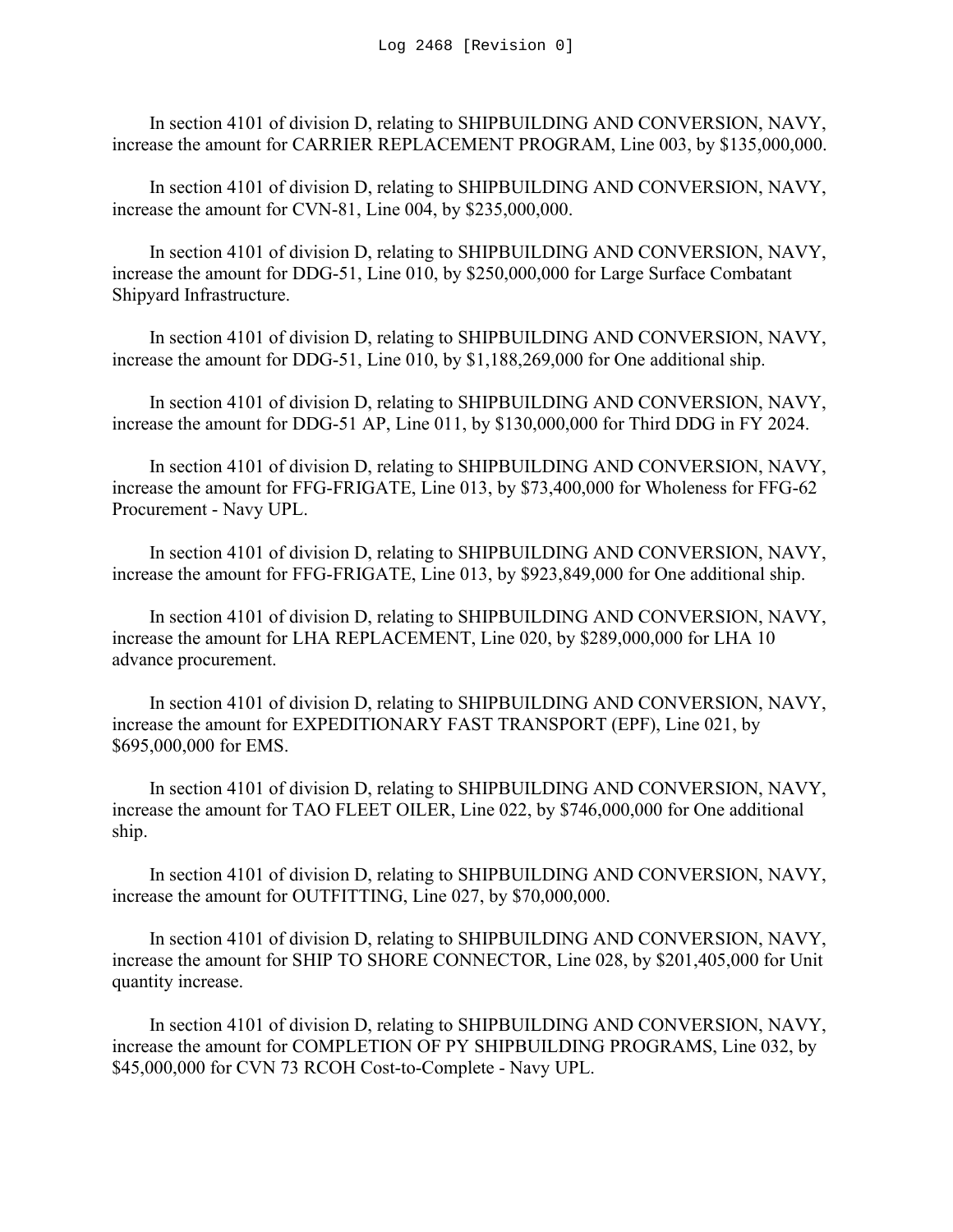In section 4101 of division D, relating to OTHER PROCUREMENT, NAVY, increase the amount for DDG MOD, Line 005, by \$50,000,000.

In section 4101 of division D, relating to OTHER PROCUREMENT, NAVY, increase the amount for LHA/LHD MIDLIFE, Line 008, by \$15,500,000 for LHD and LHA Class Electric Plant Wholeness - Navy UPL.

In section 4101 of division D, relating to OTHER PROCUREMENT, NAVY, increase the amount for LCS COMMON MISSION MODULES EQUIPMENT, Line 031, by \$20,000,000.

In section 4101 of division D, relating to OTHER PROCUREMENT, NAVY, increase the amount for LCS MCM MISSION MODULES, Line 032, by \$2,200,000 for Mine Countermeasures Mission Package Capacity and Wholeness - Navy UPL.

In section 4101 of division D, relating to OTHER PROCUREMENT, NAVY, increase the amount for LCS IN-SERVICE MODERNIZATION, Line 035, by \$65,000,000 for Costs associated with restoring 5 LCS.

In section 4101 of division D, relating to OTHER PROCUREMENT, NAVY, increase the amount for SURTASS, Line 044, by \$21,100,000 for Navy UPL.

In section 4101 of division D, relating to OTHER PROCUREMENT, NAVY, increase the amount for SHIPBOARD IW EXPLOIT, Line 046, by \$5,700,000 for Counter-Command, Control, Communications, Computers and Combat Systems Intelligence, Surveillance and Reconnaissance and Targeting (C-C5ISR&T) - Navy UPL.

In section 4101 of division D, relating to OTHER PROCUREMENT, NAVY, increase the amount for CANES, Line 065, by \$20,000,000 for Intel secure data links.

In section 4101 of division D, relating to OTHER PROCUREMENT, NAVY, increase the amount for CRYPTOLOGIC COMMUNICATIONS EQUIP, Line 083, by \$1,500,000 for Service Tactical SIGINT Upgrades - INDOPACOM UPL.

In section 4101 of division D, relating to OTHER PROCUREMENT, NAVY, increase the amount for EXPLOSIVE ORDNANCE DISPOSAL EQUIP, Line 112, by \$2,500,000 for Dismounted Reconnaissance - Sets, Kits and Outfits (DR-SKO).

In section 4101 of division D, relating to OTHER PROCUREMENT, NAVY, increase the amount for CONSTRUCTION & MAINTENANCE EQUIP, Line 119, by \$1,200,000 for VLS training equipment - Navy UPL.

In section 4101 of division D, relating to OTHER PROCUREMENT, NAVY, increase the amount for CONSTRUCTION & MAINTENANCE EQUIP, Line 119, by \$4,600,000 for GPS laser leveling system.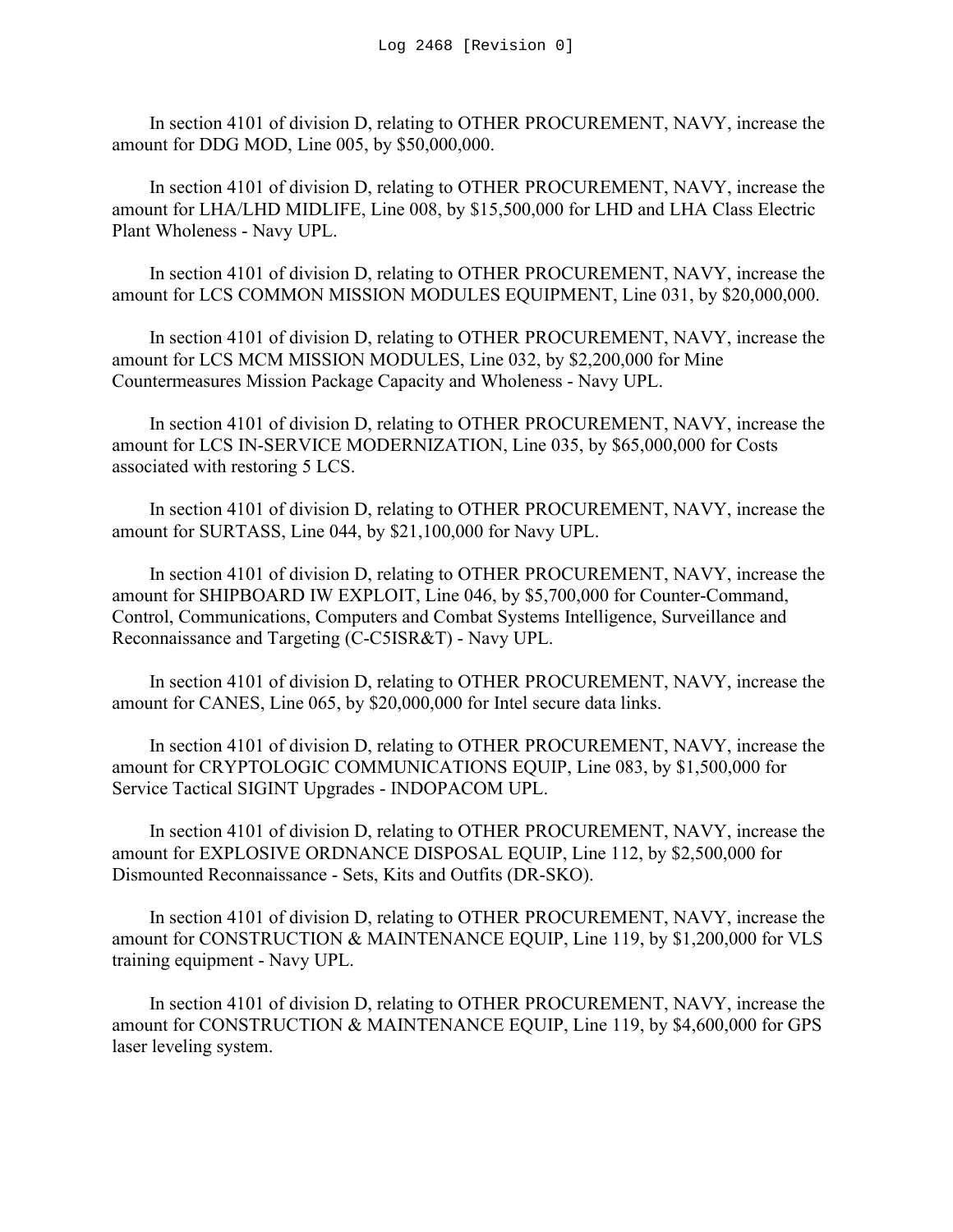In section 4101 of division D, relating to OTHER PROCUREMENT, NAVY, increase the amount for TACTICAL VEHICLES, Line 121, by \$4,800,000 for Program increase - Navy UPL.

In section 4101 of division D, relating to OTHER PROCUREMENT, NAVY, increase the amount for SPARES AND REPAIR PARTS, Line 145, by \$188,900,000.

In section 4101 of division D, relating to AIRCRAFT PROCUREMENT, ARMY, increase the amount for MQ-1 UAV, Line 002, by \$350,000,000 for Program increase - MQ-1 for Army National Guard.

In section 4101 of division D, relating to AIRCRAFT PROCUREMENT, ARMY, increase the amount for UH-60 BLACKHAWK M MODEL (MYP), Line 010, by \$57,400,000 for Add 2 aircraft - combat loss replacement.

In section 4101 of division D, relating to AIRCRAFT PROCUREMENT, ARMY, increase the amount for MQ-1 PAYLOAD, Line 016, by \$120,000,000 for Program increase recapitalize 12 MQ-1 aircraft.

In section 4101 of division D, relating to AIRCRAFT PROCUREMENT, ARMY, increase the amount for AH-64 MODS, Line 020, by \$22,009,000 for AH-64 Link 16 modifications.

In section 4101 of division D, relating to MISSILE PROCUREMENT, ARMY, increase the amount for M-SHORAD - PROCUREMENT, Line 003, by \$55,740,000 for Hellfire pod replacement - Army UPL.

In section 4101 of division D, relating to MISSILE PROCUREMENT, ARMY, increase the amount for M-SHORAD - PROCUREMENT, Line 003, by \$108,222,000 for Production line - Army UPL.

In section 4101 of division D, relating to MISSILE PROCUREMENT, ARMY, increase the amount for M-SHORAD - PROCUREMENT, Line 003, by \$111,100,000 for Additional units - Army UPL.

In section 4101 of division D, relating to MISSILE PROCUREMENT, ARMY, increase the amount for INDIRECT FIRE PROTECTION CAPABILITY INC 2-I, Line 006, by \$1,250,000 for Force Protection Systems - Indirect Fire Protection Capability.

In section 4101 of division D, relating to MISSILE PROCUREMENT, ARMY, increase the amount for JAVELIN (AAWS-M) SYSTEM SUMMARY, Line 011, by \$95,900,000 for Program Increase - CLU.

In section 4101 of division D, relating to MISSILE PROCUREMENT, ARMY, increase the amount for LETHAL MINIATURE AERIAL MISSILE SYSTEM (LMAMS, Line 016, by \$75,000,000 for Procurement of Switchblade 600 variant.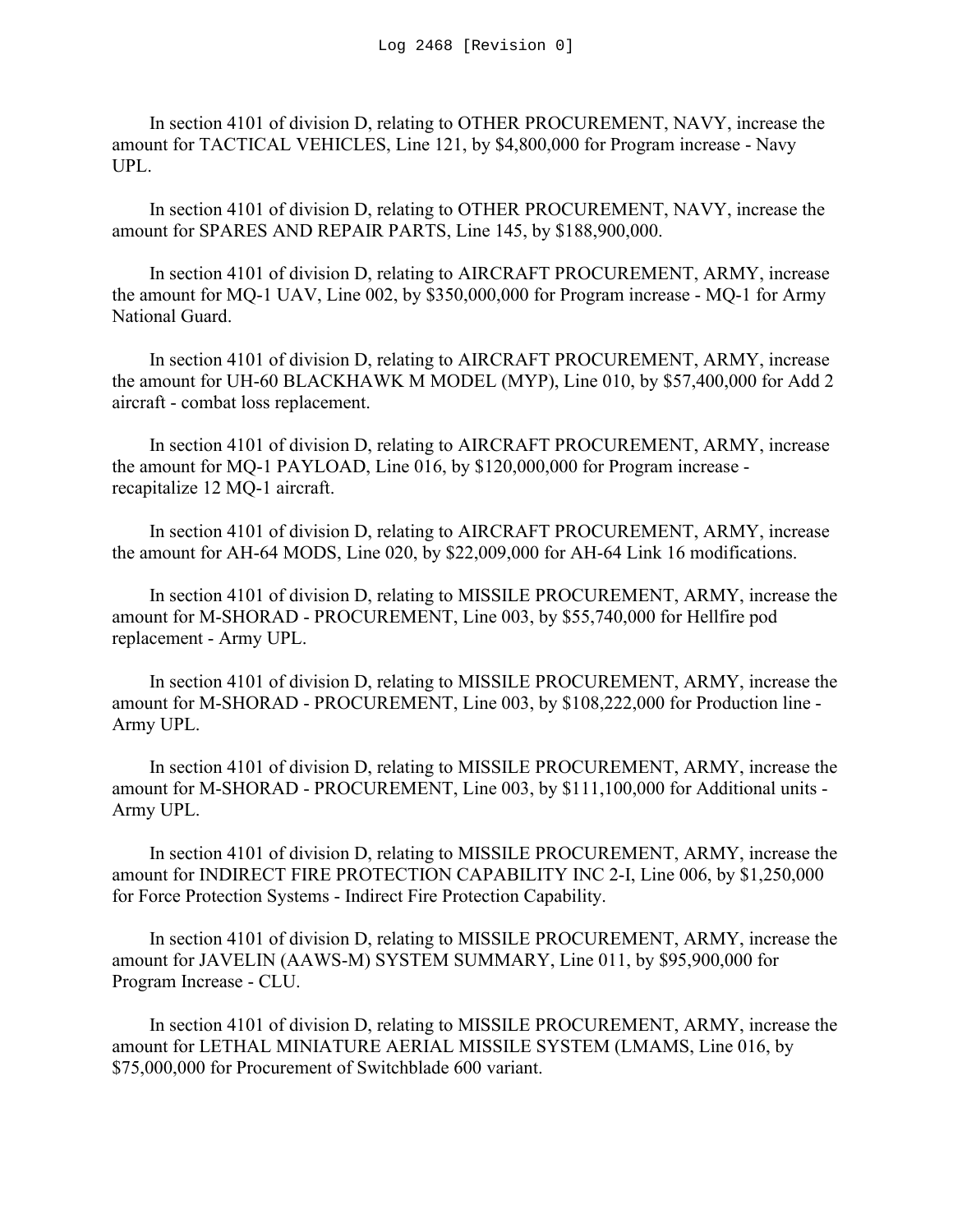In section 4101 of division D, relating to MISSILE PROCUREMENT, ARMY, increase the amount for PATRIOT MODS, Line 017, by \$1,000,000,000 for 4 Additional Fire Units to Equip 16th Patriot Battalion.

In section 4101 of division D, relating to PROCUREMENT OF W&TCV, ARMY, increase the amount for ARMORED MULTI PURPOSE VEHICLE (AMPV), Line 001, by \$400,000,000.

In section 4101 of division D, relating to PROCUREMENT OF W&TCV, ARMY, increase the amount for STRYKER UPGRADE, Line 004, by \$219,900,000 for Program increase modifications - Army UPL.

In section 4101 of division D, relating to PROCUREMENT OF W&TCV, ARMY, increase the amount for BRADLEY PROGRAM (MOD), Line 005, by \$56,100,000 for Improved Bradley Acquisition Subsystem upgrade - Army UPL.

In section 4101 of division D, relating to PROCUREMENT OF W&TCV, ARMY, increase the amount for PALADIN INTEGRATED MANAGEMENT (PIM), Line 007, by \$160,000,000 for Procure 40 additional sets.

In section 4101 of division D, relating to PROCUREMENT OF W&TCV, ARMY, increase the amount for ABRAMS UPGRADE PROGRAM, Line 014, by \$108,994,000 for Program increase modifications - Army UPL.

In section 4101 of division D, relating to PROCUREMENT OF W&TCV, ARMY, increase the amount for ABRAMS UPGRADE PROGRAM, Line 014, by \$524,600,000 for Program increase upgrades - Army UPL.

In section 4101 of division D, relating to PROCUREMENT OF W&TCV, ARMY, increase the amount for M4 CARBINE MODS, Line 029, by \$8,000,000 for M4 Carbine Upper Receivers.

In section 4101 of division D, relating to PROCUREMENT OF AMMUNITION, ARMY, increase the amount for CTG, 5.56MM, ALL TYPES, Line 001, by \$11,620,000.

In section 4101 of division D, relating to PROCUREMENT OF AMMUNITION, ARMY, increase the amount for CTG, 7.62MM, ALL TYPES, Line 002, by \$20,570,000.

In section 4101 of division D, relating to PROCUREMENT OF AMMUNITION, ARMY, increase the amount for CTG,.50 CAL, ALL TYPES, Line 005, by \$29,506,000.

In section 4101 of division D, relating to PROCUREMENT OF AMMUNITION, ARMY, increase the amount for CTG, 20MM, ALL TYPES, Line 006, by \$10,000,000 for CRAM Program increase.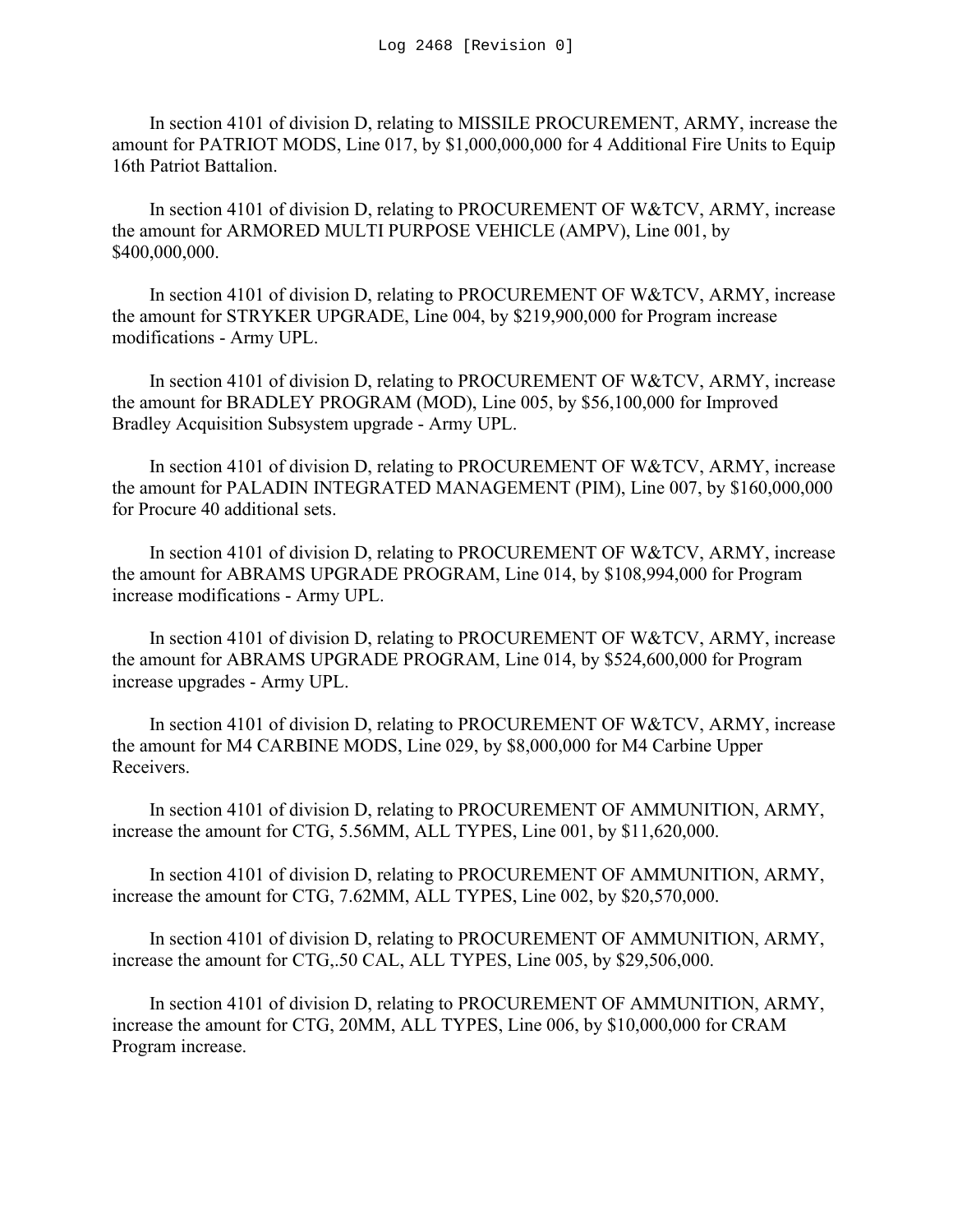In section 4101 of division D, relating to PROCUREMENT OF AMMUNITION, ARMY, increase the amount for CTG, 30MM, ALL TYPES, Line 008, by \$20,000,000 for Program Increase - M-SHORAD ground vehicle programs.

In section 4101 of division D, relating to PROCUREMENT OF AMMUNITION, ARMY, increase the amount for REACTIVE ARMOR TILES, Line 028, by \$6,025,000 for Additional Bradley tiles - Army UPL.

In section 4101 of division D, relating to PROCUREMENT OF AMMUNITION, ARMY, increase the amount for INDUSTRIAL FACILITIES, Line 034, by \$500,000 for Construction of Forge Shop – Process Smog Removal System, Scranton AAP.

In section 4101 of division D, relating to PROCUREMENT OF AMMUNITION, ARMY, increase the amount for INDUSTRIAL FACILITIES, Line 034, by \$700,000 for Construction of Erie 1 - Unload Manipulator, Scranton AAP.

In section 4101 of division D, relating to PROCUREMENT OF AMMUNITION, ARMY, increase the amount for INDUSTRIAL FACILITIES, Line 034, by \$1,250,000 for Construction of Forge Shop - Replace Pipes (Subway Area), Scranton AAP.

In section 4101 of division D, relating to PROCUREMENT OF AMMUNITION, ARMY, increase the amount for INDUSTRIAL FACILITIES, Line 034, by \$1,600,000 for Construction of Industrial Sewer Modernization, Iowa AAP.

In section 4101 of division D, relating to PROCUREMENT OF AMMUNITION, ARMY, increase the amount for INDUSTRIAL FACILITIES, Line 034, by \$2,400,000 for Construction of Medium Cal X-Ray Equipment & Infrastructure, Iowa AAP.

In section 4101 of division D, relating to PROCUREMENT OF AMMUNITION, ARMY, increase the amount for INDUSTRIAL FACILITIES, Line 034, by \$2,500,000 for Construction of Water In-take Pumps (B. 407), Radford AAP.

In section 4101 of division D, relating to PROCUREMENT OF AMMUNITION, ARMY, increase the amount for INDUSTRIAL FACILITIES, Line 034, by \$3,000,000 for Construction of Electrical System Upgrade Phase I, Scranton AAP.

In section 4101 of division D, relating to PROCUREMENT OF AMMUNITION, ARMY, increase the amount for INDUSTRIAL FACILITIES, Line 034, by \$3,030,000 for Construction of Infrastructure Repairs Phase II, Scranton AAP.

In section 4101 of division D, relating to PROCUREMENT OF AMMUNITION, ARMY, increase the amount for INDUSTRIAL FACILITIES, Line 034, by \$3,300,000 for Construction of Storage Yard K Mod & Automation, Iowa AAP.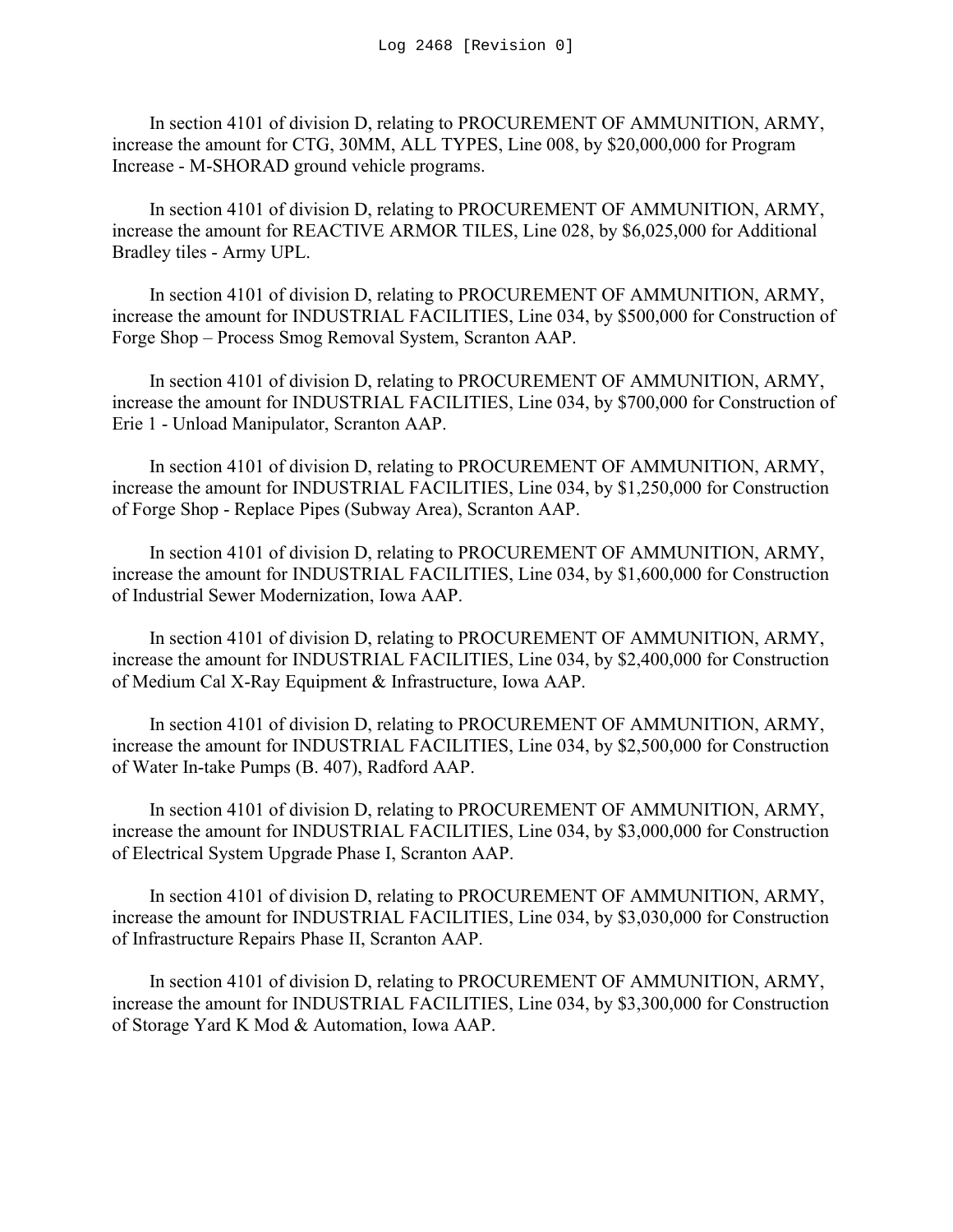In section 4101 of division D, relating to PROCUREMENT OF AMMUNITION, ARMY, increase the amount for INDUSTRIAL FACILITIES, Line 034, by \$3,740,000 for Construction of Ultra Violet Fire Detection System, Iowa AAP.

In section 4101 of division D, relating to PROCUREMENT OF AMMUNITION, ARMY, increase the amount for INDUSTRIAL FACILITIES, Line 034, by \$4,300,000 for Construction of Infrastructure Repairs Phase I, Scranton AAP.

In section 4101 of division D, relating to PROCUREMENT OF AMMUNITION, ARMY, increase the amount for INDUSTRIAL FACILITIES, Line 034, by \$5,600,000 for Construction of Upgrade Laundry Facility, Holston AAP.

In section 4101 of division D, relating to PROCUREMENT OF AMMUNITION, ARMY, increase the amount for INDUSTRIAL FACILITIES, Line 034, by \$8,000,000 for Construction of Small Caliber Automated Primer Design, Lake City AAP.

In section 4101 of division D, relating to PROCUREMENT OF AMMUNITION, ARMY, increase the amount for INDUSTRIAL FACILITIES, Line 034, by \$8,530,000 for Construction of Replace Internal Water/Condensate Lines, Bldgs 1, 2, & 3, Lake City AAP.

In section 4101 of division D, relating to PROCUREMENT OF AMMUNITION, ARMY, increase the amount for INDUSTRIAL FACILITIES, Line 034, by \$10,000,000 for Construction of Automated Contaminated Waste Plant, Lake City AAP.

In section 4101 of division D, relating to PROCUREMENT OF AMMUNITION, ARMY, increase the amount for INDUSTRIAL FACILITIES, Line 034, by \$25,000,000 for Construction of Water Distribution System, Radford AAP.

In section 4101 of division D, relating to PROCUREMENT OF AMMUNITION, ARMY, increase the amount for INDUSTRIAL FACILITIES, Line 034, by \$95,000,000 for Urgent Safety Upgrades to LCAAP.

In section 4101 of division D, relating to OTHER PROCUREMENT, ARMY, increase the amount for FAMILY OF MEDIUM TACTICAL VEH (FMTV), Line 009, by \$83,660,000.

In section 4101 of division D, relating to OTHER PROCUREMENT, ARMY, increase the amount for FAMILY OF HEAVY TACTICAL VEHICLES (FHTV), Line 012, by \$143,500,000.

In section 4101 of division D, relating to OTHER PROCUREMENT, ARMY, increase the amount for ASSURED POSITIONING, NAVIGATION AND TIMING, Line 029, by \$20,000,000 for MAPS - Army UPL.

In section 4101 of division D, relating to OTHER PROCUREMENT, ARMY, increase the amount for BASE SUPPORT COMMUNICATIONS, Line 054, by \$15,000,000 for CONUS land mobile radio.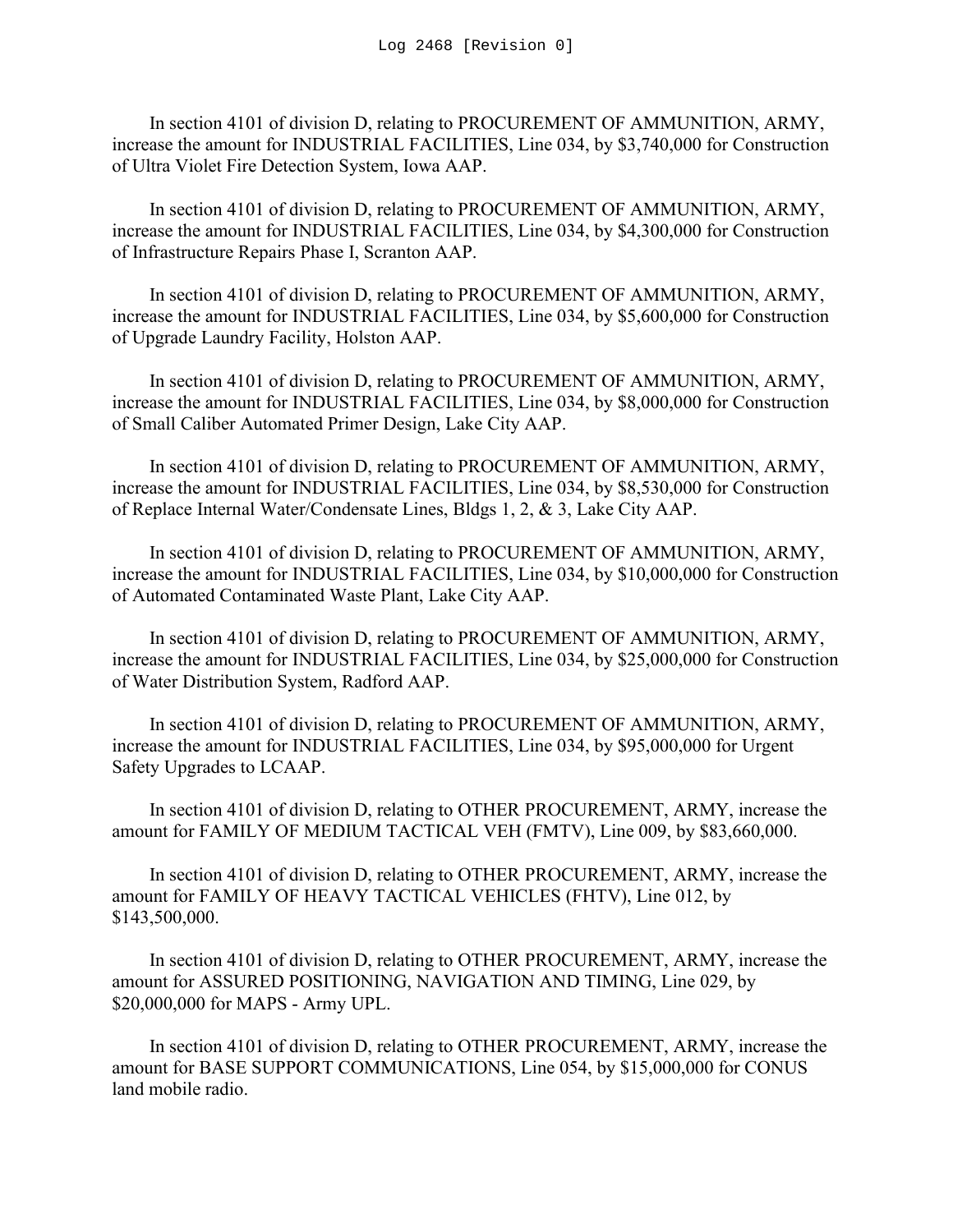In section 4101 of division D, relating to OTHER PROCUREMENT, ARMY, increase the amount for INFORMATION SYSTEMS, Line 055, by \$24,000,000 for IT Network Refresh.

In section 4101 of division D, relating to OTHER PROCUREMENT, ARMY, increase the amount for DCGS-A-INTEL, Line 066, by \$20,000,000 for Additional systems - Army UPL.

In section 4101 of division D, relating to OTHER PROCUREMENT, ARMY, increase the amount for TROJAN, Line 068, by \$48,720,000 for Add 15 - Army UPL.

In section 4101 of division D, relating to OTHER PROCUREMENT, ARMY, increase the amount for MOD OF IN-SVC EQUIP (INTEL SPT), Line 069, by \$9,300,000 for Service Tactical SIGINT upgrades - INDOPACOM UPL.

In section 4101 of division D, relating to OTHER PROCUREMENT, ARMY, increase the amount for MOD OF IN-SVC EQUIP (INTEL SPT), Line 069, by \$20,000,000 for Prophet Enhanced ESP Kits.

In section 4101 of division D, relating to OTHER PROCUREMENT, ARMY, increase the amount for NIGHT VISION DEVICES, Line 079, by \$95,700,000 for IVAS - Army UPL.

In section 4101 of division D, relating to OTHER PROCUREMENT, ARMY, increase the amount for COUNTER SMALL UNMANNED AERIAL SYSTEM (C-SUAS), Line 085, by \$122,000,000 for Coyote BLK2+ interceptors - Army UPL.

In section 4101 of division D, relating to OTHER PROCUREMENT, ARMY, increase the amount for AUTOMATED DATA PROCESSING EQUIP, Line 103, by \$10,000,000 for AFRICOM Enterprise C2 Network Resiliency.

In section 4101 of division D, relating to OTHER PROCUREMENT, ARMY, increase the amount for DISTRIBUTION SYSTEMS, PETROLEUM & WATER, Line 138, by \$19,300,000 for Modular Fuel System - Tank Rack Module - Army UPL.

In section 4101 of division D, relating to OTHER PROCUREMENT, ARMY, increase the amount for HIGH MOBILITY ENGINEER EXCAVATOR (HMEE), Line 148, by \$18,300,000.

In section 4101 of division D, relating to OTHER PROCUREMENT, ARMY, increase the amount for SYNTHETIC TRAINING ENVIRONMENT (STE), Line 159, by \$40,000,000 for One World Terrain (STE-OWT) - Army UPL.

In section 4101 of division D, relating to OTHER PROCUREMENT, ARMY, increase the amount for PHYSICAL SECURITY SYSTEMS (OPA3), Line 166, by \$14,150,000 for Force Protection Systems - Physical Security Systems.

In section 4101 of division D, relating to AIRCRAFT PROCUREMENT, AIR FORCE, increase the amount for F-35, Line 003, by \$81,200,000 for TR-3 Organic Depot Standup.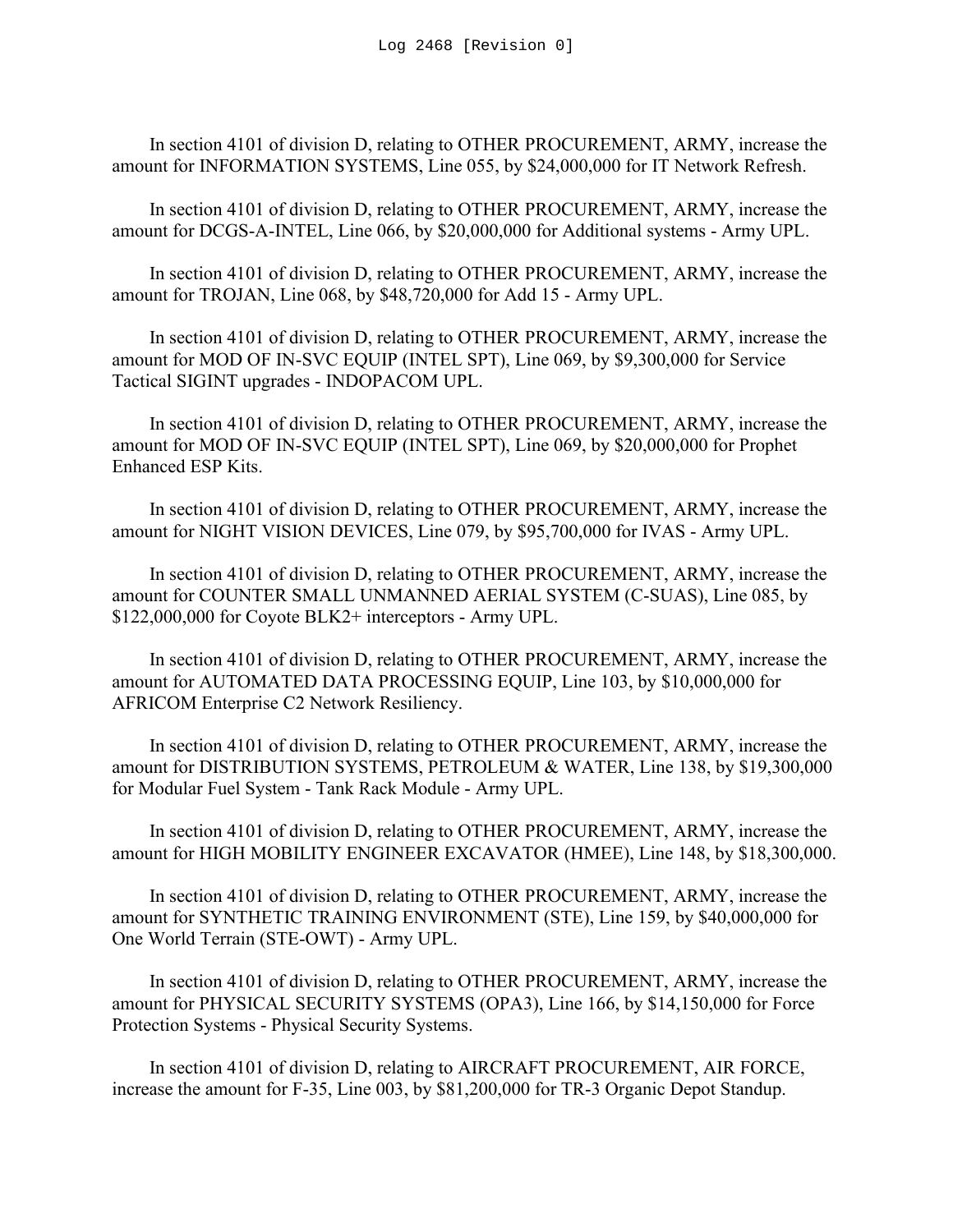In section 4101 of division D, relating to AIRCRAFT PROCUREMENT, AIR FORCE, increase the amount for KC-46A MDAP, Line 007, by \$4,000,000.

In section 4101 of division D, relating to AIRCRAFT PROCUREMENT, AIR FORCE, increase the amount for COMPASS CALL, Line 017, by \$553,700,000 for Add 4 EC-37B aircraft.

In section 4101 of division D, relating to AIRCRAFT PROCUREMENT, AIR FORCE, increase the amount for B-1B, Line 023, by \$5,000,000 for Additional Pylon Purchases.

In section 4101 of division D, relating to AIRCRAFT PROCUREMENT, AIR FORCE, increase the amount for COMPASS CALL, Line 052, by \$330,000,000 for Add 4 EC-37B A & B kits, spares, and installation.

In section 4101 of division D, relating to AIRCRAFT PROCUREMENT, AIR FORCE, increase the amount for RC-135, Line 053, by \$600,000 for Service Tactical SIGINT Upgrades - INDOPACOM UPL.

In section 4101 of division D, relating to AIRCRAFT PROCUREMENT, AIR FORCE, increase the amount for RC-135, Line 053, by \$19,400,000 for M-code compliance.

In section 4101 of division D, relating to AIRCRAFT PROCUREMENT, AIR FORCE, increase the amount for OTHER AIRCRAFT, Line 064, by \$28,500,000 for Maritime Patrol Aircraft.

In section 4101 of division D, relating to AIRCRAFT PROCUREMENT, AIR FORCE, increase the amount for MQ-9 MODS, Line 065, by \$156,725,000 for Multi-Domain Operations modernization.

In section 4101 of division D, relating to AIRCRAFT PROCUREMENT, AIR FORCE, increase the amount for CV-22 MODS, Line 068, by \$15,800,000 for CV-22 Reliability Acceleration.

In section 4101 of division D, relating to AIRCRAFT PROCUREMENT, AIR FORCE, increase the amount for INITIAL SPARES/REPAIR PARTS, Line 069, by \$94,800,000 for Program increase - Compass Call spare engines (4) - USAF UPL.

In section 4101 of division D, relating to AIRCRAFT PROCUREMENT, AIR FORCE, increase the amount for OTHER PRODUCTION CHARGES, Line 081, by \$201,000,000.

In section 4101 of division D, relating to PROCUREMENT OF AMMUNITION, AIR FORCE, increase the amount for EXPLOSIVE ORDNANCE DISPOSAL (EOD), Line 009, by \$2,500,000 for Dismounted Reconnaissance - Sets, Kits and Outfits (DR-SKO).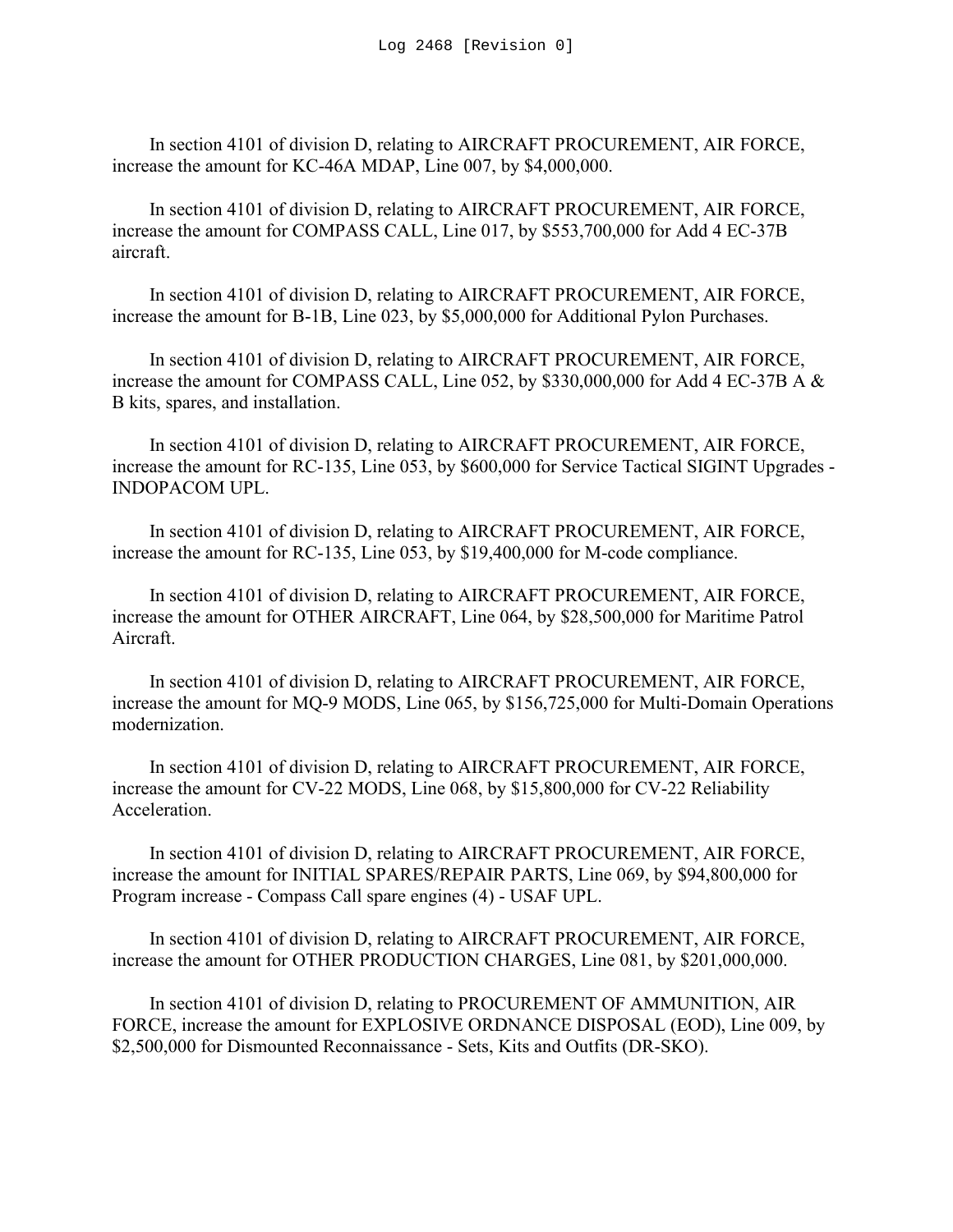In section 4101 of division D, relating to MISSILE PROCUREMENT, AIR FORCE, increase the amount for SMALL DIAMETER BOMB II, Line 013, by \$100,000,000 for Program Increase - Air Force UPL.

In section 4101 of division D, relating to OTHER PROCUREMENT, AIR FORCE, increase the amount for CHEYENNE MOUNTAIN COMPLEX, Line 024, by \$49,300,000 for Complex Infrastructure Refurbishments.

In section 4101 of division D, relating to OTHER PROCUREMENT, AIR FORCE, increase the amount for GENERAL INFORMATION TECHNOLOGY, Line 028, by \$30,000,000 for NORTHCOM UPL - AI/ML Enhancements.

In section 4101 of division D, relating to OTHER PROCUREMENT, AIR FORCE, increase the amount for BASE COMM INFRASTRUCTURE, Line 054, by \$5,100,000 for Alaskan Long-Range Radars - Sites Digitalization.

In section 4101 of division D, relating to OTHER PROCUREMENT, AIR FORCE, increase the amount for PERSONAL SAFETY AND RESCUE EQUIPMENT, Line 056, by \$8,900,000 for Rapid Response Shelters.

In section 4201 of division D, relating to RESEARCH, DEVELOPMENT, TEST & EVAL, DW, increase the amount for DEFENSE RESEARCH SCIENCES, Line 002, by \$4,100,000.

In section 4201 of division D, relating to RESEARCH, DEVELOPMENT, TEST & EVAL, DW, increase the amount for DEFENSE RESEARCH SCIENCES, Line 002, by \$5,000,000 for Math and Computer Science.

In section 4201 of division D, relating to RESEARCH, DEVELOPMENT, TEST & EVAL, DW, increase the amount for DEFENSE RESEARCH SCIENCES, Line 002, by \$80,374,000.

In section 4201 of division D, relating to RESEARCH, DEVELOPMENT, TEST & EVAL, DW, increase the amount for BASIC RESEARCH INITIATIVES, Line 004, by \$15,000,000 for MINERVA.

In section 4201 of division D, relating to RESEARCH, DEVELOPMENT, TEST & EVAL, DW, increase the amount for BASIC RESEARCH INITIATIVES, Line 004, by \$100,000,000 for Future G.

In section 4201 of division D, relating to RESEARCH, DEVELOPMENT, TEST & EVAL, DW, increase the amount for NATIONAL DEFENSE EDUCATION PROGRAM, Line 006, by \$10,000,000 for SMART.

In section 4201 of division D, relating to RESEARCH, DEVELOPMENT, TEST & EVAL, DW, increase the amount for HISTORICALLY BLACK COLLEGES AND UNIVERSITIES/MINORITY INSTITUTIONS, Line 007, by \$10,000,000.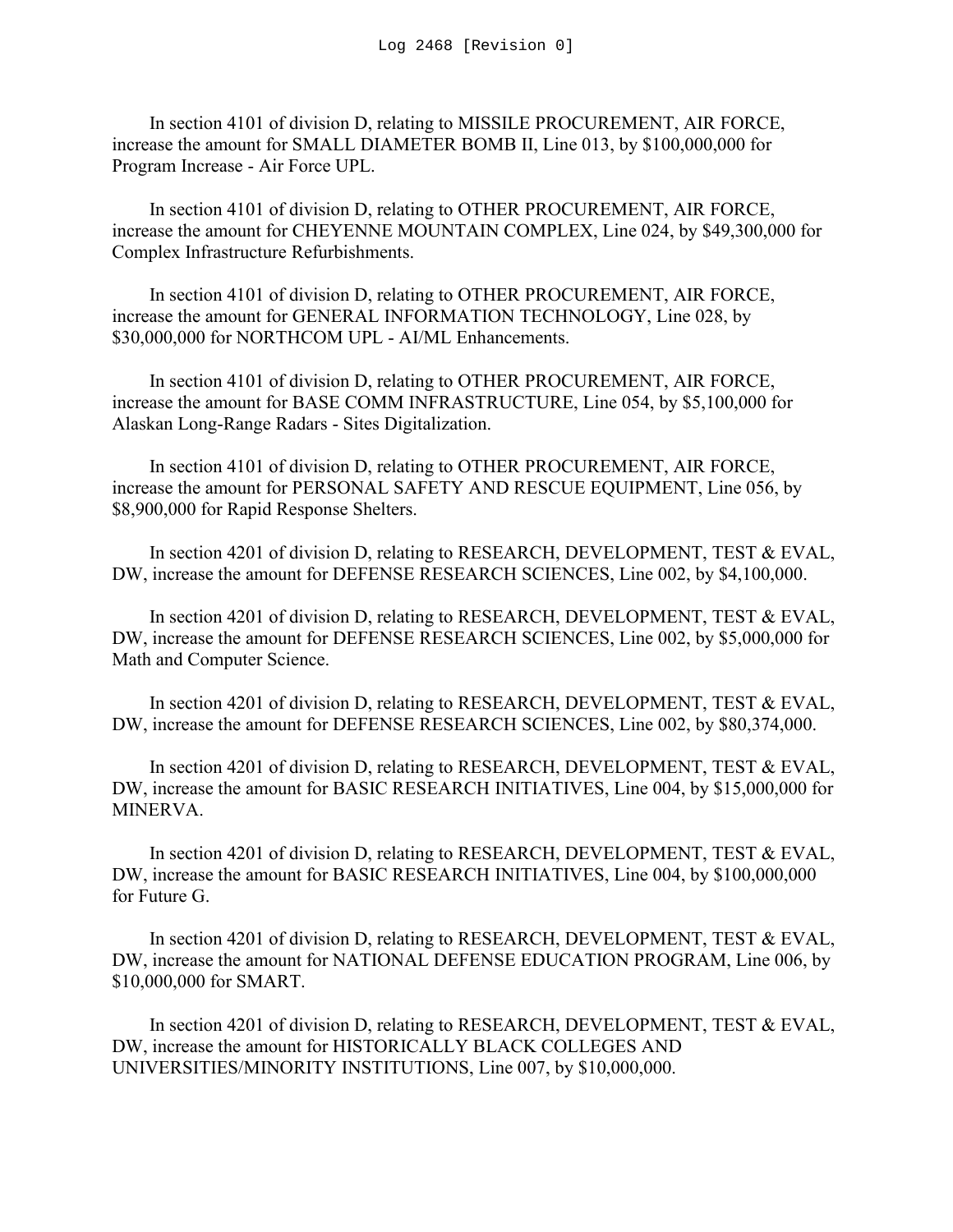In section 4201 of division D, relating to RESEARCH, DEVELOPMENT, TEST & EVAL, DW, increase the amount for BIOMEDICAL TECHNOLOGY, Line 011, by \$7,700,000 for Next-Generation Combat Casualty Care.

In section 4201 of division D, relating to RESEARCH, DEVELOPMENT, TEST & EVAL, DW, increase the amount for INFORMATION & COMMUNICATIONS TECHNOLOGY, Line 017, by \$5,000,000 for Cyber security.

In section 4201 of division D, relating to RESEARCH, DEVELOPMENT, TEST & EVAL, DW, increase the amount for INFORMATION & COMMUNICATIONS TECHNOLOGY, Line 017, by \$5,000,000 for Artificial Intelligence and Human-Machine Symbiosis.

In section 4201 of division D, relating to RESEARCH, DEVELOPMENT, TEST & EVAL, DW, increase the amount for INFORMATION & COMMUNICATIONS TECHNOLOGY, Line 017, by \$20,000,000 for Underexplored Systems for Utility-Scale Quantum Computing.

In section 4201 of division D, relating to RESEARCH, DEVELOPMENT, TEST & EVAL, DW, increase the amount for CHEMICAL AND BIOLOGICAL DEFENSE PROGRAM, Line 019, by \$75,000,000.

In section 4201 of division D, relating to RESEARCH, DEVELOPMENT, TEST & EVAL, DW, increase the amount for TACTICAL TECHNOLOGY, Line 022, by \$5,000,000 for Information Analytics Technology.

In section 4201 of division D, relating to RESEARCH, DEVELOPMENT, TEST & EVAL, DW, increase the amount for TACTICAL TECHNOLOGY, Line 022, by \$35,000,000 for MAD-FIRES.

In section 4201 of division D, relating to RESEARCH, DEVELOPMENT, TEST & EVAL, DW, increase the amount for MATERIALS AND BIOLOGICAL TECHNOLOGY, Line 023, by \$2,300,000 for Expanding Human Resiliency.

In section 4201 of division D, relating to RESEARCH, DEVELOPMENT, TEST & EVAL, DW, increase the amount for HIGH ENERGY LASER RESEARCH, Line 027, by \$20,000,000.

In section 4201 of division D, relating to RESEARCH, DEVELOPMENT, TEST & EVAL, DW, increase the amount for JOINT MUNITIONS ADVANCED TECHNOLOGY, Line 029, by \$50,000,000 for Munitions technology development.

In section 4201 of division D, relating to RESEARCH, DEVELOPMENT, TEST & EVAL, DW, increase the amount for ADVANCED CONCEPTS AND PERFORMANCE ASSESSMENT, Line 036, by \$5,000,000 for Kill Chain Performance Assessment Capability.

In section 4201 of division D, relating to RESEARCH, DEVELOPMENT, TEST & EVAL, DW, increase the amount for ADVANCED CONCEPTS AND PERFORMANCE ASSESSMENT, Line 036, by \$10,000,000 for IAMD/OSG AIS F-35 Event Preparation.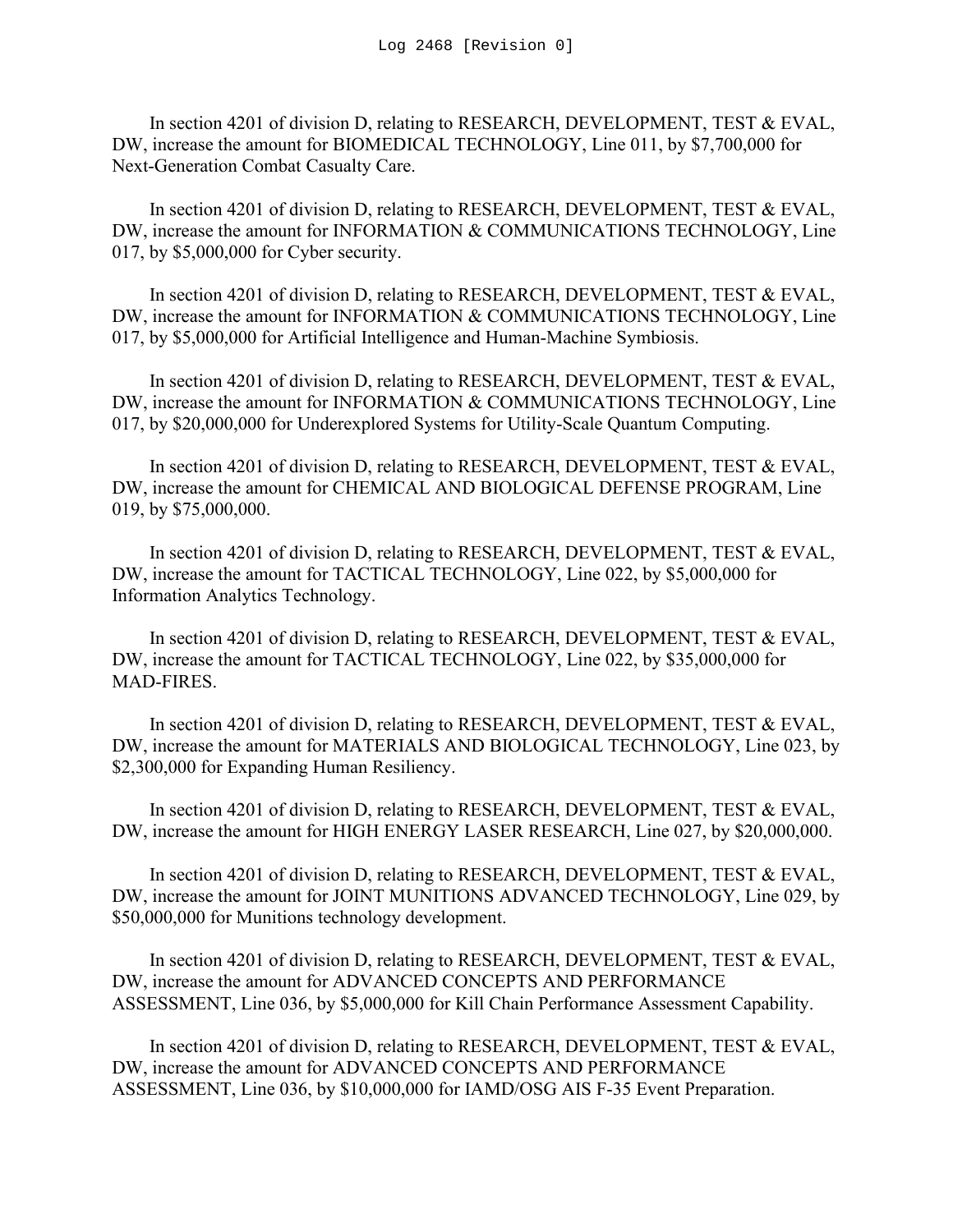In section 4201 of division D, relating to RESEARCH, DEVELOPMENT, TEST & EVAL, DW, increase the amount for JOINT HYPERSONIC TECHNOLOGY DEVELOPMENT &TRANSITION, Line 038, by \$20,000,000 for Accelerate co-development of key partner programs.

In section 4201 of division D, relating to RESEARCH, DEVELOPMENT, TEST & EVAL, DW, increase the amount for ADVANCED AEROSPACE SYSTEMS, Line 040, by \$20,000,000 for GlideBreaker.

In section 4201 of division D, relating to RESEARCH, DEVELOPMENT, TEST & EVAL, DW, increase the amount for ADVANCED AEROSPACE SYSTEMS, Line 040, by \$35,000,000 for Tactical Boost Glide (TBG).

In section 4201 of division D, relating to RESEARCH, DEVELOPMENT, TEST & EVAL, DW, increase the amount for ADVANCED AEROSPACE SYSTEMS, Line 040, by \$42,300,000 for OpFires.

In section 4201 of division D, relating to RESEARCH, DEVELOPMENT, TEST & EVAL, DW, increase the amount for ADVANCED AEROSPACE SYSTEMS, Line 040, by \$60,000,000 for MoHAWC.

In section 4201 of division D, relating to RESEARCH, DEVELOPMENT, TEST & EVAL, DW, increase the amount for ADVANCED INNOVATIVE ANALYSIS AND CONCEPTS, Line 043, by \$7,500,000 for Emerging opportunities.

In section 4201 of division D, relating to RESEARCH, DEVELOPMENT, TEST & EVAL, DW, increase the amount for DEFENSE MODERNIZATION AND PROTOTYPING, Line 046, by \$10,000,000.

In section 4201 of division D, relating to RESEARCH, DEVELOPMENT, TEST & EVAL, DW, increase the amount for DEFENSE INNOVATION UNIT (DIU), Line 047, by \$25,000,000.

In section 4201 of division D, relating to RESEARCH, DEVELOPMENT, TEST & EVAL, DW, increase the amount for TECHNOLOGY INNOVATION, Line 048, by \$30,000,000 for Future G Open Edge Computing Challenge.

In section 4201 of division D, relating to RESEARCH, DEVELOPMENT, TEST & EVAL, DW, increase the amount for TECHNOLOGY INNOVATION, Line 048, by \$30,000,000 for AHI.

In section 4201 of division D, relating to RESEARCH, DEVELOPMENT, TEST & EVAL, DW, increase the amount for TECHNOLOGY INNOVATION, Line 048, by \$100,000,000 for Domestic Supply Chain for Microelectronics Critical Element Production.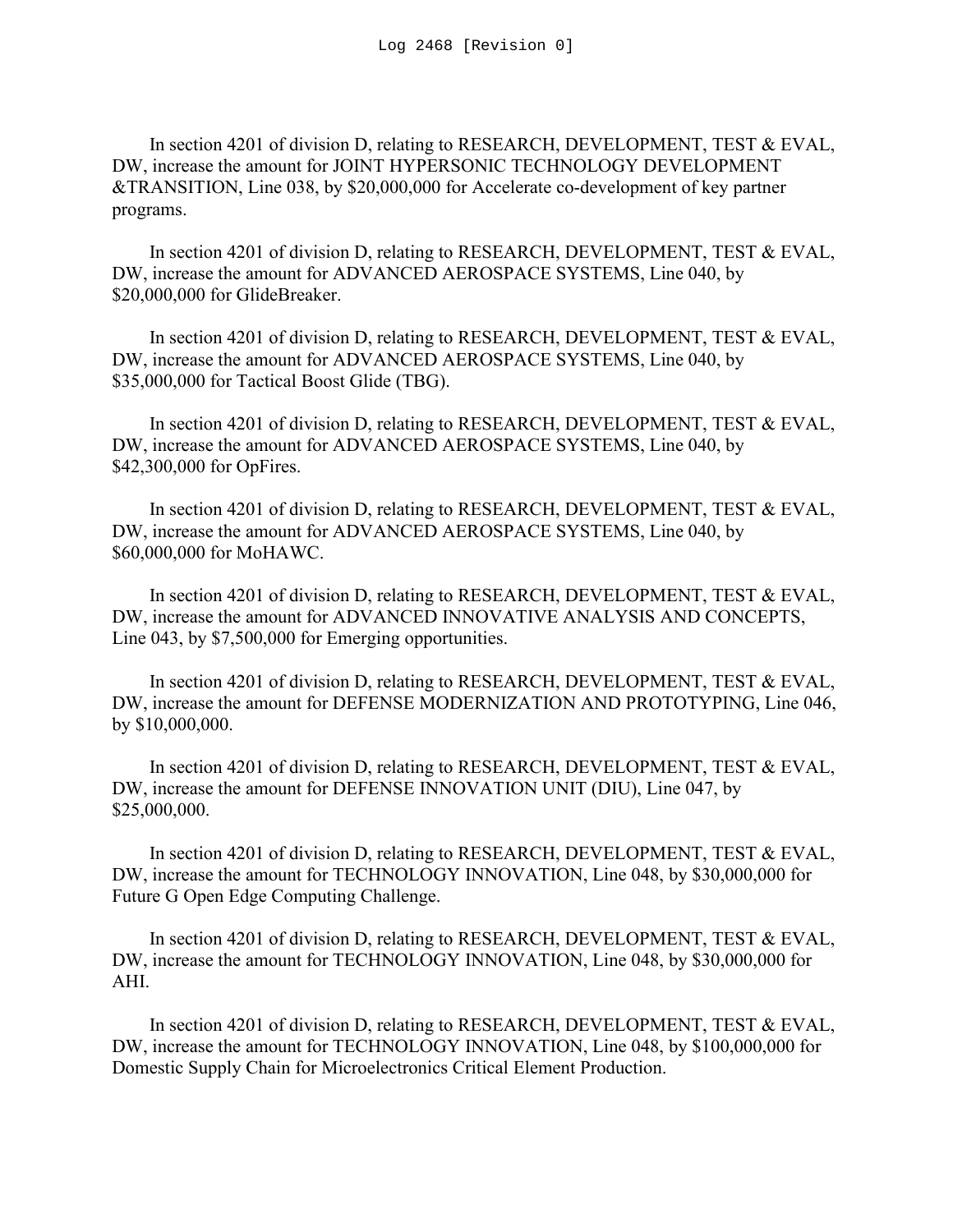In section 4201 of division D, relating to RESEARCH, DEVELOPMENT, TEST & EVAL, DW, increase the amount for TECHNOLOGY INNOVATION, Line 048, by \$200,000,000 for Accelerating quantum applications.

In section 4201 of division D, relating to RESEARCH, DEVELOPMENT, TEST & EVAL, DW, increase the amount for DEFENSE-WIDE MANUFACTURING SCIENCE AND TECHNOLOGY PROGRAM, Line 054, by \$10,000,000 for New bioproducts.

In section 4201 of division D, relating to RESEARCH, DEVELOPMENT, TEST & EVAL, DW, increase the amount for DEFENSE-WIDE MANUFACTURING SCIENCE AND TECHNOLOGY PROGRAM, Line 054, by \$10,000,000 for Advanced textiles.

In section 4201 of division D, relating to RESEARCH, DEVELOPMENT, TEST & EVAL, DW, increase the amount for DEFENSE-WIDE MANUFACTURING SCIENCE AND TECHNOLOGY PROGRAM, Line 054, by \$15,000,000 for Tools and methods to improve biomanufacturing.

In section 4201 of division D, relating to RESEARCH, DEVELOPMENT, TEST & EVAL, DW, increase the amount for DEFENSE-WIDE MANUFACTURING SCIENCE AND TECHNOLOGY PROGRAM, Line 054, by \$22,500,000 for HPC-enabled advanced manufacturing.

In section 4201 of division D, relating to RESEARCH, DEVELOPMENT, TEST & EVAL, DW, increase the amount for DEFENSE-WIDE MANUFACTURING SCIENCE AND TECHNOLOGY PROGRAM, Line 054, by \$25,000,000 for Increase Production Capacity for Hypersonics.

In section 4201 of division D, relating to RESEARCH, DEVELOPMENT, TEST & EVAL, DW, increase the amount for DEFENSE-WIDE MANUFACTURING SCIENCE AND TECHNOLOGY PROGRAM, Line 054, by \$50,000,000 for Munitions technology development.

In section 4201 of division D, relating to RESEARCH, DEVELOPMENT, TEST & EVAL, DW, increase the amount for DEFENSE-WIDE MANUFACTURING SCIENCE AND TECHNOLOGY PROGRAM, Line 054, by \$50,000,000 for Silicon carbide matrix materials for hypersonics.

In section 4201 of division D, relating to RESEARCH, DEVELOPMENT, TEST & EVAL, DW, increase the amount for DEFENSE-WIDE MANUFACTURING SCIENCE AND TECHNOLOGY PROGRAM, Line 054, by \$100,000,000 for Munitions technology development (Research & Engineering).

In section 4201 of division D, relating to RESEARCH, DEVELOPMENT, TEST & EVAL, DW, increase the amount for DEFENSE-WIDE MANUFACTURING SCIENCE AND TECHNOLOGY PROGRAM, Line 054, by \$200,000,000 for Munitions technology development (Acquisition & Sustainment).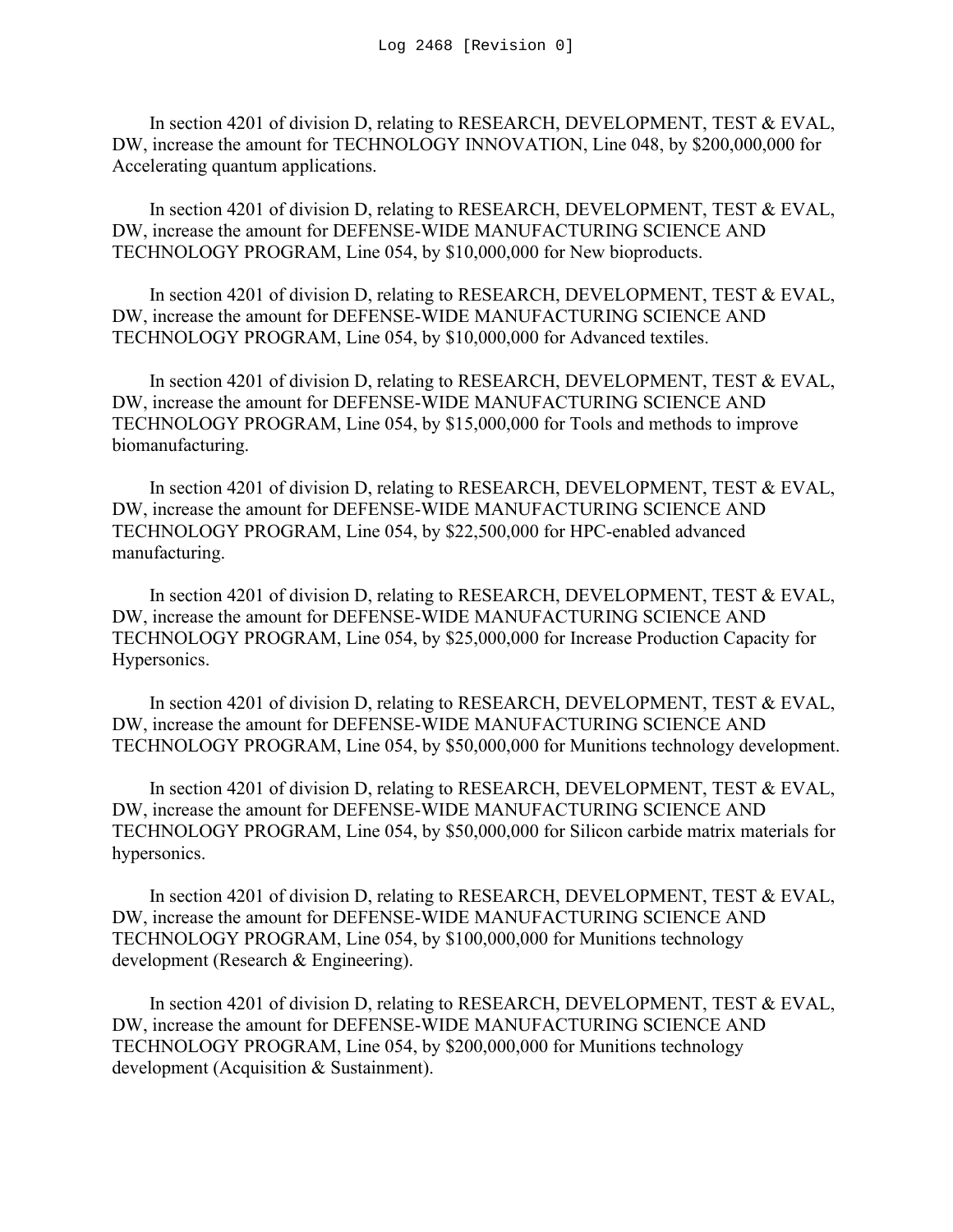In section 4201 of division D, relating to RESEARCH, DEVELOPMENT, TEST & EVAL, DW, increase the amount for DEFENSE-WIDE MANUFACTURING SCIENCE AND TECHNOLOGY PROGRAM, Line 054, by \$500,000,000 for Biotechnology Manufacturing Institutes.

In section 4201 of division D, relating to RESEARCH, DEVELOPMENT, TEST & EVAL, DW, increase the amount for ADVANCED ELECTRONICS TECHNOLOGIES, Line 060, by \$10,000,000 for Low SWAP INU development.

In section 4201 of division D, relating to RESEARCH, DEVELOPMENT, TEST & EVAL, DW, increase the amount for COMMAND, CONTROL AND COMMUNICATIONS SYSTEMS, Line 061, by \$10,000,000 for Composable Logistics and Information Omniscience.

In section 4201 of division D, relating to RESEARCH, DEVELOPMENT, TEST & EVAL, DW, increase the amount for NETWORK-CENTRIC WARFARE TECHNOLOGY, Line 062, by \$5,000,000 for Ocean of Things Phase 3.

In section 4201 of division D, relating to RESEARCH, DEVELOPMENT, TEST & EVAL, DW, increase the amount for NETWORK-CENTRIC WARFARE TECHNOLOGY, Line 062, by \$15,000,000 for Classified Program.

In section 4201 of division D, relating to RESEARCH, DEVELOPMENT, TEST & EVAL, DW, increase the amount for NETWORK-CENTRIC WARFARE TECHNOLOGY, Line 062, by \$50,000,000 for ABII.

In section 4201 of division D, relating to RESEARCH, DEVELOPMENT, TEST & EVAL, DW, increase the amount for HIGH ENERGY LASER ADVANCED TECHNOLOGY PROGRAM, Line 066, by \$17,500,000 for Short pulse laser research.

In section 4201 of division D, relating to RESEARCH, DEVELOPMENT, TEST & EVAL, DW, increase the amount for HIGH ENERGY LASER ADVANCED TECHNOLOGY PROGRAM, Line 066, by \$30,000,000.

In section 4201 of division D, relating to RESEARCH, DEVELOPMENT, TEST & EVAL, DW, increase the amount for TEST & EVALUATION SCIENCE & TECHNOLOGY, Line 067, by \$50,000,000.

In section 4201 of division D, relating to RESEARCH, DEVELOPMENT, TEST & EVAL, DW, increase the amount for NATIONAL SECURITY INNOVATION NETWORK, Line 068, by \$10,000,000 for TRISO advanced nuclear fuel.

In section 4201 of division D, relating to RESEARCH, DEVELOPMENT, TEST & EVAL, DW, increase the amount for NATIONAL SECURITY INNOVATION NETWORK, Line 068, by \$20,000,000 for Mission acceleration centers.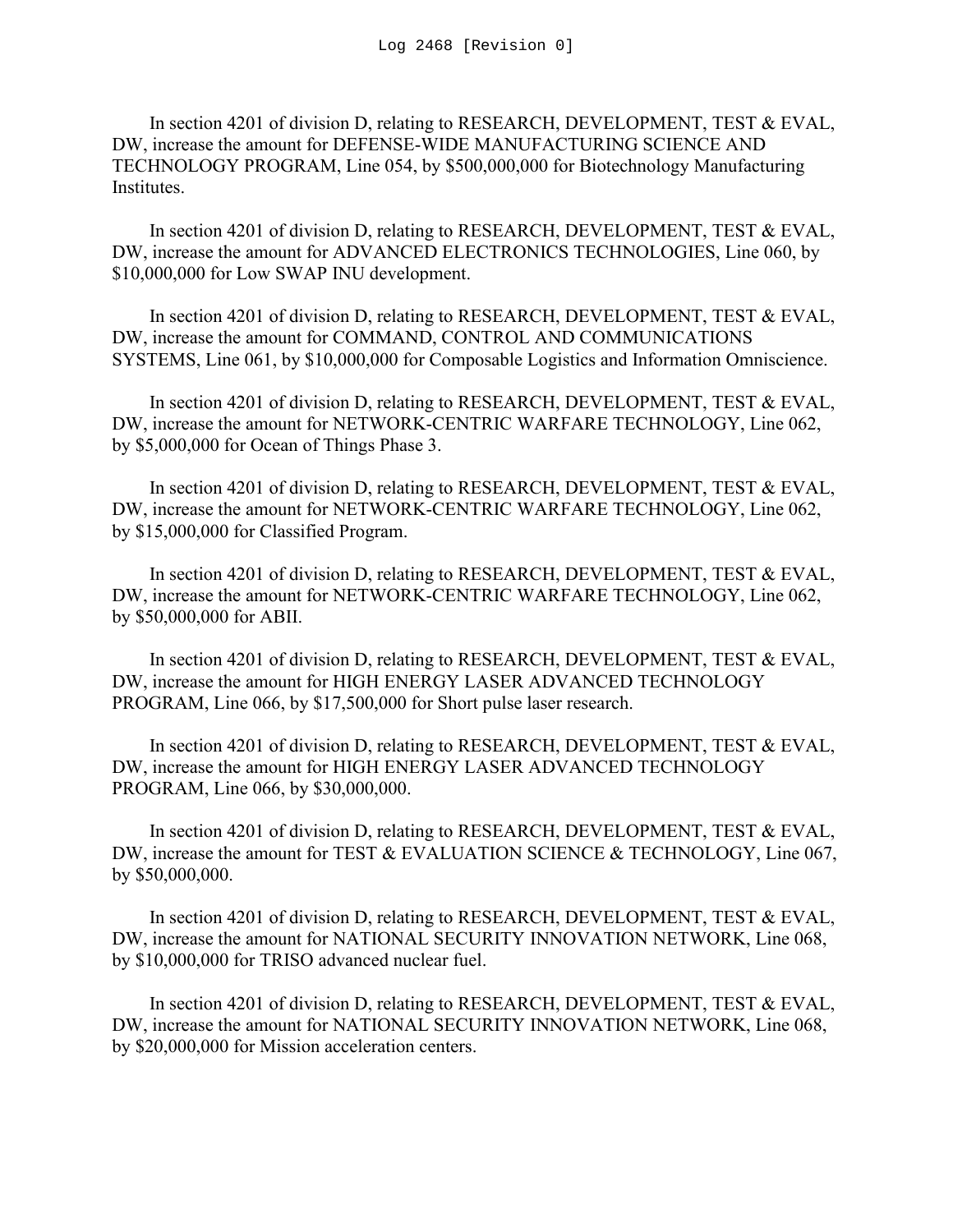In section 4201 of division D, relating to RESEARCH, DEVELOPMENT, TEST & EVAL, DW, increase the amount for SOF ADVANCED TECHNOLOGY DEVELOPMENT, Line 072, by \$7,000,000 for Next Generation ISR SOF Enhancement/ Technical Support Systems.

In section 4201 of division D, relating to RESEARCH, DEVELOPMENT, TEST & EVAL, DW, increase the amount for BALLISTIC MISSILE DEFENSE SENSORS, Line 080, by \$4,200,000 for BMDS Radars Modeling and Simulation.

In section 4201 of division D, relating to RESEARCH, DEVELOPMENT, TEST & EVAL, DW, increase the amount for BALLISTIC MISSILE DEFENSE SENSORS, Line 080, by \$7,000,000 for HEMP Hardening.

In section 4201 of division D, relating to RESEARCH, DEVELOPMENT, TEST & EVAL, DW, increase the amount for BMD ENABLING PROGRAMS, Line 081, by \$10,000,000 for Support Equipment for FTX-26 and NGI Testing.

In section 4201 of division D, relating to RESEARCH, DEVELOPMENT, TEST & EVAL, DW, increase the amount for BMD ENABLING PROGRAMS, Line 081, by \$17,000,000 for Digital Engineering to Support NGI Transition.

In section 4201 of division D, relating to RESEARCH, DEVELOPMENT, TEST & EVAL, DW, increase the amount for BMD ENABLING PROGRAMS, Line 081, by \$21,000,000 for NGI Modeling and Threat Scenarios.

In section 4201 of division D, relating to RESEARCH, DEVELOPMENT, TEST & EVAL, DW, increase the amount for BMD ENABLING PROGRAMS, Line 081, by \$27,000,000 for Elevated Fire control Sensor.

In section 4201 of division D, relating to RESEARCH, DEVELOPMENT, TEST & EVAL, DW, increase the amount for BMD ENABLING PROGRAMS, Line 081, by \$51,000,000 for Kill Chain Demonstration.

In section 4201 of division D, relating to RESEARCH, DEVELOPMENT, TEST & EVAL, DW, increase the amount for SPECIAL PROGRAMS - MDA, Line 082, by \$71,000,000 for Classified program increase - UPL.

In section 4201 of division D, relating to RESEARCH, DEVELOPMENT, TEST & EVAL, DW, increase the amount for BALLISTIC MISSILE DEFENSE COMMAND AND CONTROL, BATTLE MANAGEMENT AND COMMUNICATI, Line 084, by \$2,750,000 for SATCOM Link Security - PAAWNS TRANSEC Module.

In section 4201 of division D, relating to RESEARCH, DEVELOPMENT, TEST & EVAL, DW, increase the amount for BALLISTIC MISSILE DEFENSE COMMAND AND CONTROL, BATTLE MANAGEMENT AND COMMUNICATI, Line 084, by \$6,500,000 for Network Refresh.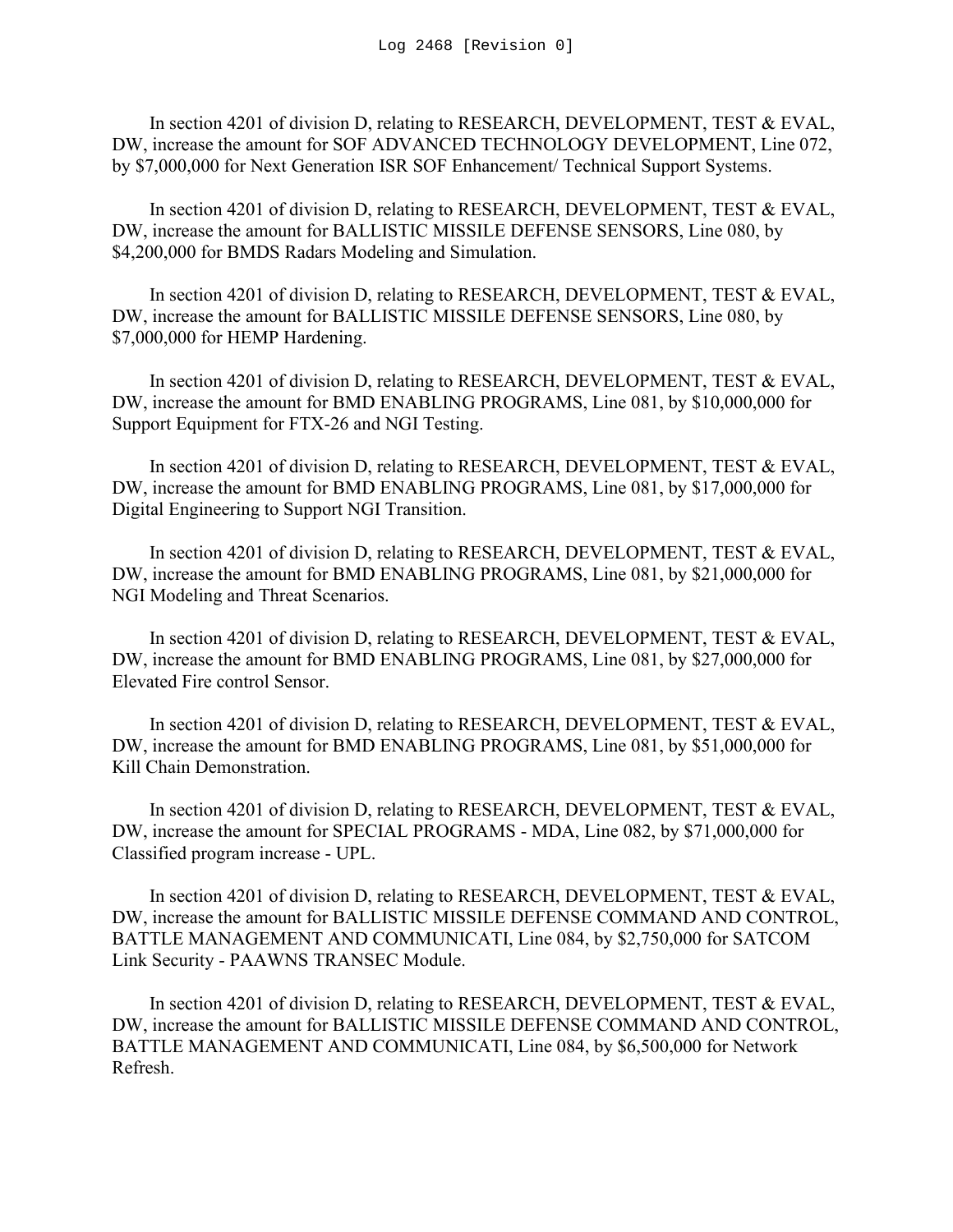In section 4201 of division D, relating to RESEARCH, DEVELOPMENT, TEST & EVAL, DW, increase the amount for BALLISTIC MISSILE DEFENSE COMMAND AND CONTROL, BATTLE MANAGEMENT AND COMMUNICATI, Line 084, by \$50,000,000 for Classified program increase - UPL.

In section 4201 of division D, relating to RESEARCH, DEVELOPMENT, TEST & EVAL, DW, increase the amount for BALLISTIC MISSILE DEFENSE TARGETS, Line 091, by \$10,000,000 for Advanced Reactive Target Simulation Development.

In section 4201 of division D, relating to RESEARCH, DEVELOPMENT, TEST & EVAL, DW, increase the amount for BALLISTIC MISSILE DEFENSE TARGETS, Line 091, by \$75,000,000 for Hypersonic Maneuvering Extended Range (HMER) Target System.

In section 4201 of division D, relating to RESEARCH, DEVELOPMENT, TEST & EVAL, DW, increase the amount for NEXT GENERATION INFORMATION COMMUNICATIONS TECHNOLOGY (5G), Line 093, by \$35,000,000 for Next Generation Information (5G).

In section 4201 of division D, relating to RESEARCH, DEVELOPMENT, TEST & EVAL, DW, increase the amount for HYPERSONIC DEFENSE, Line 099, by \$25,000,000 for Disruptive Technologies.

In section 4201 of division D, relating to RESEARCH, DEVELOPMENT, TEST & EVAL, DW, increase the amount for HYPERSONIC DEFENSE, Line 099, by \$292,500,000 for Accelerate Glide Phase Interceptor program.

In section 4201 of division D, relating to RESEARCH, DEVELOPMENT, TEST & EVAL, DW, increase the amount for ADVANCED INNOVATIVE TECHNOLOGIES, Line 100, by \$9,500,000 for Service Tactical SIGINT Upgrades - INDOPACOM UPL.

In section 4201 of division D, relating to RESEARCH, DEVELOPMENT, TEST & EVAL, DW, increase the amount for ADVANCED INNOVATIVE TECHNOLOGIES, Line 100, by \$30,000,000 for Powered Quickstrike Mines (Sea Urchin).

In section 4201 of division D, relating to RESEARCH, DEVELOPMENT, TEST & EVAL, DW, increase the amount for ADVANCED INNOVATIVE TECHNOLOGIES, Line 100, by \$80,000,000.

In section 4201 of division D, relating to RESEARCH, DEVELOPMENT, TEST & EVAL, DW, increase the amount for TRUSTED & ASSURED MICROELECTRONICS, Line 101, by \$5,000,000 for Trusted & Assured Microelectronics.

In section 4201 of division D, relating to RESEARCH, DEVELOPMENT, TEST & EVAL, DW, increase the amount for RAPID PROTOTYPING PROGRAM, Line 102, by \$2,000,000 for Energetics.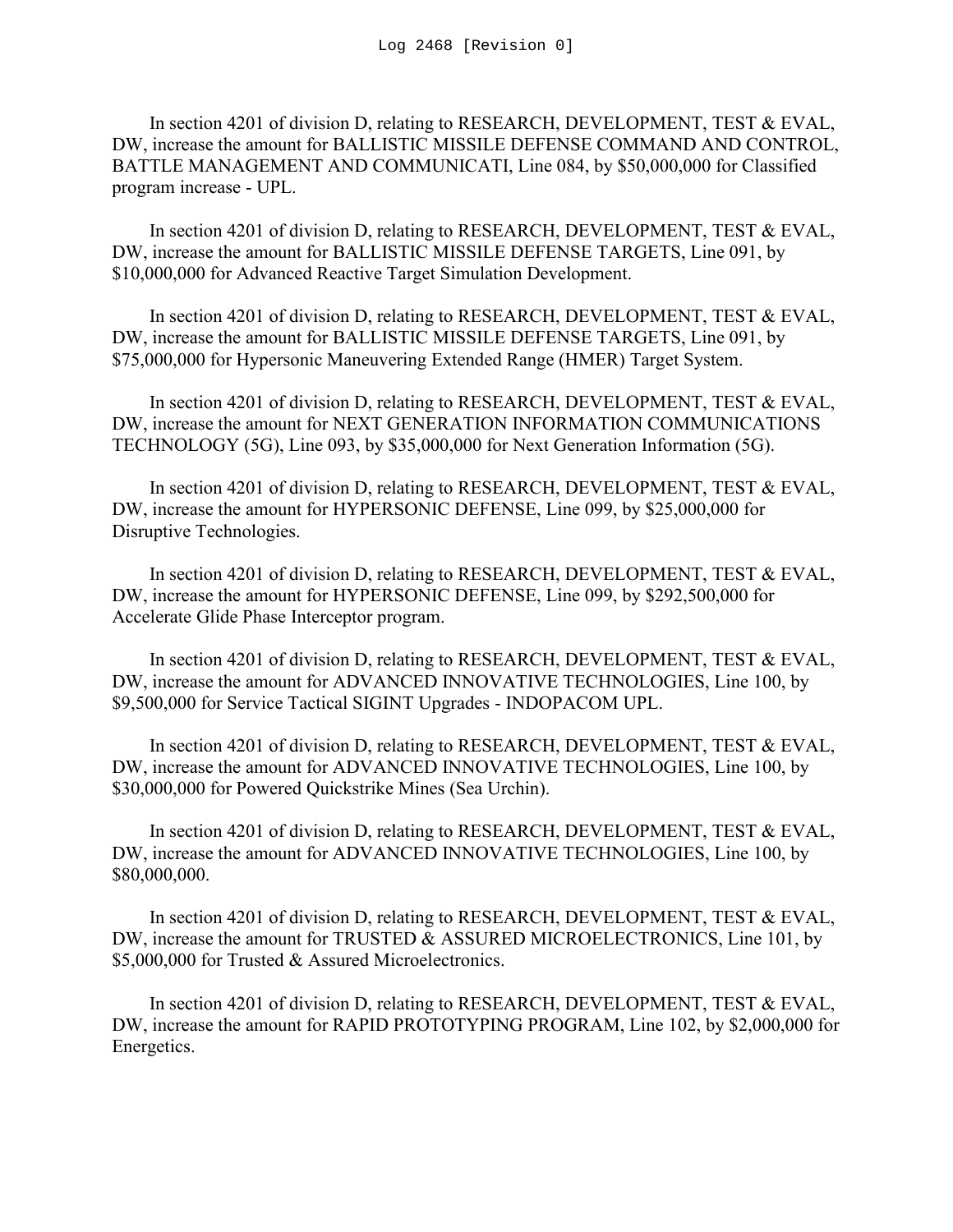In section 4201 of division D, relating to RESEARCH, DEVELOPMENT, TEST & EVAL, DW, increase the amount for RAPID PROTOTYPING PROGRAM, Line 102, by \$20,000,000.

In section 4201 of division D, relating to RESEARCH, DEVELOPMENT, TEST & EVAL, DW, increase the amount for DEFENSE INNOVATION UNIT (DIU) PROTOTYPING, Line 103, by \$5,000,000 for Assured Defense Avionics.

In section 4201 of division D, relating to RESEARCH, DEVELOPMENT, TEST & EVAL, DW, increase the amount for CATAPULT, Line 105, by \$20,000,000 for Radiation-Hardened Fully-Depleted Silicon-on-Insulator Microelectronics.

In section 4201 of division D, relating to RESEARCH, DEVELOPMENT, TEST & EVAL, DW, increase the amount for CYBER SECURITY INITIATIVE, Line 120, by \$12,000,000 for Mobile nuclear microreactors.

In section 4201 of division D, relating to RESEARCH, DEVELOPMENT, TEST & EVAL, DW, increase the amount for CYBER SECURITY INITIATIVE, Line 120, by \$20,000,000.

In section 4201 of division D, relating to RESEARCH, DEVELOPMENT, TEST & EVAL, DW, increase the amount for BALLISTIC MISSILE DEFENSE SYSTEM SPACE PROGRAMS, Line 123, by \$10,000,000 for MDSEA DEVSECOPS.

In section 4201 of division D, relating to RESEARCH, DEVELOPMENT, TEST & EVAL, DW, increase the amount for CHIEF DIGITAL AND ARTIFICIAL INTELLIGENCE OFFICER (CDAO) - DEM/VAL ACTIVITIES, Line 124, by \$50,000,000 for CDAO.

In section 4201 of division D, relating to RESEARCH, DEVELOPMENT, TEST & EVAL, DW, increase the amount for CENTRAL TEST AND EVALUATION INVESTMENT DEVELOPMENT (CTEIP), Line 146, by \$275,000,000.

In section 4201 of division D, relating to RESEARCH, DEVELOPMENT, TEST & EVAL, DW, increase the amount for JOINT MISSION ENVIRONMENT TEST CAPABILITY (JMETC), Line 149, by \$25,000,000 for Joint Mission Environment.

In section 4201 of division D, relating to RESEARCH, DEVELOPMENT, TEST & EVAL, DW, increase the amount for SMALL BUSINESS INNOVATIVE RESEARCH - CHEMICAL BIOLOGICAL DEF, Line 158, by \$3,100,000 for Operational Rapid Multi-Pathogen Diagnostic Tool.

In section 4201 of division D, relating to RESEARCH, DEVELOPMENT, TEST & EVAL, DW, increase the amount for SMALL BUSINESS INNOVATION RESEARCH (SBIR)/ SMALL BUSINESS TECHNOLOGY TRANSFER, Line 165, by \$3,000,000 for Small Business Tech Transfer.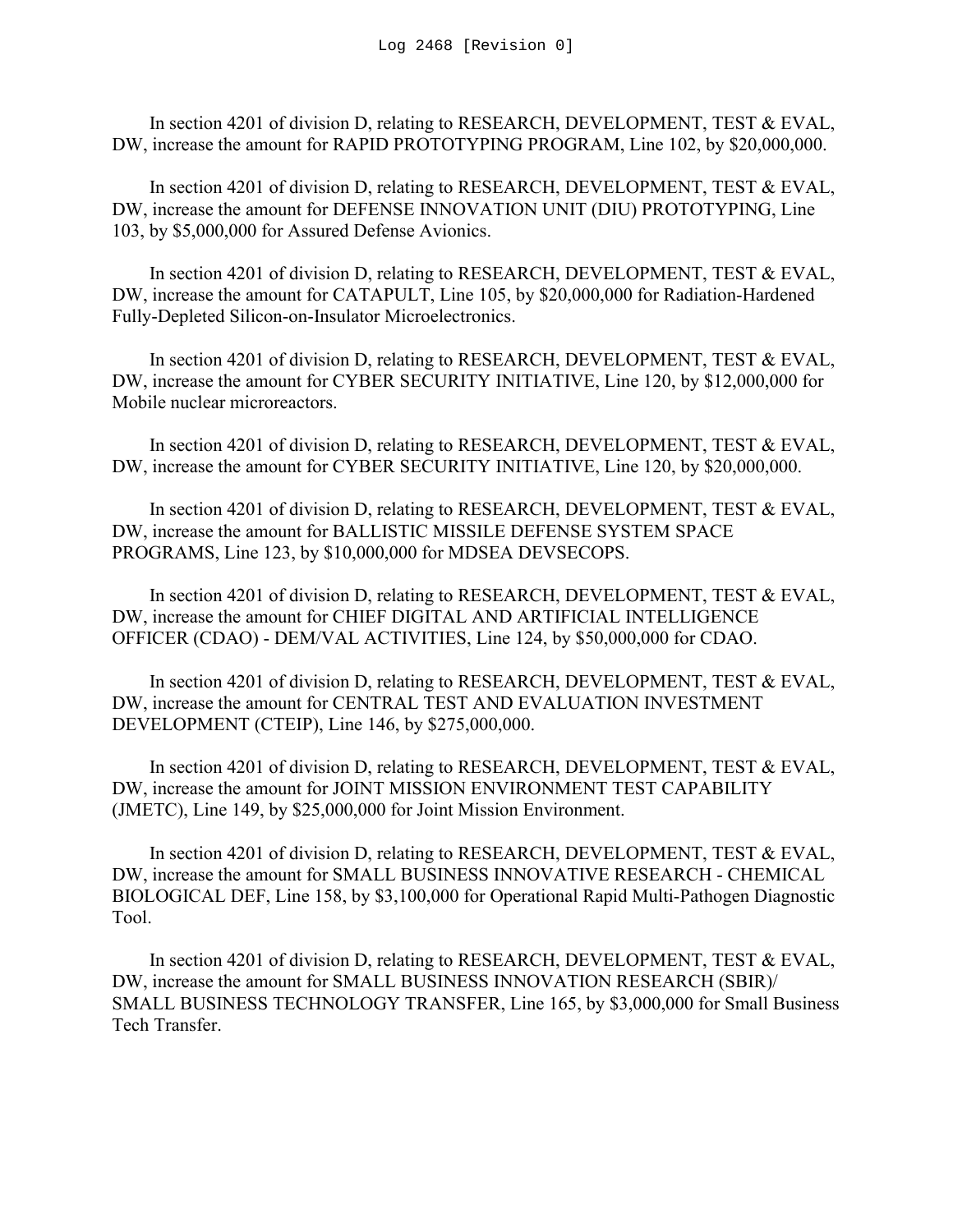In section 4201 of division D, relating to RESEARCH, DEVELOPMENT, TEST & EVAL, DW, increase the amount for MANAGEMENT, TECHNICAL & INTERNATIONAL SUPPORT, Line 180, by \$10,000,000 for Joint Programs.

In section 4201 of division D, relating to RESEARCH, DEVELOPMENT, TEST & EVAL, DW, increase the amount for INDUSTRIAL BASE ANALYSIS AND SUSTAINMENT SUPPORT, Line 200, by \$5,000,000 for RF microelectronics supply chain.

In section 4201 of division D, relating to RESEARCH, DEVELOPMENT, TEST & EVAL, DW, increase the amount for INDUSTRIAL BASE ANALYSIS AND SUSTAINMENT SUPPORT, Line 200, by \$9,809,000 for Precision optics manufacturing.

In section 4201 of division D, relating to RESEARCH, DEVELOPMENT, TEST & EVAL, DW, increase the amount for INDUSTRIAL BASE ANALYSIS AND SUSTAINMENT SUPPORT, Line 200, by \$10,000,000 for Carbon/carbon industrial base enhancement.

In section 4201 of division D, relating to RESEARCH, DEVELOPMENT, TEST & EVAL, DW, increase the amount for INDUSTRIAL BASE ANALYSIS AND SUSTAINMENT SUPPORT, Line 200, by \$20,000,000 for Advanced machining.

In section 4201 of division D, relating to RESEARCH, DEVELOPMENT, TEST & EVAL, DW, increase the amount for PLANNING AND DECISION AID SYSTEM (PDAS), Line 204, by \$16,600,000 for 2.5/3D heterogeneous.

In section 4201 of division D, relating to RESEARCH, DEVELOPMENT, TEST & EVAL, DW, increase the amount for INFORMATION SYSTEMS SECURITY PROGRAM, Line 213, by \$4,000,000 for ISSP, NWC and NPS.

In section 4201 of division D, relating to RESEARCH, DEVELOPMENT, TEST & EVAL, DW, increase the amount for MQ-9 UAV, Line 261, by \$5,000,000 for Speed Loader Agile Pod.

In section 4201 of division D, relating to RESEARCH, DEVELOPMENT, TEST & EVAL, DW, increase the amount for INTELLIGENCE SYSTEMS DEVELOPMENT, Line 264, by \$10,000,000 for Intelligence Systems Development.

In section 4201 of division D, relating to RESEARCH, DEVELOPMENT, TEST & EVAL, DW, increase the amount for OPERATIONAL ENHANCEMENTS, Line 265, by \$8,610,000 for Precision Strike Munition Shipboard Safety & Certification Testing.

In section 4201 of division D, relating to RESEARCH, DEVELOPMENT, TEST & EVAL, DW, increase the amount for OPERATIONAL ENHANCEMENTS, Line 265, by \$15,000,000 for Artificial intelligence for Small Unit Maneuver (AISUM).

In section 4201 of division D, relating to RESEARCH, DEVELOPMENT, TEST & EVAL, DW, increase the amount for WARRIOR SYSTEMS, Line 266, by \$2,397,000 for Maritime Scalable Effects (MSE) Electronic Warfare System Acceleration.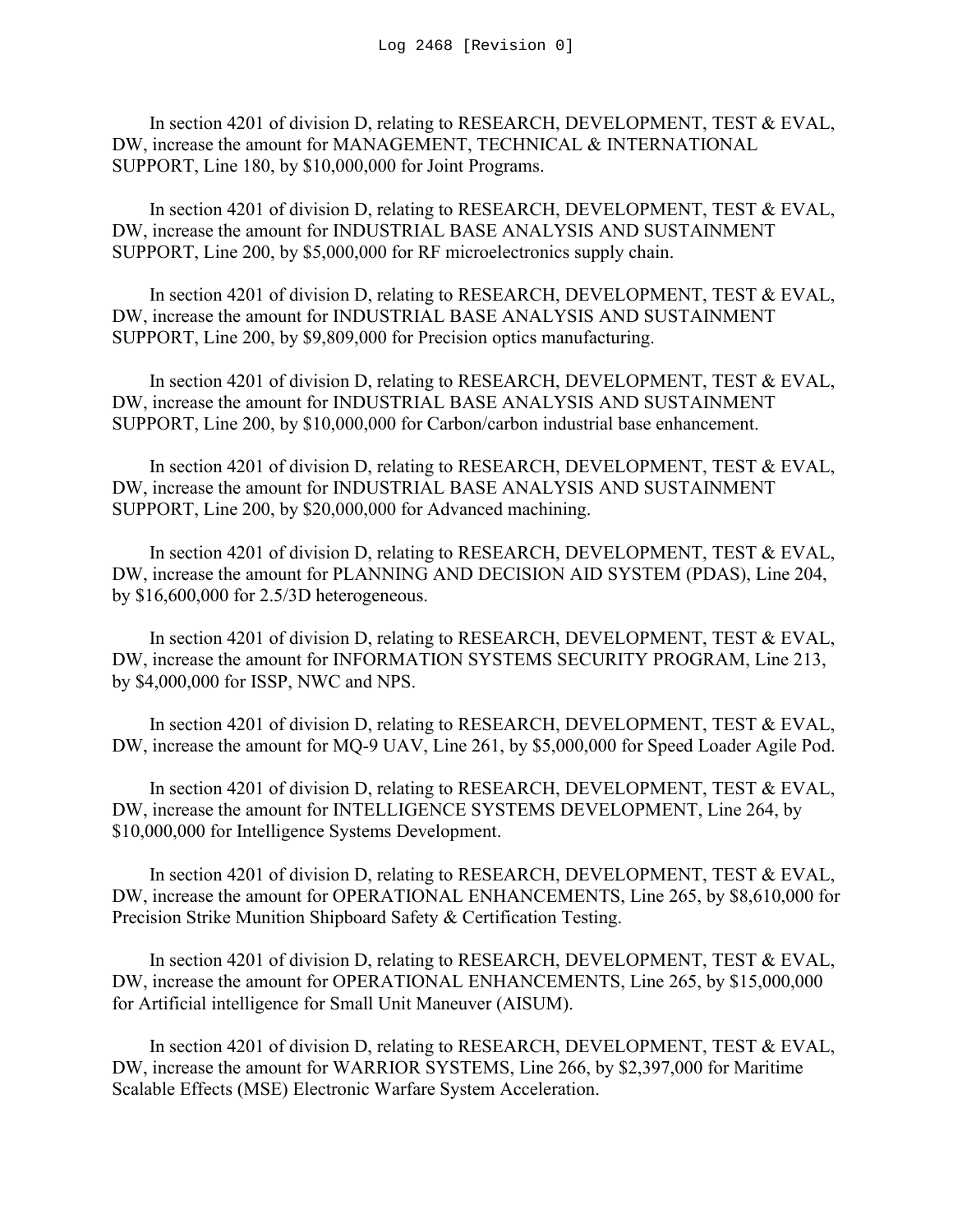In section 4201 of division D, relating to RESEARCH, DEVELOPMENT, TEST & EVAL, DW, increase the amount for WARRIOR SYSTEMS, Line 266, by \$5,400,000 for Counter Unmanned Systems (CUxS) Procurement Acceleration.

In section 4201 of division D, relating to RESEARCH, DEVELOPMENT, TEST & EVAL, DW, increase the amount for WARRIOR SYSTEMS, Line 266, by \$9,000,000 for Identity and Signature Management Modernization.

In section 4201 of division D, relating to RESEARCH, DEVELOPMENT, TEST & EVAL, DW, increase the amount for WARRIOR SYSTEMS, Line 266, by \$9,930,000 for Ground Organic Precision Strike Systems (GOPSS) Loitering Munitions.

In section 4201 of division D, relating to RESEARCH, DEVELOPMENT, TEST & EVAL, DW, increase the amount for MARITIME SYSTEMS, Line 270, by \$30,000,000 for Dry Combat Submersible (DCS) Next Acceleration.

In section 4201 of division D, relating to RESEARCH, DEVELOPMENT, TEST & EVAL, DW, increase the amount for OPERATIONAL ENHANCEMENTS INTELLIGENCE, Line 272, by \$945,000 for Low Visibility Vanishing Technology (LVVT).

In section 4201 of division D, relating to RESEARCH, DEVELOPMENT, TEST & EVAL, DW, increase the amount for CLASSIFIED PROGRAMS, Line 273A, by \$1,500,000 for JWICS modernization.

In section 4201 of division D, relating to RESEARCH, DEVELOPMENT, TEST & EVAL, DW, increase the amount for CLASSIFIED PROGRAMS, Line 273A, by \$22,200,000 for MARS Advanced Capabilities.

In section 4201 of division D, relating to RESEARCH, DEVELOPMENT, TEST & EVAL, NAVY, increase the amount for UNIVERSITY RESEARCH INITIATIVES, Line 001, by \$2,500,000 for Advanced autonomous robotics.

In section 4201 of division D, relating to RESEARCH, DEVELOPMENT, TEST & EVAL, NAVY, increase the amount for UNIVERSITY RESEARCH INITIATIVES, Line 001, by \$9,800,000.

In section 4201 of division D, relating to RESEARCH, DEVELOPMENT, TEST & EVAL, NAVY, increase the amount for UNIVERSITY RESEARCH INITIATIVES, Line 001, by \$99,824,000.

In section 4201 of division D, relating to RESEARCH, DEVELOPMENT, TEST & EVAL, NAVY, increase the amount for POWER PROJECTION APPLIED RESEARCH, Line 004, by \$16,000,000 for Next Generation Information Operations.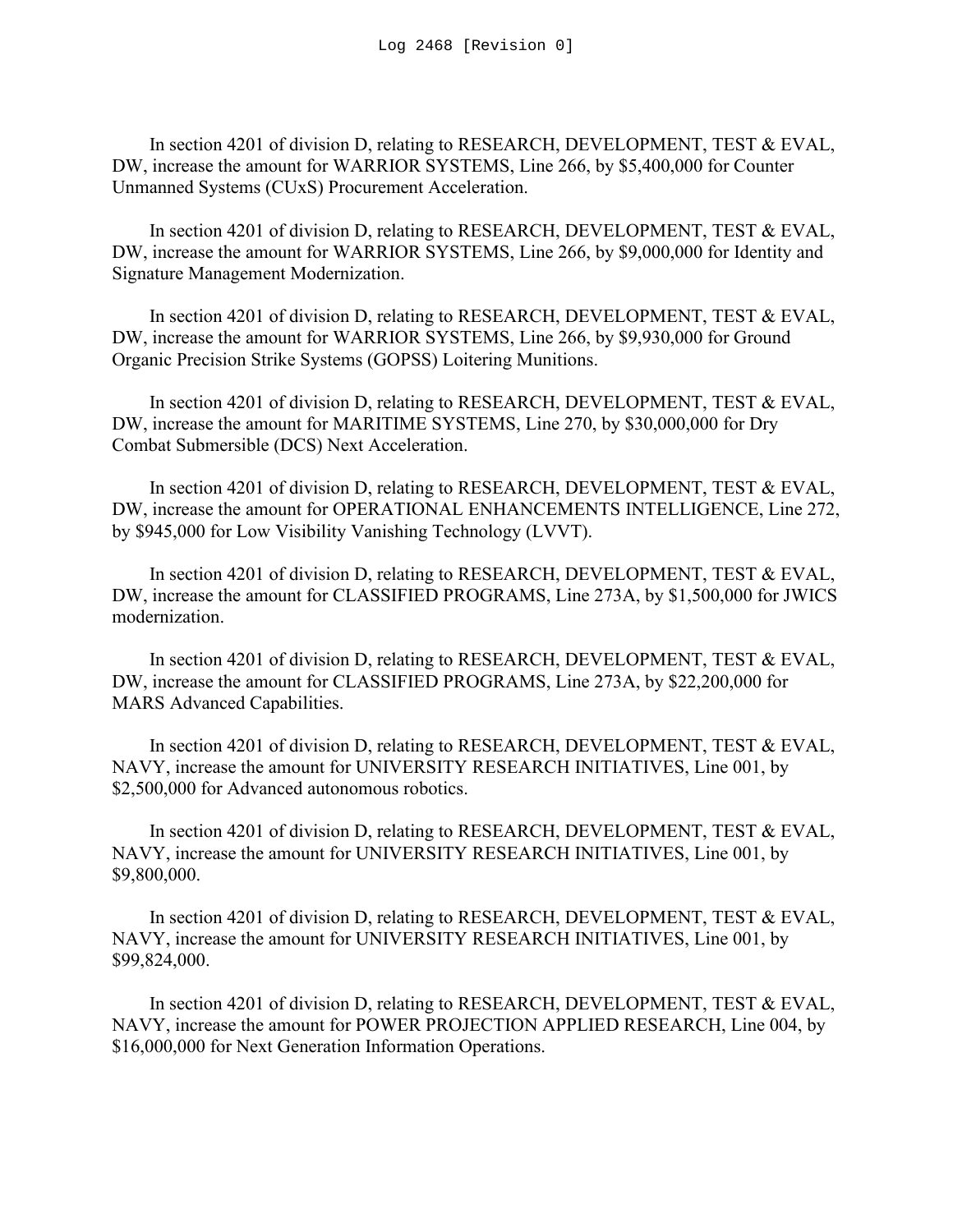In section 4201 of division D, relating to RESEARCH, DEVELOPMENT, TEST & EVAL, NAVY, increase the amount for FORCE PROTECTION APPLIED RESEARCH, Line 005, by \$8,500,000 for Resilient Autonomous Systems Research & Workforce Diversity.

In section 4201 of division D, relating to RESEARCH, DEVELOPMENT, TEST & EVAL, NAVY, increase the amount for FORCE PROTECTION APPLIED RESEARCH, Line 005, by \$10,000,000 for Direct air capture and carbon removal technology program.

In section 4201 of division D, relating to RESEARCH, DEVELOPMENT, TEST & EVAL, NAVY, increase the amount for FORCE PROTECTION APPLIED RESEARCH, Line 005, by \$10,500,000 for Intelligent Data Management for Distributed Naval Platforms.

In section 4201 of division D, relating to RESEARCH, DEVELOPMENT, TEST & EVAL, NAVY, increase the amount for MARINE CORPS LANDING FORCE TECHNOLOGY, Line 006, by \$2,500,000 for Cyber, AI & LVC Tech Scouting & Workforce Development.

In section 4201 of division D, relating to RESEARCH, DEVELOPMENT, TEST & EVAL, NAVY, increase the amount for COMMON PICTURE APPLIED RESEARCH, Line 007, by \$5,000,000.

In section 4201 of division D, relating to RESEARCH, DEVELOPMENT, TEST & EVAL, NAVY, increase the amount for WARFIGHTER SUSTAINMENT APPLIED RESEARCH, Line 008, by \$5,000,000 for Anti-corrosion coatings.

In section 4201 of division D, relating to RESEARCH, DEVELOPMENT, TEST & EVAL, NAVY, increase the amount for WARFIGHTER SUSTAINMENT APPLIED RESEARCH, Line 008, by \$5,000,000 for High mobility ground robots.

In section 4201 of division D, relating to RESEARCH, DEVELOPMENT, TEST & EVAL, NAVY, increase the amount for ELECTROMAGNETIC SYSTEMS APPLIED RESEARCH, Line 009, by \$15,000,000 for Chip Scale Open Architecture.

In section 4201 of division D, relating to RESEARCH, DEVELOPMENT, TEST & EVAL, NAVY, increase the amount for UNDERSEA WARFARE APPLIED RESEARCH, Line 012, by \$15,000,000 for Undersea vehicle technology partnerships.

In section 4201 of division D, relating to RESEARCH, DEVELOPMENT, TEST & EVAL, NAVY, increase the amount for FUTURE NAVAL CAPABILITIES APPLIED RESEARCH, Line 013, by \$10,000,000.

In section 4201 of division D, relating to RESEARCH, DEVELOPMENT, TEST & EVAL, NAVY, increase the amount for INNOVATIVE NAVAL PROTOTYPES (INP) APPLIED RESEARCH, Line 015, by \$25,600,000 for Advanced Concept of Operations - Navy UPL.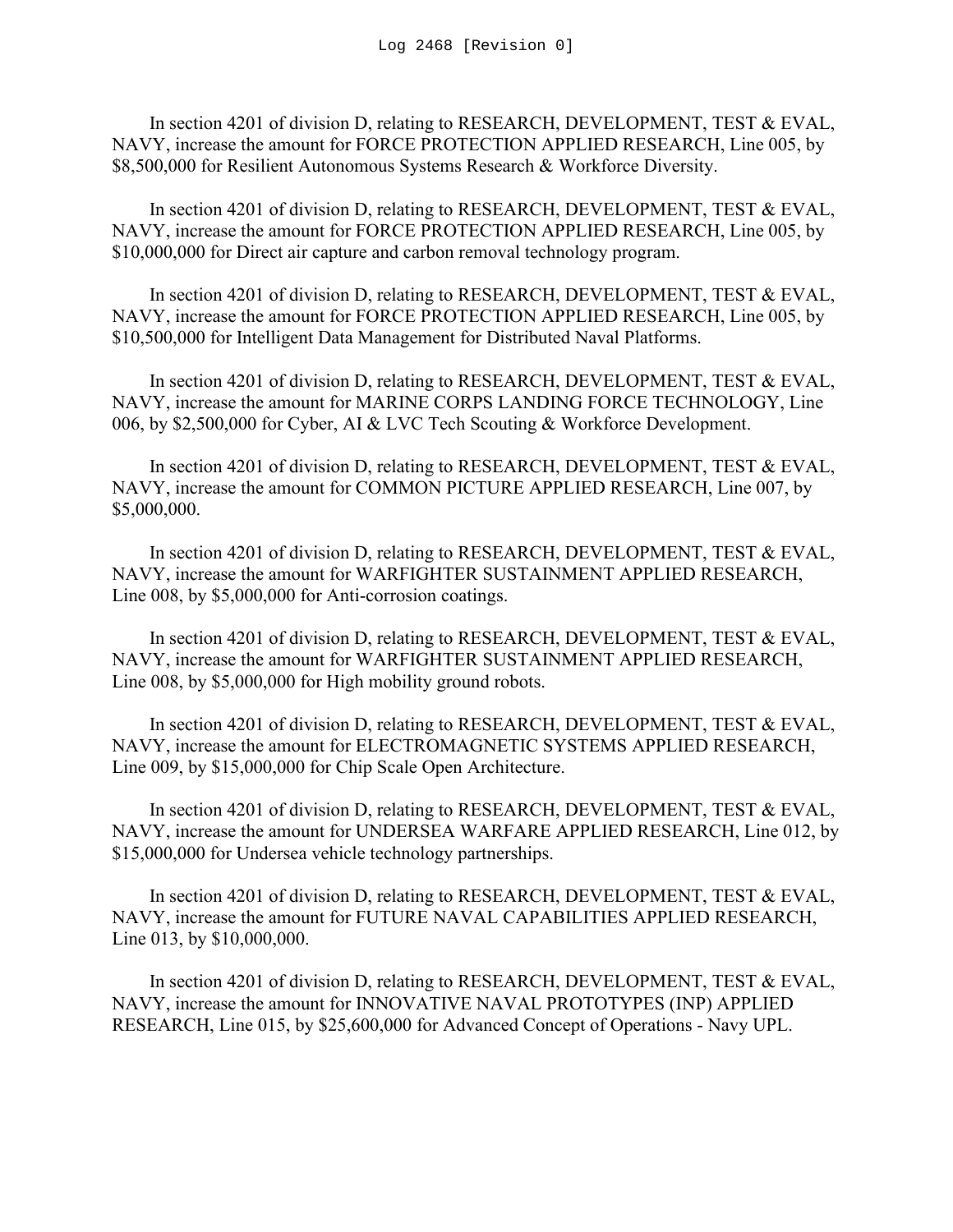In section 4201 of division D, relating to RESEARCH, DEVELOPMENT, TEST & EVAL, NAVY, increase the amount for USMC ADVANCED TECHNOLOGY DEMONSTRATION (ATD), Line 019, by \$4,600,000.

In section 4201 of division D, relating to RESEARCH, DEVELOPMENT, TEST & EVAL, NAVY, increase the amount for INNOVATIVE NAVAL PROTOTYPES (INP) ADVANCED TECHNOLOGY DEVELOPMENT, Line 026, by \$10,000,000 for Scalable laser weapon system.

In section 4201 of division D, relating to RESEARCH, DEVELOPMENT, TEST & EVAL, NAVY, increase the amount for INNOVATIVE NAVAL PROTOTYPES (INP) ADVANCED TECHNOLOGY DEVELOPMENT, Line 026, by \$61,300,000 for Advanced Concept of Operations - Navy UPL.

In section 4201 of division D, relating to RESEARCH, DEVELOPMENT, TEST & EVAL, NAVY, increase the amount for ADVANCED COMBAT SYSTEMS TECHNOLOGY, Line 035, by \$7,500,000 for Data dissemination and interoperability.

In section 4201 of division D, relating to RESEARCH, DEVELOPMENT, TEST & EVAL, NAVY, increase the amount for ADVANCED COMBAT SYSTEMS TECHNOLOGY, Line 035, by \$40,700,000 for Advanced Concept of Operations - Navy UPL.

In section 4201 of division D, relating to RESEARCH, DEVELOPMENT, TEST & EVAL, NAVY, increase the amount for SURFACE SHIP TORPEDO DEFENSE, Line 037, by \$6,150,000 for Nixie development.

In section 4201 of division D, relating to RESEARCH, DEVELOPMENT, TEST & EVAL, NAVY, increase the amount for SHIP CONCEPT ADVANCED DESIGN, Line 046, by \$4,000,000 for Advance LAW development.

In section 4201 of division D, relating to RESEARCH, DEVELOPMENT, TEST & EVAL, NAVY, increase the amount for ADVANCED SURFACE MACHINERY SYSTEMS, Line 049, by \$9,000,000 for Lithium Iron Phosphate Batteries Integration.

In section 4201 of division D, relating to RESEARCH, DEVELOPMENT, TEST & EVAL, NAVY, increase the amount for OHIO REPLACEMENT, Line 053, by \$15,000,000 for Composites for Wet Submarine Application.

In section 4201 of division D, relating to RESEARCH, DEVELOPMENT, TEST & EVAL, NAVY, increase the amount for LCS MISSION MODULES, Line 054, by \$9,000,000 for Mine Countermeasures Mission Package Capacity and Wholeness - Navy UPL.

In section 4201 of division D, relating to RESEARCH, DEVELOPMENT, TEST & EVAL, NAVY, increase the amount for NEXT GENERATION LOGISTICS, Line 085, by \$8,400,000 for Digital manufacturing data vault.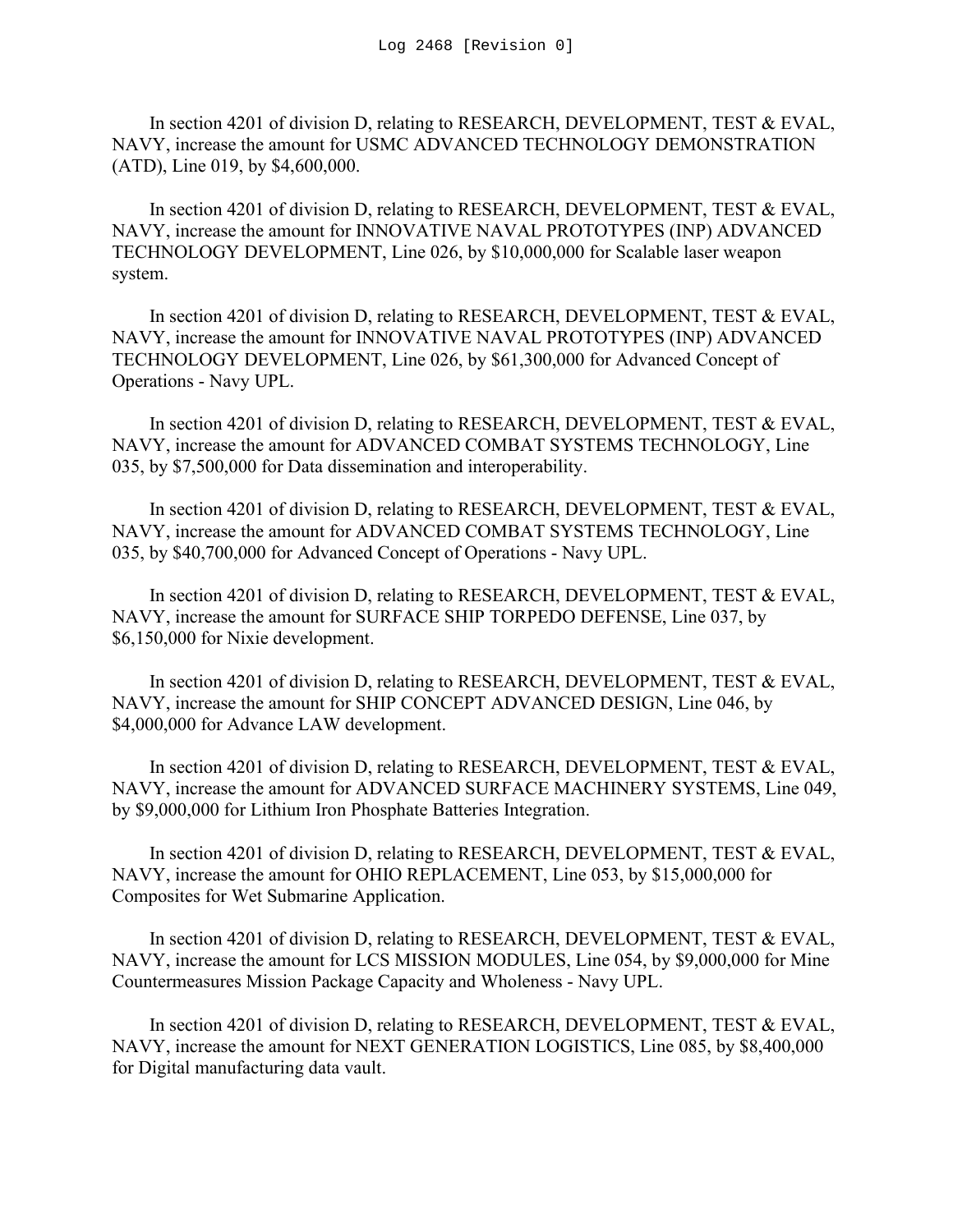In section 4201 of division D, relating to RESEARCH, DEVELOPMENT, TEST & EVAL, NAVY, increase the amount for OFFENSIVE ANTI-SURFACE WARFARE WEAPON DEVELOPMENT, Line 093, by \$34,100,000 for Hypersonic Offensive Anti-Surface Warfare Increment 2 (OASuW Inc 2) - Navy UPL.

In section 4201 of division D, relating to RESEARCH, DEVELOPMENT, TEST & EVAL, NAVY, increase the amount for OFFENSIVE ANTI-SURFACE WARFARE WEAPON DEVELOPMENT, Line 093, by \$50,000,000 for Long Range Anti-Ship Missile (LRSAM).

In section 4201 of division D, relating to RESEARCH, DEVELOPMENT, TEST & EVAL, NAVY, increase the amount for OFFENSIVE ANTI-SURFACE WARFARE WEAPON DEVELOPMENT, Line 093, by \$53,000,000 for Long Range Anti-Ship Missile (LRASM) AGM-158C-3 range improvement (Navy JASSM) - Navy UPL.

In section 4201 of division D, relating to RESEARCH, DEVELOPMENT, TEST & EVAL, NAVY, increase the amount for H-1 UPGRADES, Line 112, by \$14,800,000 for H-1 Digital Interoperability (DI) Mobile User Objective System (MUOS).

In section 4201 of division D, relating to RESEARCH, DEVELOPMENT, TEST & EVAL, NAVY, increase the amount for NEXT GENERATION JAMMER (NGJ), Line 119, by \$30,000,000 for Program Increase - MidBand Capability.

In section 4201 of division D, relating to RESEARCH, DEVELOPMENT, TEST & EVAL, NAVY, increase the amount for MINE DEVELOPMENT, Line 140, by \$10,000,000 for Powered Quickstrike Mines (Sea Urchin).

In section 4201 of division D, relating to RESEARCH, DEVELOPMENT, TEST & EVAL, NAVY, increase the amount for MINE DEVELOPMENT, Line 140, by \$25,000,000 for INDOPACOM UPL - Anti-Surface Warfare (ASuW) Hammerhead Mine.

In section 4201 of division D, relating to RESEARCH, DEVELOPMENT, TEST & EVAL, NAVY, increase the amount for SHIP SELF DEFENSE (ENGAGE: SOFT KILL/EW), Line 148, by \$29,400,000 for Counter-Command, Control, Communications, Computers and Combat Systems Intelligence, Surveillance and Reconnaissance and Targeting (C-C5ISR&T) - Navy UPL.

In section 4201 of division D, relating to RESEARCH, DEVELOPMENT, TEST & EVAL, NAVY, increase the amount for INFORMATION TECHNOLOGY DEVELOPMENT, Line 156, by \$10,000,000 for High performance data analytics.

In section 4201 of division D, relating to RESEARCH, DEVELOPMENT, TEST & EVAL, NAVY, increase the amount for COUNTERING ADVANCED CONVENTIONAL WEAPONS (CACW), Line 171, by \$7,000,000 for Threat Mosaic Warfare.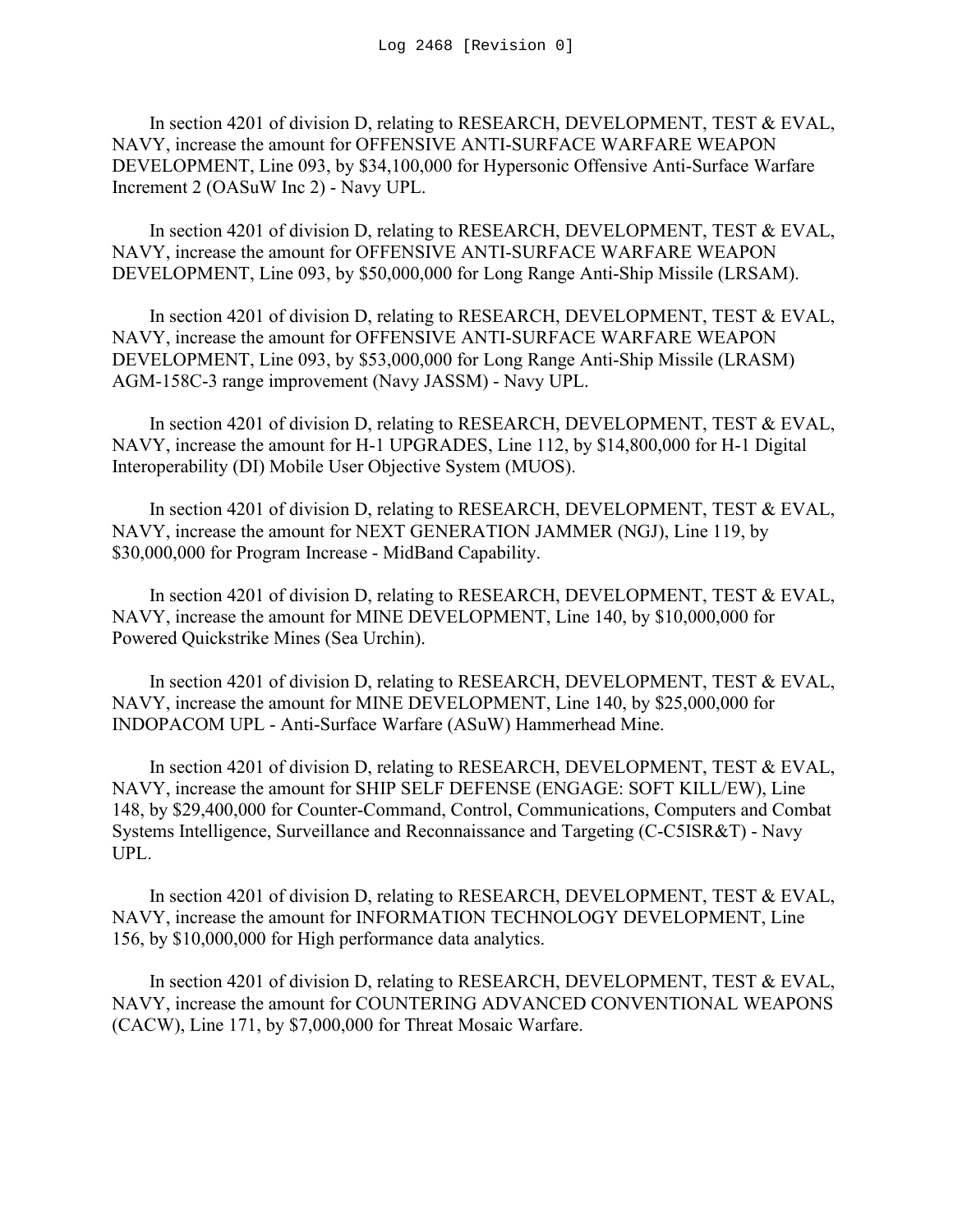In section 4201 of division D, relating to RESEARCH, DEVELOPMENT, TEST & EVAL, NAVY, increase the amount for MAJOR T&E INVESTMENT, Line 179, by \$2,000,000 for AUTEC data fusion capabilities.

In section 4201 of division D, relating to RESEARCH, DEVELOPMENT, TEST & EVAL, NAVY, increase the amount for MANAGEMENT, TECHNICAL & INTERNATIONAL SUPPORT, Line 184, by \$60,000,000 for NRE project backlog reduction.

In section 4201 of division D, relating to RESEARCH, DEVELOPMENT, TEST & EVAL, NAVY, increase the amount for STRATEGIC SUB & WEAPONS SYSTEM SUPPORT, Line 205, by \$20,000,000 for D5LE2 Risk Reduction.

In section 4201 of division D, relating to RESEARCH, DEVELOPMENT, TEST & EVAL, NAVY, increase the amount for GROUND/AIR TASK ORIENTED RADAR (G/ATOR), Line 215, by \$24,000,000 for G/ATOR air traffic control development - USMC UPL.

In section 4201 of division D, relating to RESEARCH, DEVELOPMENT, TEST & EVAL, NAVY, increase the amount for MARINE CORPS COMMUNICATIONS SYSTEMS, Line 223, by \$5,000,000 for Classified - USMC UPL.

In section 4201 of division D, relating to RESEARCH, DEVELOPMENT, TEST & EVAL, NAVY, increase the amount for MARINE CORPS GROUND COMBAT/SUPPORTING ARMS SYSTEMS, Line 225, by \$6,600,000 for Program Increase - USMC UPL.

In section 4201 of division D, relating to RESEARCH, DEVELOPMENT, TEST & EVAL, NAVY, increase the amount for MARINE CORPS GROUND COMBAT/SUPPORTING ARMS SYSTEMS, Line 225, by \$6,600,000 for Tactical Warfare Simulation improvements - USMC UPL.

In section 4201 of division D, relating to RESEARCH, DEVELOPMENT, TEST & EVAL, NAVY, increase the amount for MQ-8 UAV, Line 243, by \$13,100,000 for Costs associated with restoring 5 LCS.

In section 4201 of division D, relating to RESEARCH, DEVELOPMENT, TEST & EVAL, NAVY, increase the amount for MODELING AND SIMULATION SUPPORT, Line 252, by \$15,000,000 for Multi-physics simulation.

In section 4201 of division D, relating to RESEARCH, DEVELOPMENT, TEST & EVAL, ARMY, increase the amount for DEFENSE RESEARCH SCIENCES, Line 001, by \$5,000,000 for Counter-UAS Technology Research.

In section 4201 of division D, relating to RESEARCH, DEVELOPMENT, TEST & EVAL, ARMY, increase the amount for DEFENSE RESEARCH SCIENCES, Line 001, by \$55,866,000.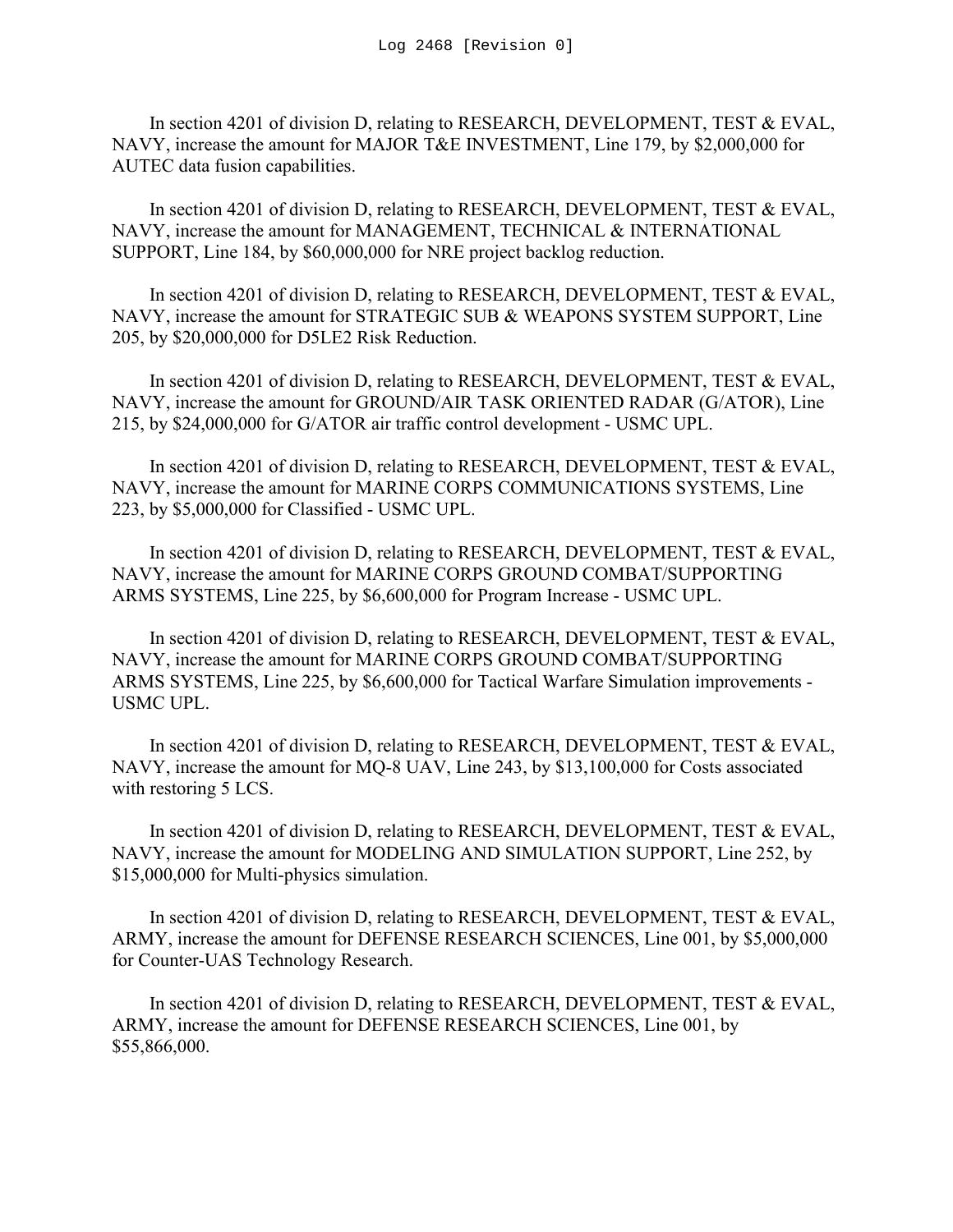In section 4201 of division D, relating to RESEARCH, DEVELOPMENT, TEST & EVAL, ARMY, increase the amount for UNIVERSITY RESEARCH INITIATIVES, Line 002, by \$20,000,000 for Defense University Research Instrumentation Program.

In section 4201 of division D, relating to RESEARCH, DEVELOPMENT, TEST & EVAL, ARMY, increase the amount for ARTIFICIAL INTELLIGENCE AND MACHINE LEARNING BASIC RESEARCH, Line 005, by \$5,000,000.

In section 4201 of division D, relating to RESEARCH, DEVELOPMENT, TEST & EVAL, ARMY, increase the amount for LETHALITY TECHNOLOGY, Line 009, by \$2,000,000 for Turret gunner survivability and simulation.

In section 4201 of division D, relating to RESEARCH, DEVELOPMENT, TEST & EVAL, ARMY, increase the amount for LETHALITY TECHNOLOGY, Line 009, by \$17,500,000 for Collaborative networked armament lethality and fire control.

In section 4201 of division D, relating to RESEARCH, DEVELOPMENT, TEST & EVAL, ARMY, increase the amount for LETHALITY TECHNOLOGY, Line 009, by \$20,000,000 for Solid-state additive manufacturing research.

In section 4201 of division D, relating to RESEARCH, DEVELOPMENT, TEST & EVAL, ARMY, increase the amount for LETHALITY TECHNOLOGY, Line 009, by \$30,000,000 for Armament digital and mission engineering.

In section 4201 of division D, relating to RESEARCH, DEVELOPMENT, TEST & EVAL, ARMY, increase the amount for ARMY APPLIED RESEARCH, Line 010, by \$9,700,000 for Digital night vision technology.

In section 4201 of division D, relating to RESEARCH, DEVELOPMENT, TEST & EVAL, ARMY, increase the amount for ARMY APPLIED RESEARCH, Line 010, by \$20,000,000 for Warfighter Weapon Systems Digital Integration.

In section 4201 of division D, relating to RESEARCH, DEVELOPMENT, TEST & EVAL, ARMY, increase the amount for SOLDIER LETHALITY TECHNOLOGY, Line 011, by \$3,000,000 for Advanced textiles and shelters.

In section 4201 of division D, relating to RESEARCH, DEVELOPMENT, TEST & EVAL, ARMY, increase the amount for SOLDIER LETHALITY TECHNOLOGY, Line 011, by \$4,000,000 for Footwear research.

In section 4201 of division D, relating to RESEARCH, DEVELOPMENT, TEST & EVAL, ARMY, increase the amount for SOLDIER LETHALITY TECHNOLOGY, Line 011, by \$5,000,000 for Pathfinder.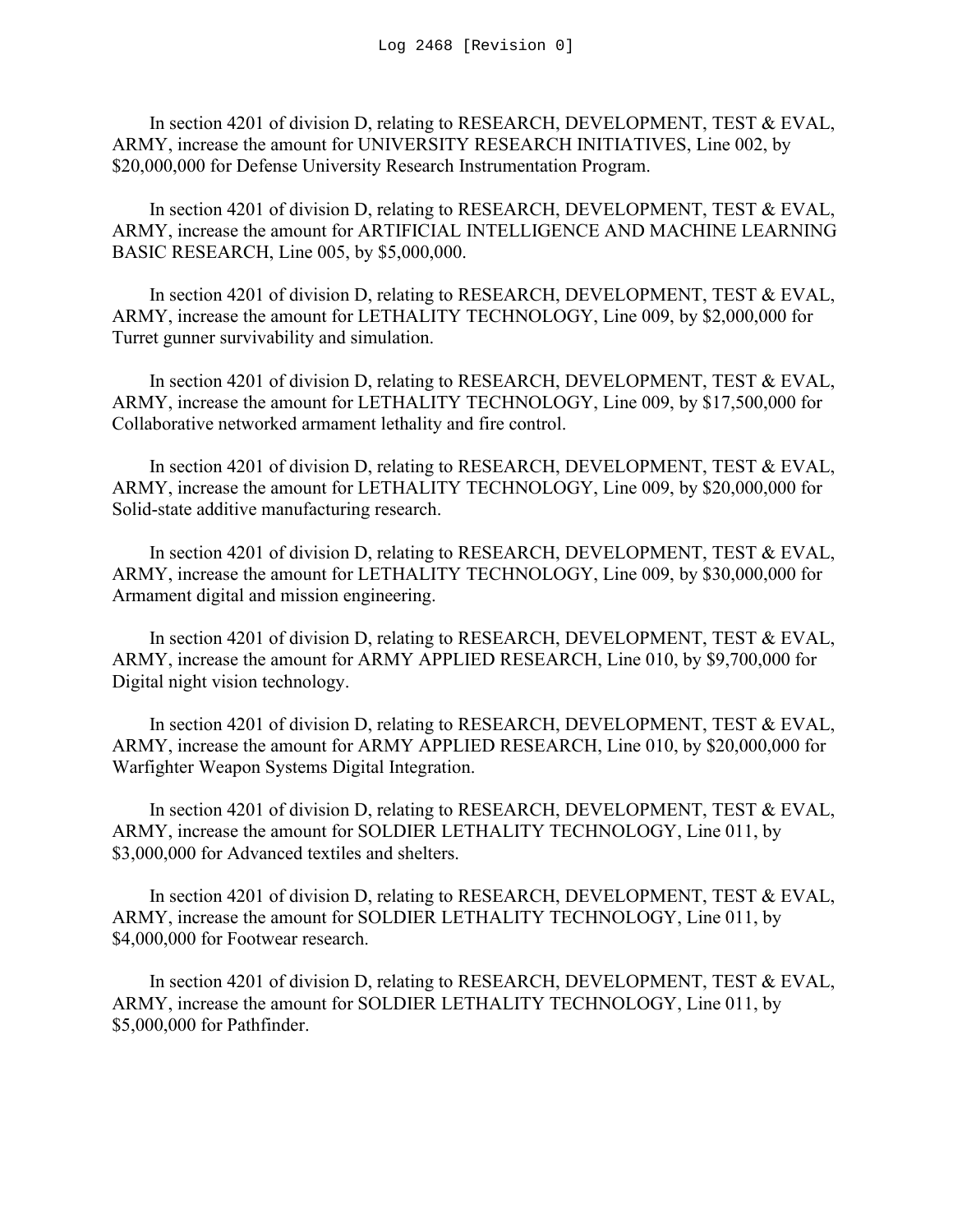In section 4201 of division D, relating to RESEARCH, DEVELOPMENT, TEST & EVAL, ARMY, increase the amount for SOLDIER LETHALITY TECHNOLOGY, Line 011, by \$5,000,000.

In section 4201 of division D, relating to RESEARCH, DEVELOPMENT, TEST & EVAL, ARMY, increase the amount for GROUND TECHNOLOGY, Line 012, by \$2,200,000 for Advanced Gunner Restraint System.

In section 4201 of division D, relating to RESEARCH, DEVELOPMENT, TEST & EVAL, ARMY, increase the amount for GROUND TECHNOLOGY, Line 012, by \$2,500,000 for Polar proving ground and training program.

In section 4201 of division D, relating to RESEARCH, DEVELOPMENT, TEST & EVAL, ARMY, increase the amount for GROUND TECHNOLOGY, Line 012, by \$10,000,000 for High performance polymer composites and coatings.

In section 4201 of division D, relating to RESEARCH, DEVELOPMENT, TEST & EVAL, ARMY, increase the amount for GROUND TECHNOLOGY, Line 012, by \$12,000,000 for Aerospace Manufacturing Center Pilot Program.

In section 4201 of division D, relating to RESEARCH, DEVELOPMENT, TEST & EVAL, ARMY, increase the amount for NEXT GENERATION COMBAT VEHICLE TECHNOLOGY, Line 013, by \$3,000,000 for Structural thermoplastics.

In section 4201 of division D, relating to RESEARCH, DEVELOPMENT, TEST & EVAL, ARMY, increase the amount for NEXT GENERATION COMBAT VEHICLE TECHNOLOGY, Line 013, by \$4,800,000 for Compact hyperspectral imager development.

In section 4201 of division D, relating to RESEARCH, DEVELOPMENT, TEST & EVAL, ARMY, increase the amount for NETWORK C3I TECHNOLOGY, Line 014, by \$2,500,000 for Portable Doppler radar.

In section 4201 of division D, relating to RESEARCH, DEVELOPMENT, TEST & EVAL, ARMY, increase the amount for NETWORK C3I TECHNOLOGY, Line 014, by \$3,000,000 for AI for position, navigation, and timing.

In section 4201 of division D, relating to RESEARCH, DEVELOPMENT, TEST & EVAL, ARMY, increase the amount for NETWORK C3I TECHNOLOGY, Line 014, by \$3,500,000 for Rapid design and fabrication of high enthalpy alloys for long range precision fires missiles.

In section 4201 of division D, relating to RESEARCH, DEVELOPMENT, TEST & EVAL, ARMY, increase the amount for NETWORK C3I TECHNOLOGY, Line 014, by \$10,000,000 for Alternative position, navigation, and timing.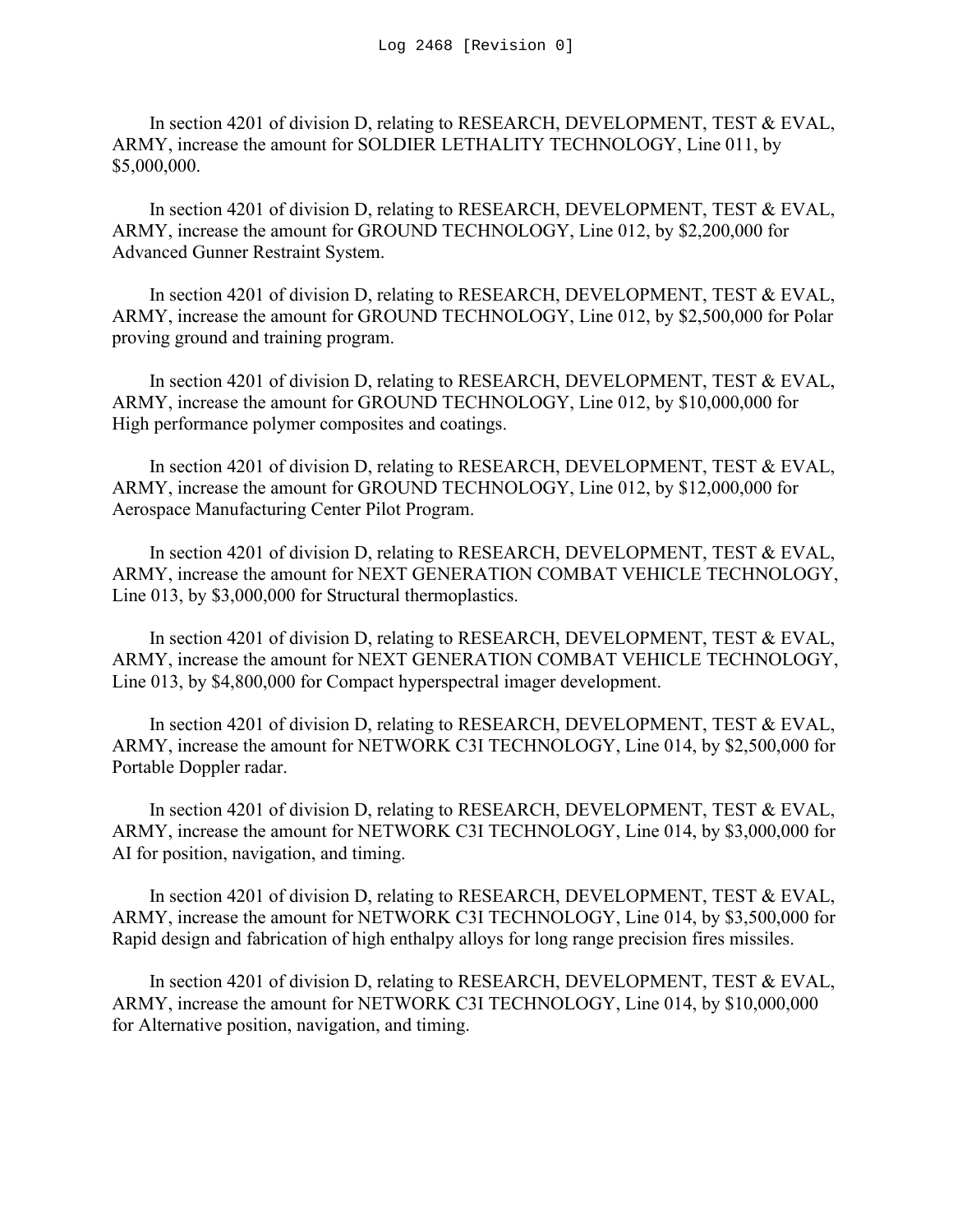In section 4201 of division D, relating to RESEARCH, DEVELOPMENT, TEST & EVAL, ARMY, increase the amount for NETWORK C3I TECHNOLOGY, Line 014, by \$11,000,000 for Secure anti-tamper.

In section 4201 of division D, relating to RESEARCH, DEVELOPMENT, TEST & EVAL, ARMY, increase the amount for NETWORK C3I TECHNOLOGY, Line 014, by \$16,000,000 for Weapons system security.

In section 4201 of division D, relating to RESEARCH, DEVELOPMENT, TEST & EVAL, ARMY, increase the amount for LONG RANGE PRECISION FIRES TECHNOLOGY, Line 015, by \$5,000,000 for Novel printed armament components.

In section 4201 of division D, relating to RESEARCH, DEVELOPMENT, TEST & EVAL, ARMY, increase the amount for LONG RANGE PRECISION FIRES TECHNOLOGY, Line 015, by \$6,750,000 for Precision long range integrated strike missile.

In section 4201 of division D, relating to RESEARCH, DEVELOPMENT, TEST & EVAL, ARMY, increase the amount for LONG RANGE PRECISION FIRES TECHNOLOGY, Line 015, by \$7,000,000 for Low cost missile technology development.

In section 4201 of division D, relating to RESEARCH, DEVELOPMENT, TEST & EVAL, ARMY, increase the amount for LONG RANGE PRECISION FIRES TECHNOLOGY, Line 015, by \$10,000,000 for Carbon-carbon high-temperature composites.

In section 4201 of division D, relating to RESEARCH, DEVELOPMENT, TEST & EVAL, ARMY, increase the amount for FUTURE VERTICLE LIFT TECHNOLOGY, Line 016, by \$10,000,000 for High density eVTOL power source.

In section 4201 of division D, relating to RESEARCH, DEVELOPMENT, TEST & EVAL, ARMY, increase the amount for AIR AND MISSILE DEFENSE TECHNOLOGY, Line 017, by \$5,000,000 for Counter-UAS Center of Excellence.

In section 4201 of division D, relating to RESEARCH, DEVELOPMENT, TEST & EVAL, ARMY, increase the amount for AIR AND MISSILE DEFENSE TECHNOLOGY, Line 017, by \$10,000,000 for High energy laser engagement technologies.

In section 4201 of division D, relating to RESEARCH, DEVELOPMENT, TEST & EVAL, ARMY, increase the amount for AIR AND MISSILE DEFENSE TECHNOLOGY, Line 017, by \$20,000,000 for CEMA missile defender.

In section 4201 of division D, relating to RESEARCH, DEVELOPMENT, TEST & EVAL, ARMY, increase the amount for ARTIFICIAL INTELLIGENCE AND MACHINE LEARNING TECHNOLOGIES, Line 018, by \$5,000,000.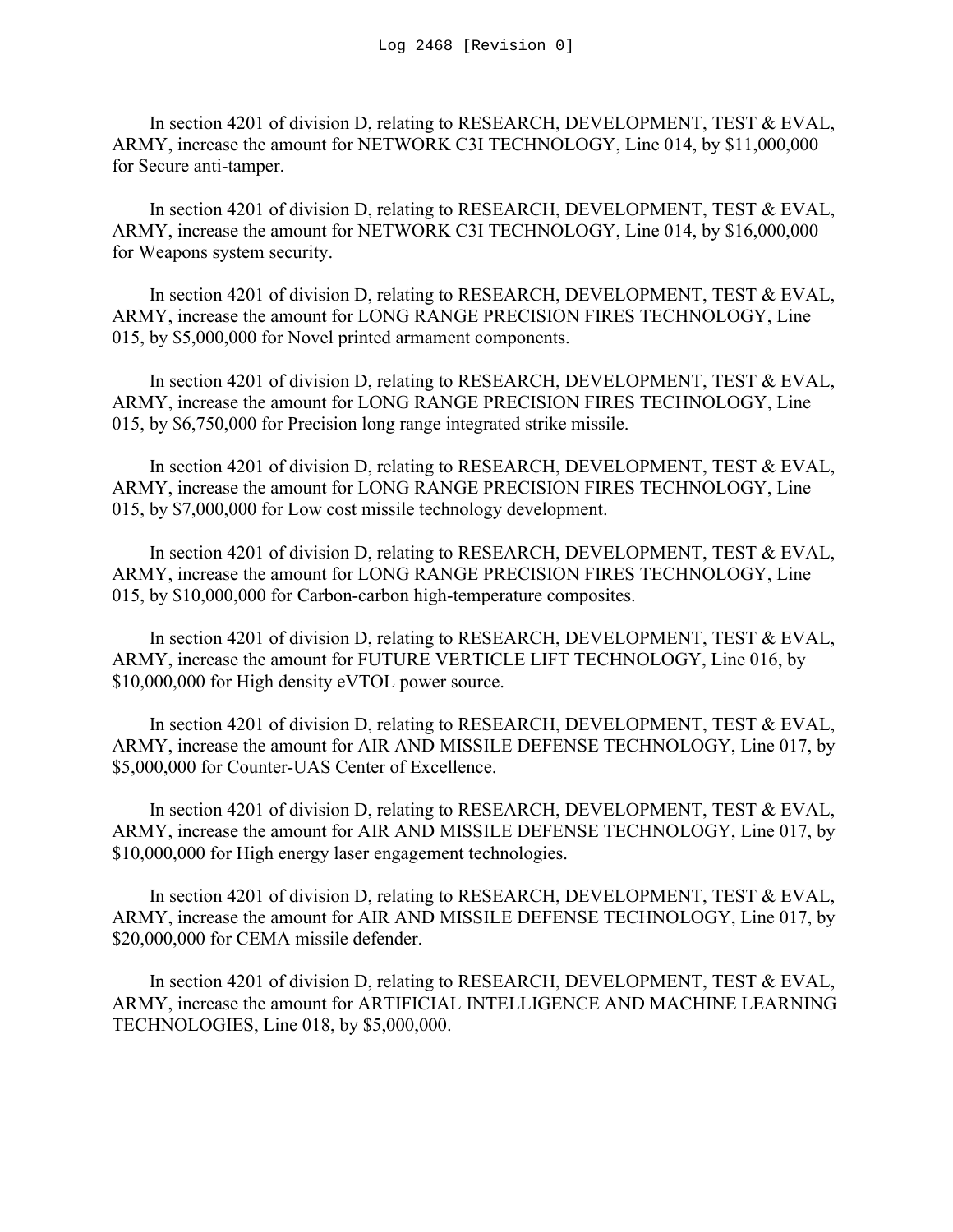In section 4201 of division D, relating to RESEARCH, DEVELOPMENT, TEST & EVAL, ARMY, increase the amount for AIR PLATFORM APPLIED RESEARCH, Line 021, by \$5,000,000 for Hybrid solar photovoltaic-thermoelectric panel.

In section 4201 of division D, relating to RESEARCH, DEVELOPMENT, TEST & EVAL, ARMY, increase the amount for AIR PLATFORM APPLIED RESEARCH, Line 021, by \$10,000,000 for Aerospace Propulsion and Power Technology.

In section 4201 of division D, relating to RESEARCH, DEVELOPMENT, TEST & EVAL, ARMY, increase the amount for BIOTECHNOLOGY FOR MATERIALS - APPLIED RESEARCH, Line 024, by \$150,000,000 for Tri-Service Biotechnology for a Resilient Supply Chain / Biotechnology for Materials.

In section 4201 of division D, relating to RESEARCH, DEVELOPMENT, TEST & EVAL, ARMY, increase the amount for ARTIFICIAL INTELLIGENCE AND MACHINE LEARNING ADVANCED TECHNOLOGIES, Line 030, by \$5,000,000.

In section 4201 of division D, relating to RESEARCH, DEVELOPMENT, TEST & EVAL, ARMY, increase the amount for SOLDIER LETHALITY ADVANCED TECHNOLOGY, Line 038, by \$4,000,000 for FRAG-CT.

In section 4201 of division D, relating to RESEARCH, DEVELOPMENT, TEST & EVAL, ARMY, increase the amount for SOLDIER LETHALITY ADVANCED TECHNOLOGY, Line 038, by \$5,000,000 for Sensored head-borne suspension systems.

In section 4201 of division D, relating to RESEARCH, DEVELOPMENT, TEST & EVAL, ARMY, increase the amount for SOLDIER LETHALITY ADVANCED TECHNOLOGY, Line 038, by \$8,000,000 for Soldier Integration Experimentation/Airborne Rally Point.

In section 4201 of division D, relating to RESEARCH, DEVELOPMENT, TEST & EVAL, ARMY, increase the amount for GROUND ADVANCED TECHNOLOGY, Line 039, by \$2,500,000 for Cold Regions Research and Engineering Laboratory.

In section 4201 of division D, relating to RESEARCH, DEVELOPMENT, TEST & EVAL, ARMY, increase the amount for GROUND ADVANCED TECHNOLOGY, Line 039, by \$7,500,000 for Printed infrastructure and cold weather construction capabilities.

In section 4201 of division D, relating to RESEARCH, DEVELOPMENT, TEST & EVAL, ARMY, increase the amount for GROUND ADVANCED TECHNOLOGY, Line 039, by \$15,000,000 for Additive manufacturing with indigenous materials.

In section 4201 of division D, relating to RESEARCH, DEVELOPMENT, TEST & EVAL, ARMY, increase the amount for GROUND ADVANCED TECHNOLOGY, Line 039, by \$30,000,000 for Platform agnostic remote armament systems.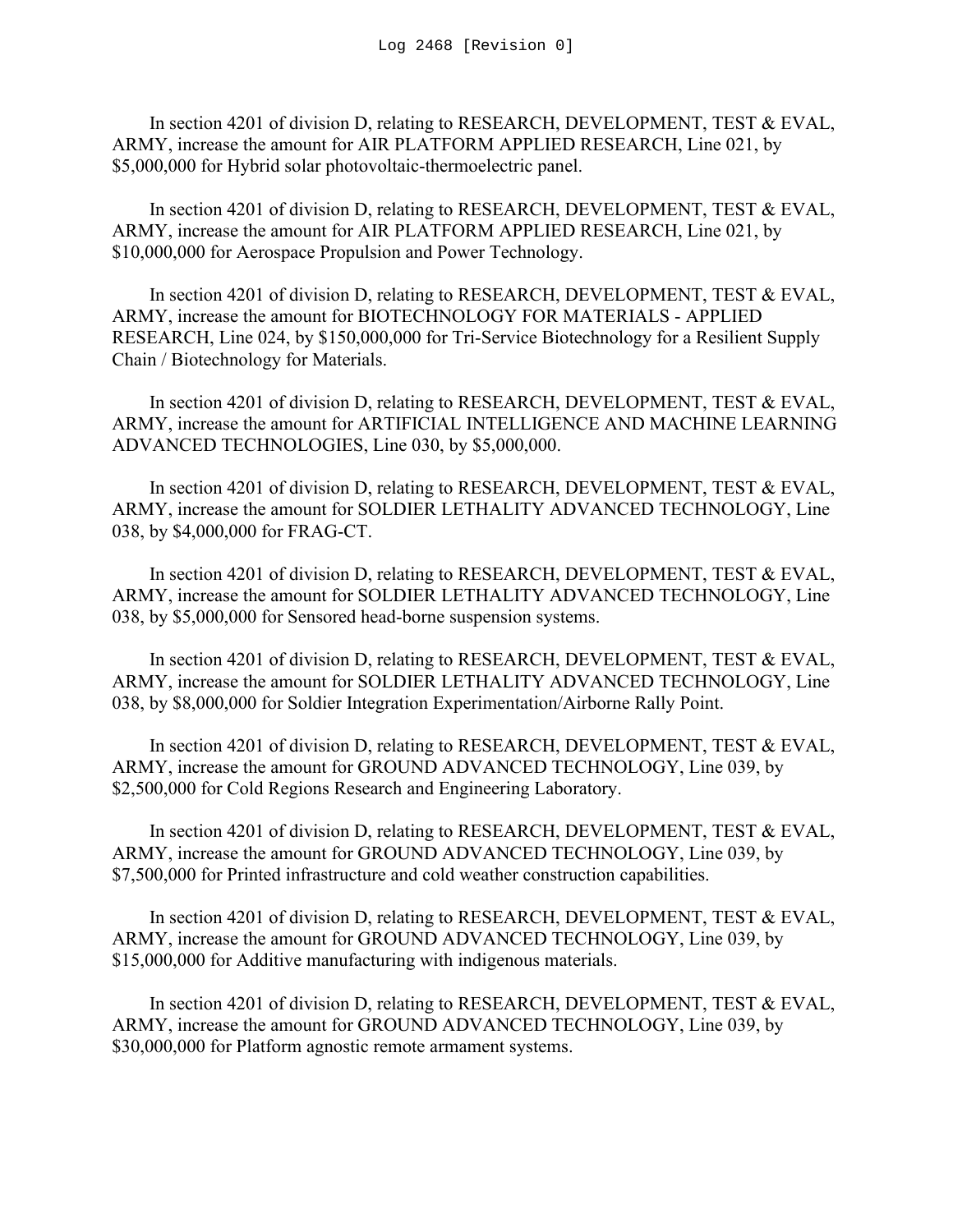In section 4201 of division D, relating to RESEARCH, DEVELOPMENT, TEST & EVAL, ARMY, increase the amount for HIGH PERFORMANCE COMPUTING MODERNIZATION PROGRAM, Line 043, by \$50,000,000.

In section 4201 of division D, relating to RESEARCH, DEVELOPMENT, TEST & EVAL, ARMY, increase the amount for NEXT GENERATION COMBAT VEHICLE ADVANCED TECHNOLOGY, Line 044, by \$8,000,000 for Lithium 6T battery development.

In section 4201 of division D, relating to RESEARCH, DEVELOPMENT, TEST & EVAL, ARMY, increase the amount for NEXT GENERATION COMBAT VEHICLE ADVANCED TECHNOLOGY, Line 044, by \$9,000,000 for Electrified vehicle infrared signature management.

In section 4201 of division D, relating to RESEARCH, DEVELOPMENT, TEST & EVAL, ARMY, increase the amount for NEXT GENERATION COMBAT VEHICLE ADVANCED TECHNOLOGY, Line 044, by \$10,000,000 for Synthetic graphite research.

In section 4201 of division D, relating to RESEARCH, DEVELOPMENT, TEST & EVAL, ARMY, increase the amount for NEXT GENERATION COMBAT VEHICLE ADVANCED TECHNOLOGY, Line 044, by \$10,000,000 for HTPEM APU.

In section 4201 of division D, relating to RESEARCH, DEVELOPMENT, TEST & EVAL, ARMY, increase the amount for NEXT GENERATION COMBAT VEHICLE ADVANCED TECHNOLOGY, Line 044, by \$15,000,000 for Digital enterprise technology.

In section 4201 of division D, relating to RESEARCH, DEVELOPMENT, TEST & EVAL, ARMY, increase the amount for NETWORK C3I ADVANCED TECHNOLOGY, Line 045, by \$10,000,000 for PNT technologies in degraded environments.

In section 4201 of division D, relating to RESEARCH, DEVELOPMENT, TEST & EVAL, ARMY, increase the amount for LONG RANGE PRECISION FIRES ADVANCED TECHNOLOGY, Line 046, by \$9,000,000 for Maneuvering submunitions.

In section 4201 of division D, relating to RESEARCH, DEVELOPMENT, TEST & EVAL, ARMY, increase the amount for LONG RANGE PRECISION FIRES ADVANCED TECHNOLOGY, Line 046, by \$15,000,000 for Missile Multi Agent eXtensible Engagement Services (MAXES).

In section 4201 of division D, relating to RESEARCH, DEVELOPMENT, TEST & EVAL, ARMY, increase the amount for LONG RANGE PRECISION FIRES ADVANCED TECHNOLOGY, Line 046, by \$20,000,000 for Hypersonic and strategic materials and structures.

In section 4201 of division D, relating to RESEARCH, DEVELOPMENT, TEST & EVAL, ARMY, increase the amount for LONG RANGE PRECISION FIRES ADVANCED TECHNOLOGY, Line 046, by \$21,400,000 for Autoloader development.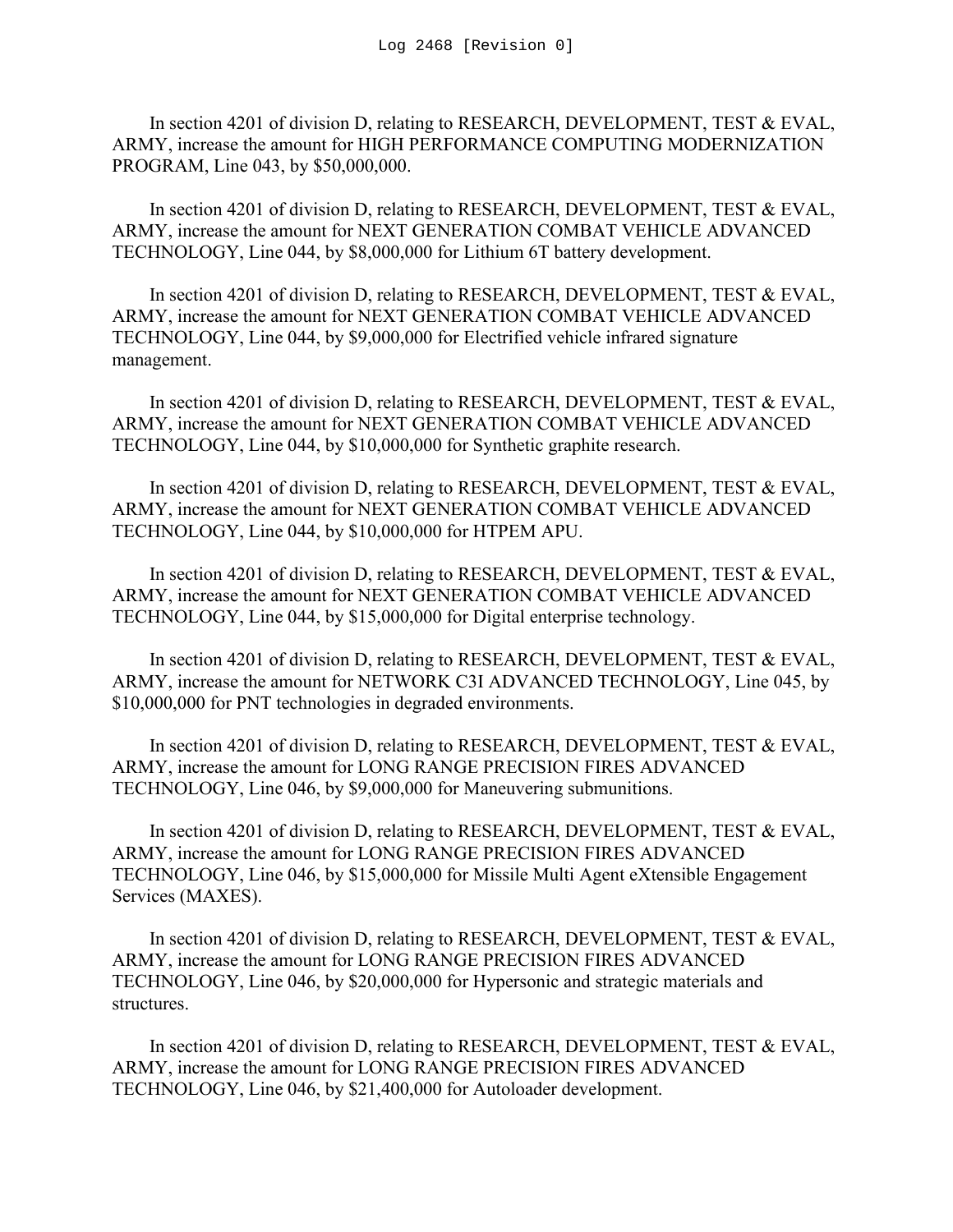In section 4201 of division D, relating to RESEARCH, DEVELOPMENT, TEST & EVAL, ARMY, increase the amount for LONG RANGE PRECISION FIRES ADVANCED TECHNOLOGY, Line 046, by \$27,510,000 for PrSM Inc 4 - Army UPL.

In section 4201 of division D, relating to RESEARCH, DEVELOPMENT, TEST & EVAL, ARMY, increase the amount for AIR AND MISSILE DEFENSE ADVANCED TECHNOLOGY, Line 048, by \$35,000,000.

In section 4201 of division D, relating to RESEARCH, DEVELOPMENT, TEST & EVAL, ARMY, increase the amount for AIR AND MISSILE DEFENSE ADVANCED TECHNOLOGY, Line 048, by \$35,000,000 for Integration of distributed gain HEL laser weapon system.

In section 4201 of division D, relating to RESEARCH, DEVELOPMENT, TEST & EVAL, ARMY, increase the amount for ARMY MISSLE DEFENSE SYSTEMS INTEGRATION, Line 050, by \$7,000,000 for Sensing Modeling Analysis Requirements and Testing.

In section 4201 of division D, relating to RESEARCH, DEVELOPMENT, TEST & EVAL, ARMY, increase the amount for ARMY MISSLE DEFENSE SYSTEMS INTEGRATION, Line 050, by \$8,000,000 for Position, Navigation, and Timing (PNT) Resiliency.

In section 4201 of division D, relating to RESEARCH, DEVELOPMENT, TEST & EVAL, ARMY, increase the amount for ARMORED SYSTEM MODERNIZATION - ADV DEV, Line 055, by \$37,500,000 for AMPV - Hybrid electric vehicle.

In section 4201 of division D, relating to RESEARCH, DEVELOPMENT, TEST & EVAL, ARMY, increase the amount for NIGHT VISION SYSTEMS ADVANCED DEVELOPMENT, Line 058, by \$150,000,000 for IVAS - Army UPL.

In section 4201 of division D, relating to RESEARCH, DEVELOPMENT, TEST & EVAL, ARMY, increase the amount for CROSS FUNCTIONAL TEAM (CFT) ADVANCED DEVELOPMENT & PROTOTYPING, Line 067, by \$5,000,000.

In section 4201 of division D, relating to RESEARCH, DEVELOPMENT, TEST & EVAL, ARMY, increase the amount for LOWER TIER AIR MISSILE DEFENSE (LTAMD) SENSOR, Line 075, by \$40,000,000 for Program protection.

In section 4201 of division D, relating to RESEARCH, DEVELOPMENT, TEST & EVAL, ARMY, increase the amount for ASSURED POSITIONING, NAVIGATION AND TIMING (PNT), Line 079, by \$14,000,000 for ALTNAV - Army UPL.

In section 4201 of division D, relating to RESEARCH, DEVELOPMENT, TEST & EVAL, ARMY, increase the amount for SYNTHETIC TRAINING ENVIRONMENT REFINEMENT & PROTOTYPING, Line 080, by \$8,900,000 for Program increase TSS/TMT and SVT - Army UPL.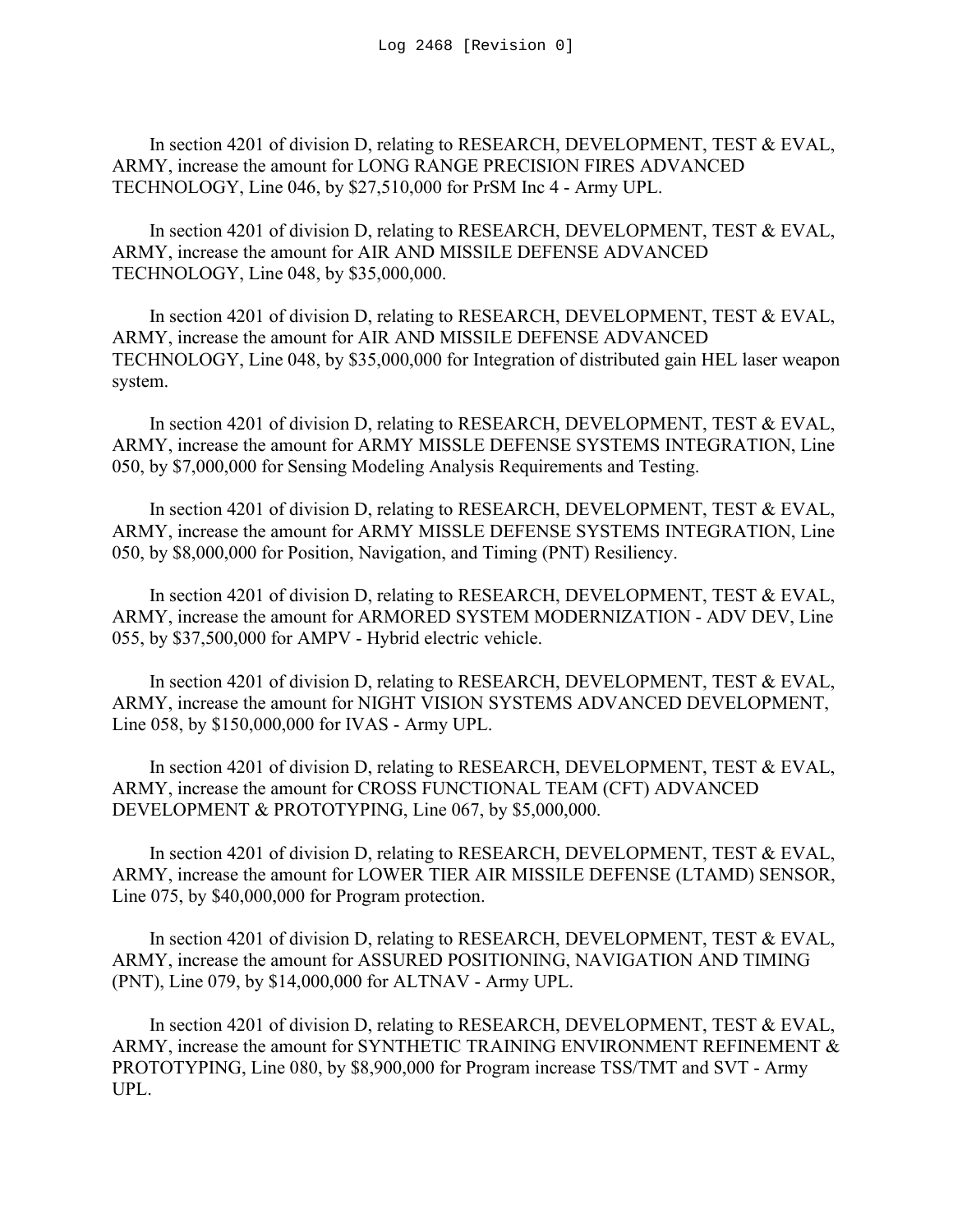In section 4201 of division D, relating to RESEARCH, DEVELOPMENT, TEST & EVAL, ARMY, increase the amount for SYNTHETIC TRAINING ENVIRONMENT REFINEMENT & PROTOTYPING, Line 080, by \$10,000,000 for Call for Fire Trainer - Army UPL.

In section 4201 of division D, relating to RESEARCH, DEVELOPMENT, TEST & EVAL, ARMY, increase the amount for SYNTHETIC TRAINING ENVIRONMENT REFINEMENT & PROTOTYPING, Line 080, by \$13,500,000 for AI prototype - Army UPL.

In section 4201 of division D, relating to RESEARCH, DEVELOPMENT, TEST & EVAL, ARMY, increase the amount for HYPERSONICS, Line 083, by \$50,000,000 for National Hypersonic Initiative - Develop Leap-Ahead Concepts and Capabilities.

In section 4201 of division D, relating to RESEARCH, DEVELOPMENT, TEST & EVAL, ARMY, increase the amount for UNIFIED NETWORK TRANSPORT, Line 086, by \$40,000,000 for Common mounted form factor - Army UPL.

In section 4201 of division D, relating to RESEARCH, DEVELOPMENT, TEST & EVAL, ARMY, increase the amount for INFANTRY SUPPORT WEAPONS, Line 092, by \$5,000,000 for Commercial magazine reliability testing.

In section 4201 of division D, relating to RESEARCH, DEVELOPMENT, TEST & EVAL, ARMY, increase the amount for LIGHT TACTICAL WHEELED VEHICLES, Line 098, by \$10,049,000 for Electric light recon vehicle - Army UPL.

In section 4201 of division D, relating to RESEARCH, DEVELOPMENT, TEST & EVAL, ARMY, increase the amount for NIGHT VISION SYSTEMS - ENG DEV, Line 100, by \$5,000,000 for Third Generation Forward Looking Infrared (3GFLIR) FALCONS.

In section 4201 of division D, relating to RESEARCH, DEVELOPMENT, TEST & EVAL, ARMY, increase the amount for NIGHT VISION SYSTEMS - ENG DEV, Line 100, by \$16,500,000 for IVAS - Army UPL.

In section 4201 of division D, relating to RESEARCH, DEVELOPMENT, TEST & EVAL, ARMY, increase the amount for LOGISTICS AND ENGINEER EQUIPMENT - ENG DEV, Line 111, by \$23,700,000 for Chassis upgrade for ABV/JAB - Army UPL.

In section 4201 of division D, relating to RESEARCH, DEVELOPMENT, TEST & EVAL, ARMY, increase the amount for SUITE OF SURVIVABILITY ENHANCEMENT SYSTEMS - EMD, Line 120, by \$9,400,000 for Army Aviation & Missile Center Digital Engineering Software pilot program.

In section 4201 of division D, relating to RESEARCH, DEVELOPMENT, TEST & EVAL, ARMY, increase the amount for SUITE OF SURVIVABILITY ENHANCEMENT SYSTEMS - EMD, Line 120, by \$11,700,000 for Autonomous Vehicle Test Bed.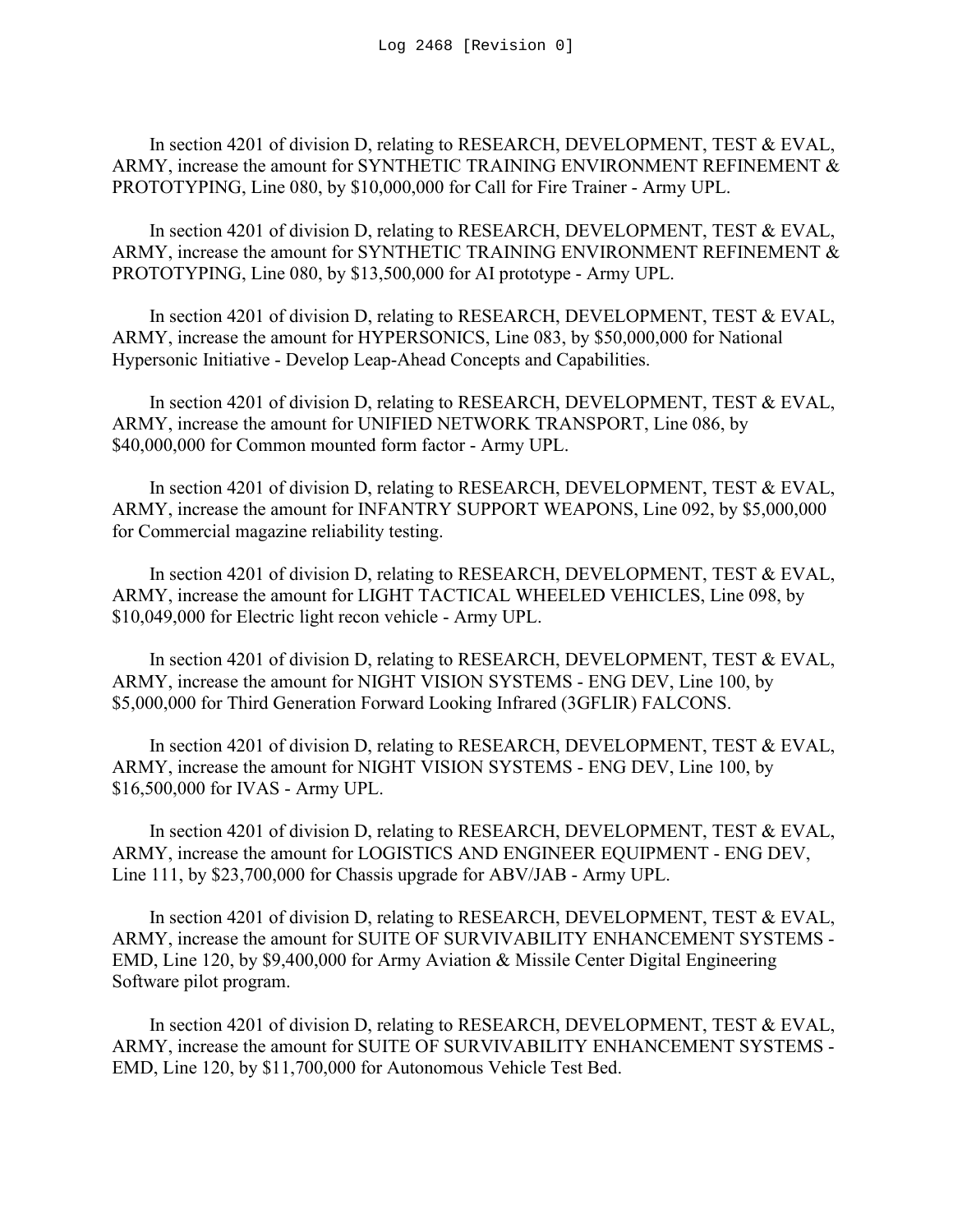In section 4201 of division D, relating to RESEARCH, DEVELOPMENT, TEST & EVAL, ARMY, increase the amount for SUITE OF SURVIVABILITY ENHANCEMENT SYSTEMS - EMD, Line 120, by \$16,000,000 for Active protection system testing.

In section 4201 of division D, relating to RESEARCH, DEVELOPMENT, TEST & EVAL, ARMY, increase the amount for EMERGING TECHNOLOGY INITIATIVES, Line 136, by \$4,000,000 for Threat Simulation Modeling (HNE-TSM).

In section 4201 of division D, relating to RESEARCH, DEVELOPMENT, TEST & EVAL, ARMY, increase the amount for ARMY SYSTEM DEVELOPMENT & DEMONSTRATION, Line 141, by \$24,100,000 for CYBERCOM UPL - JCWA integration.

In section 4201 of division D, relating to RESEARCH, DEVELOPMENT, TEST & EVAL, ARMY, increase the amount for ELECTRONIC WARFARE DEVELOPMENT, Line 160, by \$4,900,000 for Service Tactical SIGINT Upgrades - INDOPACOM UPL.

In section 4201 of division D, relating to RESEARCH, DEVELOPMENT, TEST & EVAL, ARMY, increase the amount for ELECTRONIC WARFARE DEVELOPMENT, Line 160, by \$35,936,000 for Terrestrial Layer System EAB - Army UPL.

In section 4201 of division D, relating to RESEARCH, DEVELOPMENT, TEST & EVAL, ARMY, increase the amount for ARMY TECHNICAL TEST INSTRUMENTATION AND TARGETS, Line 169, by \$35,000,000 for Rapid Assurance Modernization Program–Test (RAMP-T).

In section 4201 of division D, relating to RESEARCH, DEVELOPMENT, TEST & EVAL, ARMY, increase the amount for MUNITIONS STANDARDIZATION, EFFECTIVENESS AND SAFETY, Line 180, by \$5,000,000 for Agile Manufacturing for Advanced Armament Systems.

In section 4201 of division D, relating to RESEARCH, DEVELOPMENT, TEST & EVAL, ARMY, increase the amount for ANTI-TAMPER TECHNOLOGY SUPPORT, Line 189, by \$12,000,000.

In section 4201 of division D, relating to RESEARCH, DEVELOPMENT, TEST & EVAL, ARMY, increase the amount for WEAPONS AND MUNITIONS PRODUCT IMPROVEMENT PROGRAMS, Line 190, by \$5,000,000 for Materials improvements.

In section 4201 of division D, relating to RESEARCH, DEVELOPMENT, TEST & EVAL, ARMY, increase the amount for COMBAT VEHICLE IMPROVEMENT PROGRAMS, Line 205, by \$97,200,000 for Abrams modernization.

In section 4201 of division D, relating to RESEARCH, DEVELOPMENT, TEST & EVAL, ARMY, increase the amount for AIRCRAFT MODIFICATIONS/PRODUCT IMPROVEMENT PROGRAMS, Line 207, by \$14,400,000 for Gray Eagle - M-code.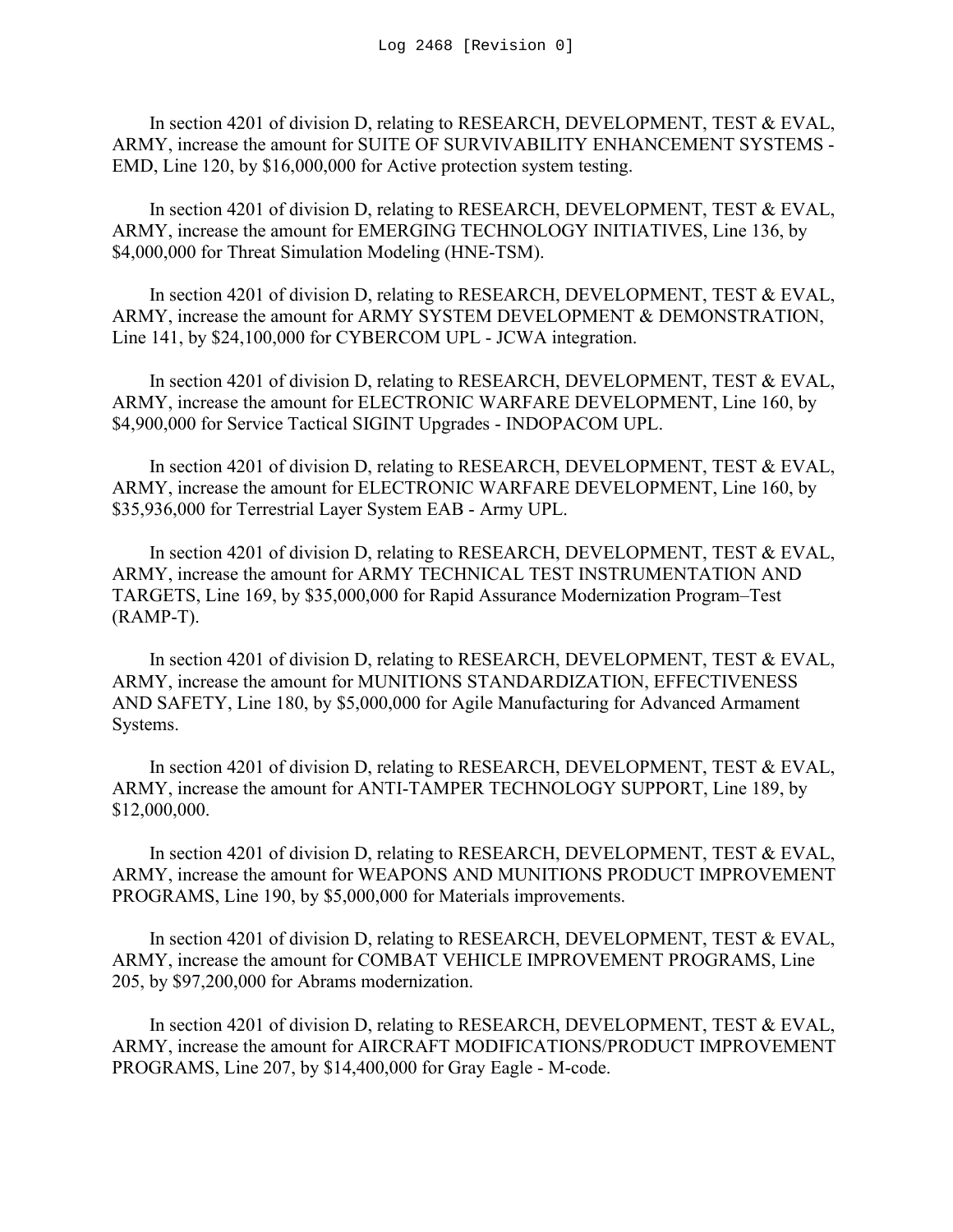In section 4201 of division D, relating to RESEARCH, DEVELOPMENT, TEST & EVAL, ARMY, increase the amount for MISSILE/AIR DEFENSE PRODUCT IMPROVEMENT PROGRAM, Line 210, by \$50,000,000 for Stinger missile - Army UPL.

In section 4201 of division D, relating to RESEARCH, DEVELOPMENT, TEST & EVAL, AF, increase the amount for DEFENSE RESEARCH SCIENCES, Line 001, by \$5,000,000 for Drone medic platform.

In section 4201 of division D, relating to RESEARCH, DEVELOPMENT, TEST & EVAL, AF, increase the amount for DEFENSE RESEARCH SCIENCES, Line 001, by \$75,072,000.

In section 4201 of division D, relating to RESEARCH, DEVELOPMENT, TEST & EVAL, AF, increase the amount for MATERIALS, Line 005, by \$5,000,000 for Thermal protection for hypersonic vehicles.

In section 4201 of division D, relating to RESEARCH, DEVELOPMENT, TEST & EVAL, AF, increase the amount for AEROSPACE VEHICLE TECHNOLOGIES, Line 006, by \$6,500,000 for Rapid aerospace fabrication technology.

In section 4201 of division D, relating to RESEARCH, DEVELOPMENT, TEST & EVAL, AF, increase the amount for HUMAN EFFECTIVENESS APPLIED RESEARCH, Line 007, by \$5,000,000.

In section 4201 of division D, relating to RESEARCH, DEVELOPMENT, TEST & EVAL, AF, increase the amount for HUMAN EFFECTIVENESS APPLIED RESEARCH, Line 007, by \$10,071,000 for Digital engineering and prototype capability.

In section 4201 of division D, relating to RESEARCH, DEVELOPMENT, TEST & EVAL, AF, increase the amount for AEROSPACE SENSORS, Line 009, by \$5,000,000.

In section 4201 of division D, relating to RESEARCH, DEVELOPMENT, TEST & EVAL, AF, increase the amount for DOMINANT INFORMATION SCIENCES AND METHODS, Line 014, by \$5,000,000 for Trusted computing base for mission flight computer.

In section 4201 of division D, relating to RESEARCH, DEVELOPMENT, TEST & EVAL, AF, increase the amount for DOMINANT INFORMATION SCIENCES AND METHODS, Line 014, by \$7,000,000 for Internet of Things Laboratory.

In section 4201 of division D, relating to RESEARCH, DEVELOPMENT, TEST & EVAL, AF, increase the amount for DOMINANT INFORMATION SCIENCES AND METHODS, Line 014, by \$10,000,000 for UAS traffic management.

In section 4201 of division D, relating to RESEARCH, DEVELOPMENT, TEST & EVAL, AF, increase the amount for DOMINANT INFORMATION SCIENCES AND METHODS, Line 014, by \$10,000,000 for Quantum testbed.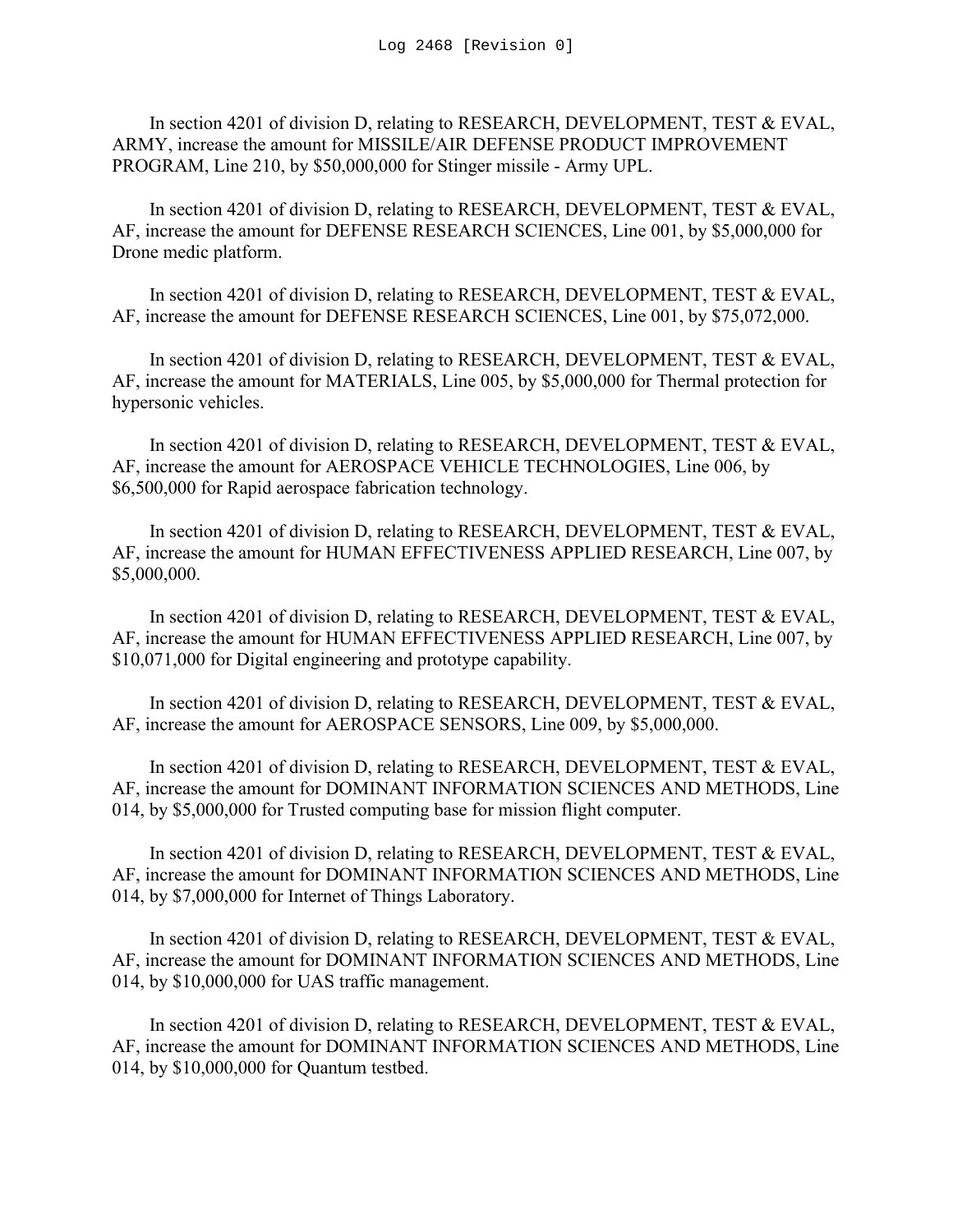In section 4201 of division D, relating to RESEARCH, DEVELOPMENT, TEST & EVAL, AF, increase the amount for DOMINANT INFORMATION SCIENCES AND METHODS, Line 014, by \$10,000,000 for AI for networks.

In section 4201 of division D, relating to RESEARCH, DEVELOPMENT, TEST & EVAL, AF, increase the amount for DOMINANT INFORMATION SCIENCES AND METHODS, Line 014, by \$10,000,000.

In section 4201 of division D, relating to RESEARCH, DEVELOPMENT, TEST & EVAL, AF, increase the amount for DOMINANT INFORMATION SCIENCES AND METHODS, Line 014, by \$12,000,000 for Multi-Edge Computing Command and Control.

In section 4201 of division D, relating to RESEARCH, DEVELOPMENT, TEST & EVAL, AF, increase the amount for DOMINANT INFORMATION SCIENCES AND METHODS, Line 014, by \$25,000,000 for Trapped ion quantum computer.

In section 4201 of division D, relating to RESEARCH, DEVELOPMENT, TEST & EVAL, AF, increase the amount for FUTURE AF INTEGRATED TECHNOLOGY DEMOS, Line 016, by \$4,000,000 for Automated geospatial intelligence detection algorithm.

In section 4201 of division D, relating to RESEARCH, DEVELOPMENT, TEST & EVAL, AF, increase the amount for ADVANCED MATERIALS FOR WEAPON SYSTEMS, Line 017, by \$5,000,000 for Metals Affordability Initiative.

In section 4201 of division D, relating to RESEARCH, DEVELOPMENT, TEST & EVAL, AF, increase the amount for ADVANCED MATERIALS FOR WEAPON SYSTEMS, Line 017, by \$9,000,000 for FSS & UWB radome production.

In section 4201 of division D, relating to RESEARCH, DEVELOPMENT, TEST & EVAL, AF, increase the amount for AEROSPACE TECHNOLOGY DEV/DEMO, Line 020, by \$5,000,000.

In section 4201 of division D, relating to RESEARCH, DEVELOPMENT, TEST & EVAL, AF, increase the amount for AEROSPACE TECHNOLOGY DEV/DEMO, Line 020, by \$5,600,000 for Modular Open Autonomous Software Testing.

In section 4201 of division D, relating to RESEARCH, DEVELOPMENT, TEST & EVAL, AF, increase the amount for AEROSPACE TECHNOLOGY DEV/DEMO, Line 020, by \$10,000,000 for Airborne Missile Defense Beam Director Development and Flight Environmental Qualification.

In section 4201 of division D, relating to RESEARCH, DEVELOPMENT, TEST & EVAL, AF, increase the amount for AEROSPACE PROPULSION AND POWER TECHNOLOGY, Line 021, by \$7,000,000.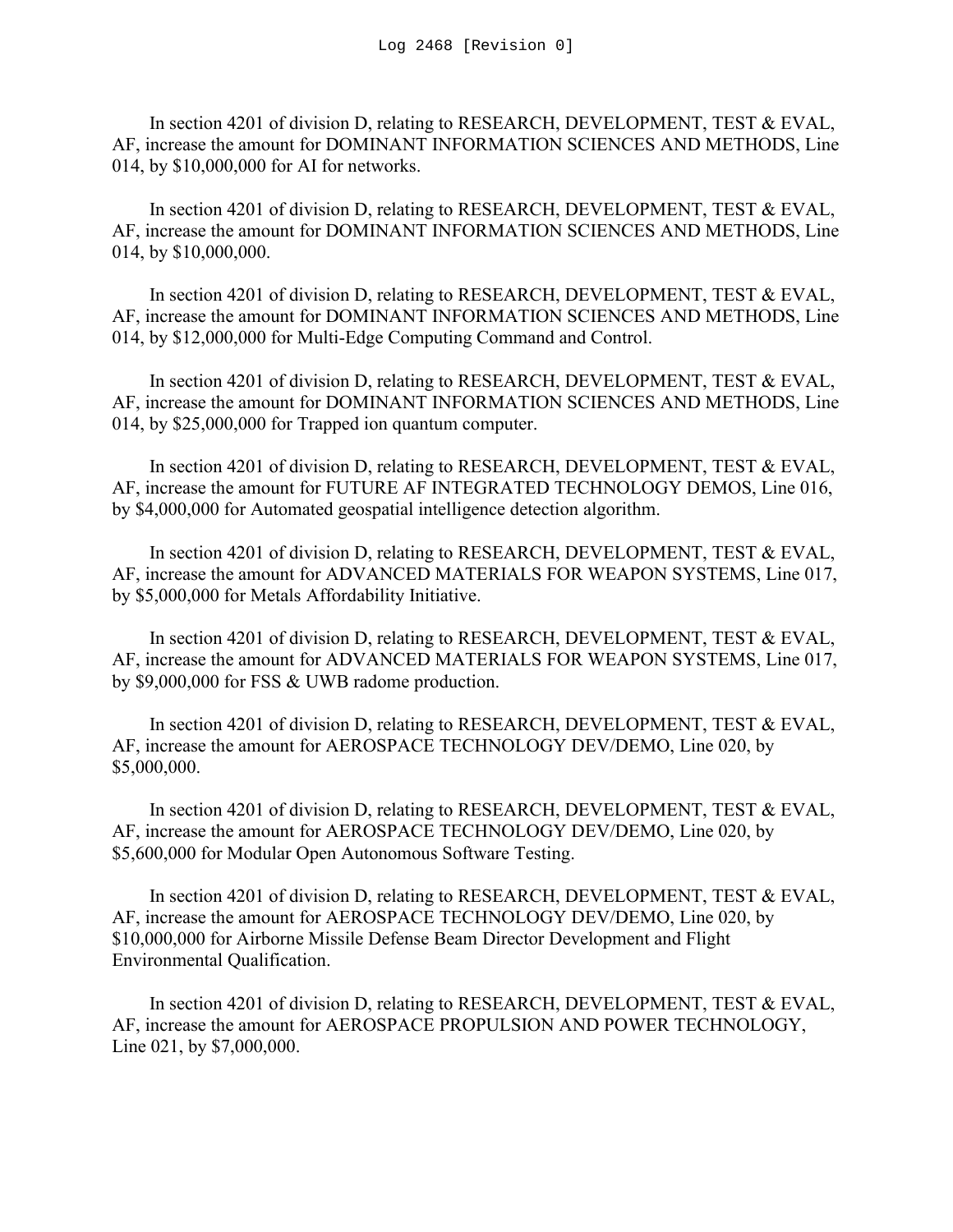In section 4201 of division D, relating to RESEARCH, DEVELOPMENT, TEST & EVAL, AF, increase the amount for AEROSPACE PROPULSION AND POWER TECHNOLOGY, Line 021, by \$8,750,000 for Attritable combat UAV propulsion.

In section 4201 of division D, relating to RESEARCH, DEVELOPMENT, TEST & EVAL, AF, increase the amount for ELECTRONIC COMBAT TECHNOLOGY, Line 022, by \$5,000,000 for High speed expendable turboramjets.

In section 4201 of division D, relating to RESEARCH, DEVELOPMENT, TEST & EVAL, AF, increase the amount for ELECTRONIC COMBAT TECHNOLOGY, Line 022, by \$10,000,000.

In section 4201 of division D, relating to RESEARCH, DEVELOPMENT, TEST & EVAL, AF, increase the amount for MANUFACTURING TECHNOLOGY PROGRAM, Line 029, by \$6,000,000 for Carbon/carbon for hypersonics.

In section 4201 of division D, relating to RESEARCH, DEVELOPMENT, TEST & EVAL, AF, increase the amount for MANUFACTURING TECHNOLOGY PROGRAM, Line 029, by \$8,000,000 for Agile Factory Floor for Depot Sustainment.

In section 4201 of division D, relating to RESEARCH, DEVELOPMENT, TEST & EVAL, AF, increase the amount for HARD AND DEEPLY BURIED TARGET DEFEAT SYSTEM (HDBTDS) PROGRAM, Line 049, by \$35,000,000 for Program Increase - Replace Expended Inventory.

In section 4201 of division D, relating to RESEARCH, DEVELOPMENT, TEST & EVAL, AF, increase the amount for GROUND BASED STRATEGIC DETERRENT, Line 055, by \$3,000,000 for ICBM transition readiness modeling and simulation.

In section 4201 of division D, relating to RESEARCH, DEVELOPMENT, TEST & EVAL, AF, increase the amount for CYBER OPERATIONS TECHNOLOGY SUPPORT, Line 066, by \$51,900,000 for Joint Cyber Warfighting Architecture - CYBERCOM UPL.

In section 4201 of division D, relating to RESEARCH, DEVELOPMENT, TEST & EVAL, AF, increase the amount for KC-46A TANKER SQUADRONS, Line 102, by \$10,000,000.

In section 4201 of division D, relating to RESEARCH, DEVELOPMENT, TEST & EVAL, AF, increase the amount for B-1B SQUADRONS, Line 149, by \$17,000,000 for Hypersonic Integration Validation Testing.

In section 4201 of division D, relating to RESEARCH, DEVELOPMENT, TEST & EVAL, AF, increase the amount for REGION/SECTOR OPERATION CONTROL CENTER MODERNIZATION PROGRAM, Line 157, by \$31,500,000 for Multi-Domain Operations modernization development.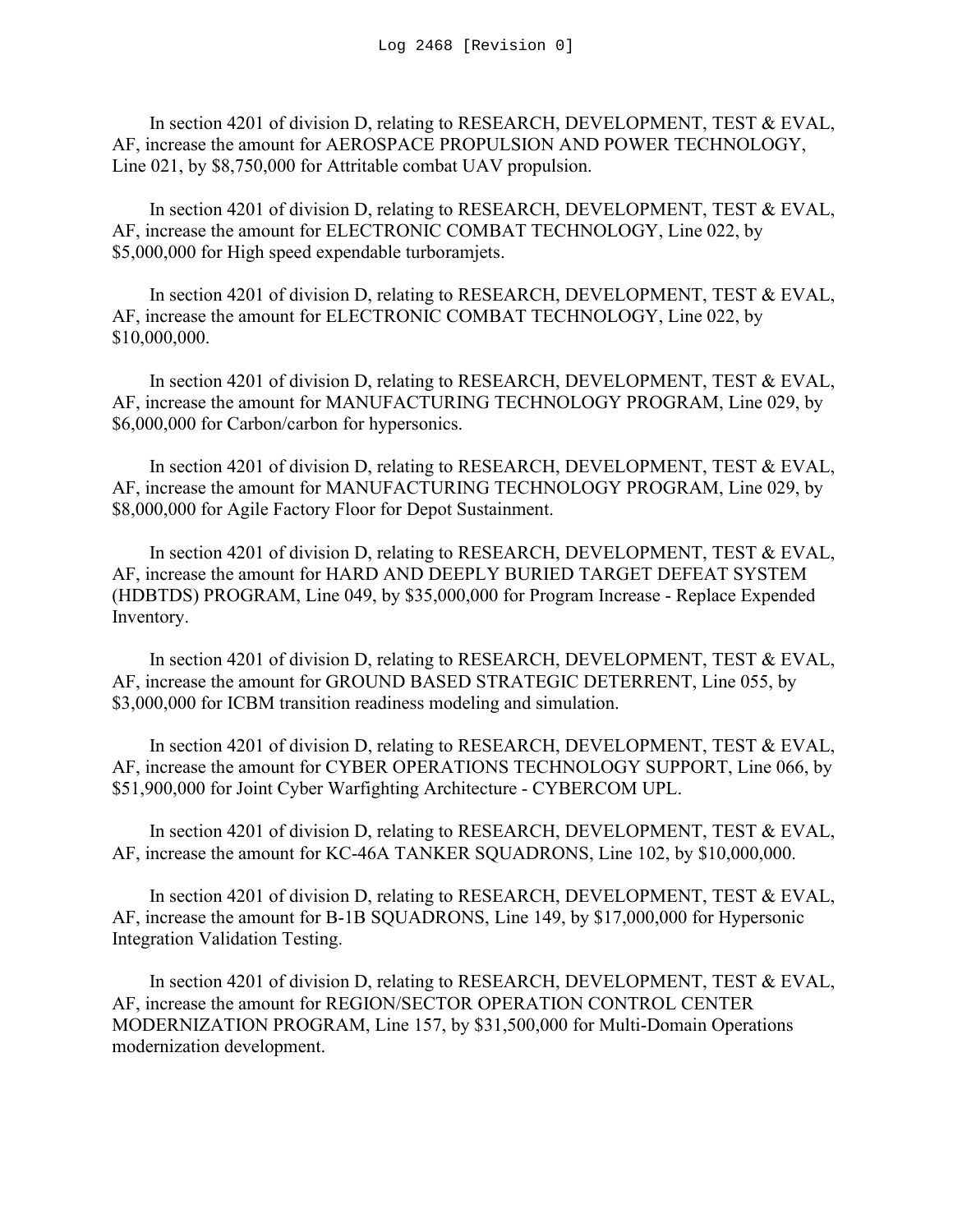In section 4201 of division D, relating to RESEARCH, DEVELOPMENT, TEST & EVAL, AF, increase the amount for OVER-THE-HORIZON BACKSCATTER RADAR, Line 159, by \$2,000,000 for Ultra-wide band receiver.

In section 4201 of division D, relating to RESEARCH, DEVELOPMENT, TEST & EVAL, AF, increase the amount for MULTI-PLATFORM ELECTRONIC WARFARE EQUIPMENT, Line 163, by \$3,000,000 for AI for EW.

In section 4201 of division D, relating to RESEARCH, DEVELOPMENT, TEST & EVAL, AF, increase the amount for JOINT AIR-TO-SURFACE STANDOFF MISSILE (JASSM), Line 178, by \$12,000,000 for Software Update.

In section 4201 of division D, relating to RESEARCH, DEVELOPMENT, TEST & EVAL, AF, increase the amount for SMALL DIAMETER BOMB (SDB), Line 179, by \$50,000,000 for Technology refresh & improvement - Air Force UPL.

In section 4201 of division D, relating to RESEARCH, DEVELOPMENT, TEST & EVAL, AF, increase the amount for CONTROL AND REPORTING CENTER (CRC), Line 181, by \$6,200,000 for Combat Air Intelligence Systems.

In section 4201 of division D, relating to RESEARCH, DEVELOPMENT, TEST & EVAL, AF, increase the amount for DISTRIBUTED CYBER WARFARE OPERATIONS, Line 201, by \$37,300,000 for Joint Cyber Warfighting Architecture - CYBERCOM UPL.

In section 4201 of division D, relating to RDTE, SPACE FORCE, increase the amount for SPACE TECHNOLOGY, Line 002, by \$6,800,000 for Advanced Analog Microelectronics.

In section 4201 of division D, relating to RDTE, SPACE FORCE, increase the amount for SPACE TECHNOLOGY, Line 002, by \$10,000,000 for University consortia for space technology.

In section 4201 of division D, relating to RDTE, SPACE FORCE, increase the amount for SPACE SCIENCE AND TECHNOLOGY RESEARCH AND DEVELOPMENT, Line 003, by \$10,000,000 for Defense in Depth as Mission Assurance for Spacecraft.

In section 4201 of division D, relating to RDTE, SPACE FORCE, increase the amount for SPACE SCIENCE AND TECHNOLOGY RESEARCH AND DEVELOPMENT, Line 003, by \$20,000,000 for Multilevel, Secure, Autonomous Mission Operations at AFRL.

In section 4201 of division D, relating to RDTE, SPACE FORCE, increase the amount for SPACE SCIENCE AND TECHNOLOGY RESEARCH AND DEVELOPMENT, Line 003, by \$26,000,000.

In section 4201 of division D, relating to RDTE, SPACE FORCE, increase the amount for SPACE CONTROL TECHNOLOGY, Line 014, by \$12,000,000.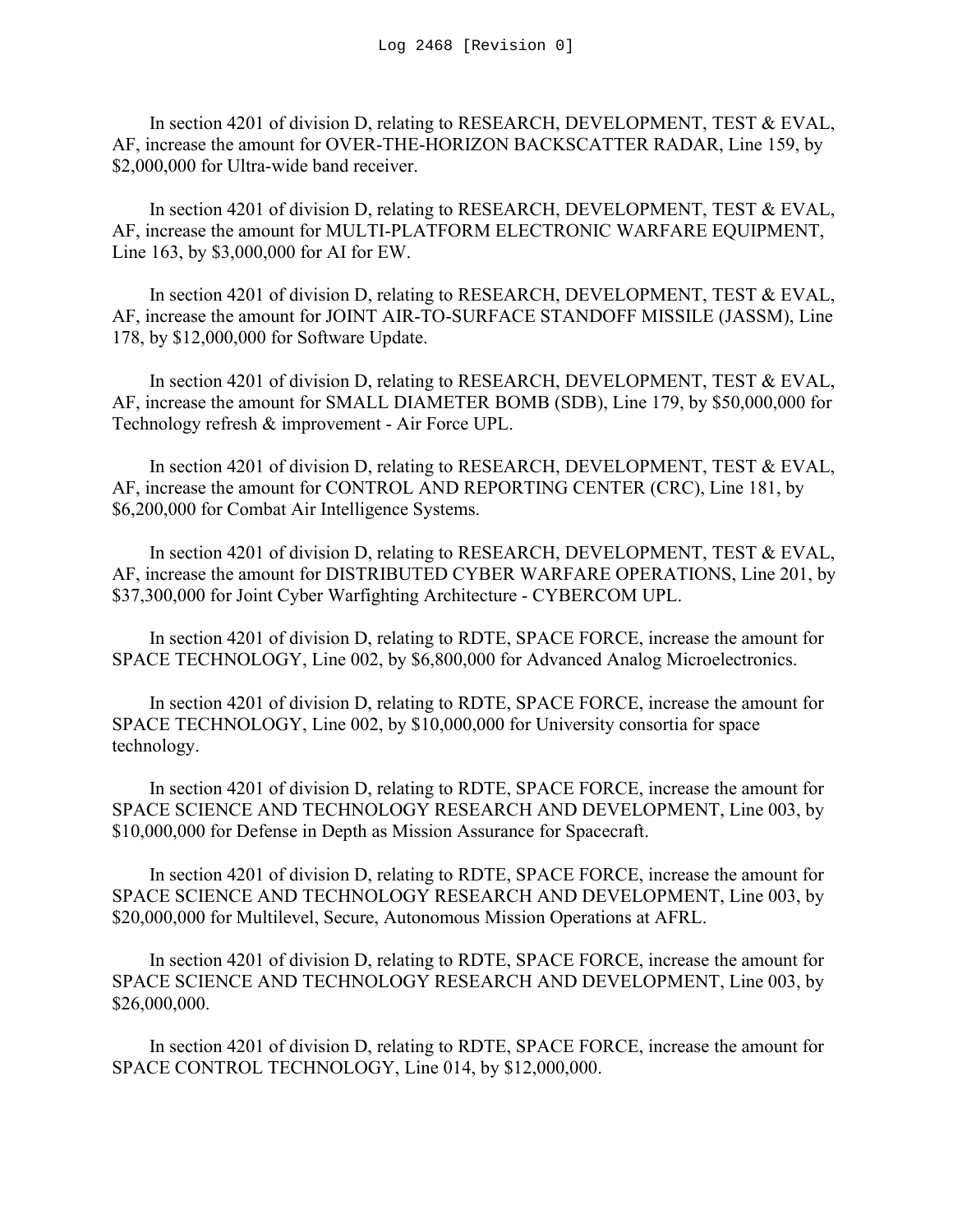In section 4201 of division D, relating to RDTE, SPACE FORCE, increase the amount for PROTECTED TACTICAL SERVICE (PTS), Line 018, by \$15,000,000.

In section 4201 of division D, relating to RDTE, SPACE FORCE, increase the amount for EVOLVED STRATEGIC SATCOM (ESS), Line 019, by \$23,000,000.

In section 4201 of division D, relating to RDTE, SPACE FORCE, increase the amount for NARROWBAND SATELLITE COMMUNICATIONS, Line 051, by \$24,000,000.

In section 4201 of division D, relating to RDTE, SPACE FORCE, increase the amount for CLASSIFIED PROGRAMS, Line 068A, by \$308,000,000 for INDOPACOM Space Control.

In section 4301 of division D, relating to OPERATION AND MAINTENANCE, DEFENSE-WIDE, increase the amount for SPECIAL OPERATIONS COMMAND COMBAT DEVELOPMENT ACTIVITIES, Line 050, by \$315,000 for Low Visibility Vanishing Technology (LVVT).

In section 4301 of division D, relating to OPERATION AND MAINTENANCE, DEFENSE-WIDE, increase the amount for SPECIAL OPERATIONS COMMAND INTELLIGENCE, Line 070, by \$3,000,000 for Restore PB (U-28).

In section 4301 of division D, relating to OPERATION AND MAINTENANCE, DEFENSE-WIDE, increase the amount for SPECIAL OPERATIONS COMMAND INTELLIGENCE, Line 070, by \$10,400,000 for Counter Unmanned Systems (CUxS) Procurement Acceleration.

In section 4301 of division D, relating to OPERATION AND MAINTENANCE, DEFENSE-WIDE, increase the amount for SPECIAL OPERATIONS COMMAND INTELLIGENCE, Line 070, by \$10,900,000 for Identity and Signature Management Modernization.

In section 4301 of division D, relating to OPERATION AND MAINTENANCE, DEFENSE-WIDE, increase the amount for SPECIAL OPERATIONS COMMAND MAINTENANCE, Line 080, by \$4,250,000 for Combatant Craft Medium (CCM) Loss Refurbishment.

In section 4301 of division D, relating to OPERATION AND MAINTENANCE, DEFENSE-WIDE, increase the amount for SPECIAL OPERATIONS COMMAND MAINTENANCE, Line 080, by \$5,000,000.

In section 4301 of division D, relating to OPERATION AND MAINTENANCE, DEFENSE-WIDE, increase the amount for SPECIAL OPERATIONS COMMAND MAINTENANCE, Line 080, by \$5,353,000 for Counter Unmanned Systems (CUxS) Procurement Acceleration.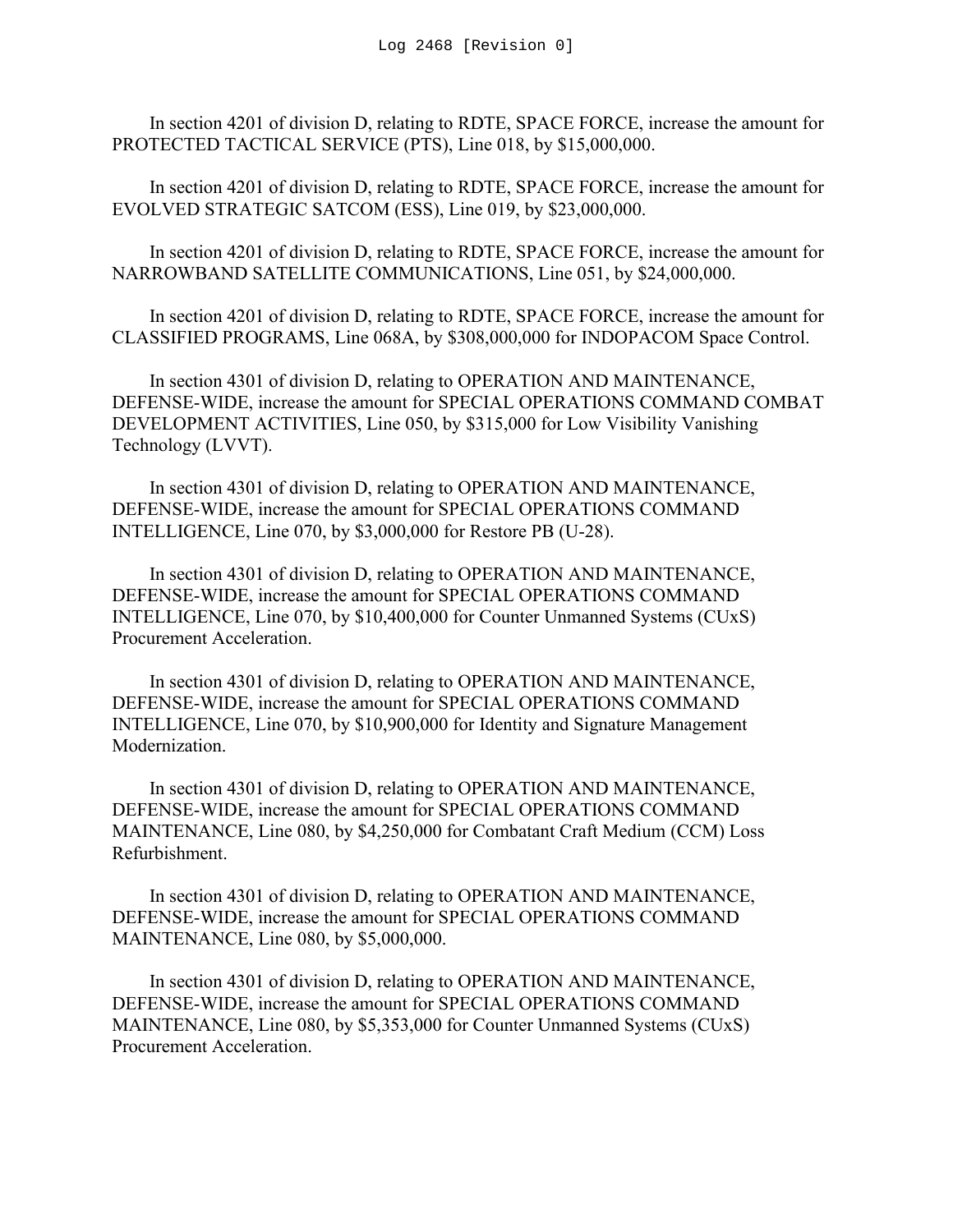In section 4301 of division D, relating to OPERATION AND MAINTENANCE, DEFENSE-WIDE, increase the amount for SPECIAL OPERATIONS COMMAND MAINTENANCE, Line 080, by \$21,620,000 for C-130J Power by the Hour (PBTH) CLS.

In section 4301 of division D, relating to OPERATION AND MAINTENANCE, DEFENSE-WIDE, increase the amount for SPECIAL OPERATIONS COMMAND MANAGEMENT/OPERATIONAL HEADQUARTERS, Line 090, by \$7,000,000.

In section 4301 of division D, relating to OPERATION AND MAINTENANCE, DEFENSE-WIDE, increase the amount for SPECIAL OPERATIONS COMMAND OPERATIONAL SUPPORT, Line 100, by \$3,600,000 for Identity and Signature Management Modernization.

In section 4301 of division D, relating to OPERATION AND MAINTENANCE, DEFENSE-WIDE, increase the amount for SPECIAL OPERATIONS COMMAND OPERATIONAL SUPPORT, Line 100, by \$7,000,000.

In section 4301 of division D, relating to OPERATION AND MAINTENANCE, DEFENSE-WIDE, increase the amount for SPECIAL OPERATIONS COMMAND OPERATIONAL SUPPORT, Line 100, by \$8,000,000 for Advana Authoritative Data Management and Analytics.

In section 4301 of division D, relating to OPERATION AND MAINTENANCE, DEFENSE-WIDE, increase the amount for SPECIAL OPERATIONS COMMAND OPERATIONAL SUPPORT, Line 100, by \$11,500,000 for ARSOF Information Advantage Acceleration.

In section 4301 of division D, relating to OPERATION AND MAINTENANCE, DEFENSE-WIDE, increase the amount for SPECIAL OPERATIONS COMMAND OPERATIONAL SUPPORT, Line 100, by \$18,000,000 for Enterprise Data Stewardship Program.

In section 4301 of division D, relating to OPERATION AND MAINTENANCE, DEFENSE-WIDE, increase the amount for SPECIAL OPERATIONS COMMAND THEATER FORCES, Line 110, by \$5,711,000 for Tactical Mission Network Digital Force Protection.

In section 4301 of division D, relating to OPERATION AND MAINTENANCE, DEFENSE-WIDE, increase the amount for SPECIAL OPERATIONS COMMAND THEATER FORCES, Line 110, by \$10,000,000 for Non-Traditional ISR.

In section 4301 of division D, relating to OPERATION AND MAINTENANCE, DEFENSE-WIDE, increase the amount for SPECIAL OPERATIONS COMMAND THEATER FORCES, Line 110, by \$13,000,000 for Combat Aviation Advisor mission support.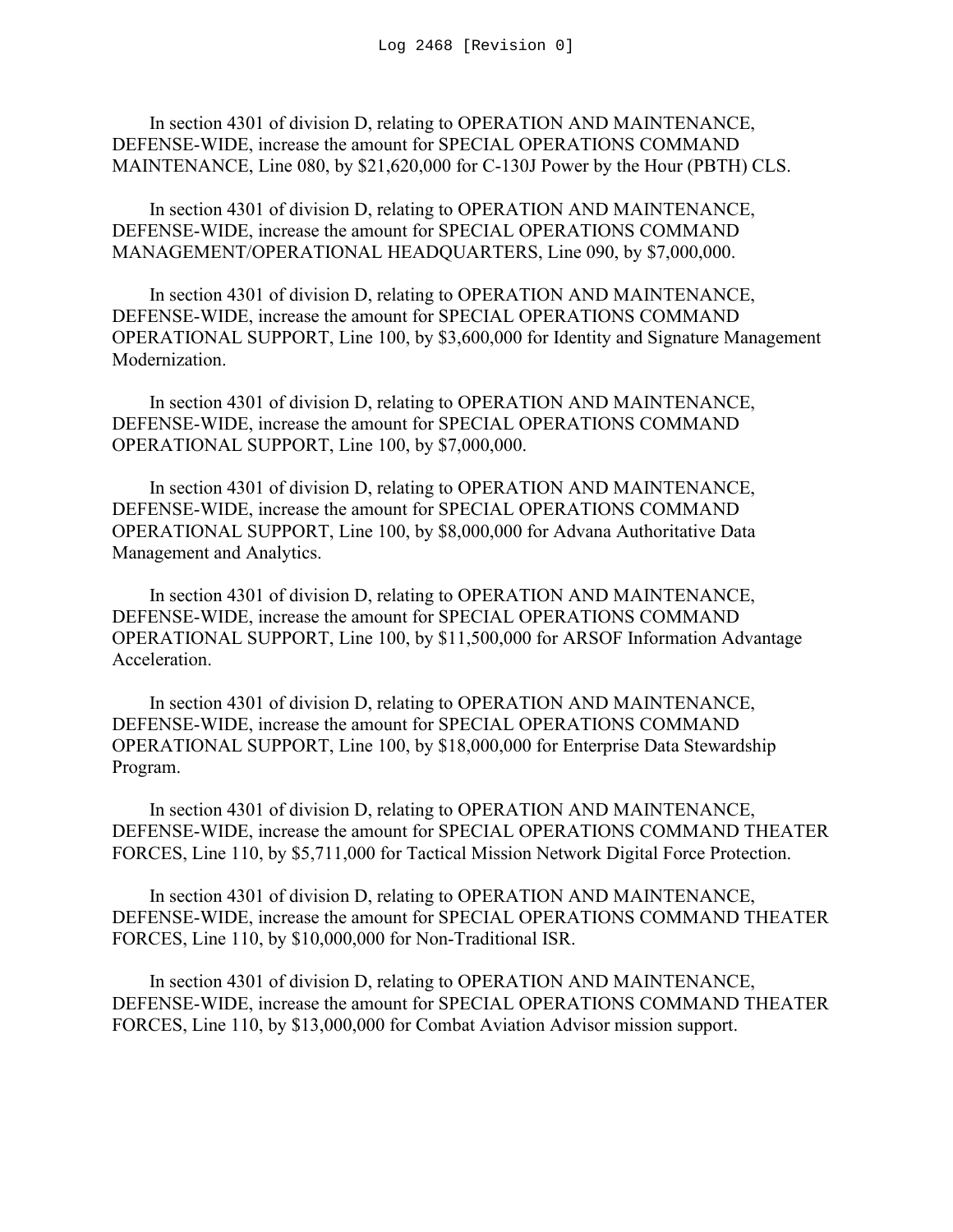In section 4301 of division D, relating to OPERATION AND MAINTENANCE, DEFENSE-WIDE, increase the amount for SPECIAL OPERATIONS COMMAND/PROFESSIONAL DEVELOPMENT EDUCATION, Line 140, by \$5,000,000.

In section 4301 of division D, relating to OPERATION AND MAINTENANCE, DEFENSE-WIDE, increase the amount for DEFENSE INFORMATION SYSTEMS AGENCY - CYBER, Line 270, by \$20,000,000 for Internet Operations Management.

In section 4301 of division D, relating to OPERATION AND MAINTENANCE, DEFENSE-WIDE, increase the amount for DEFENSE SECURITY COOPERATION AGENCY, Line 340, by -\$35,000,000 for Offset for Baltic Security Initiative.

In section 4301 of division D, relating to OPERATION AND MAINTENANCE, DEFENSE-WIDE, increase the amount for DEFENSE SECURITY COOPERATION AGENCY, Line 340, by \$35,000,000 for Baltic Security Initiative.

In section 4301 of division D, relating to OPERATION AND MAINTENANCE, DEFENSE-WIDE, increase the amount for DEFENSE SECURITY COOPERATION AGENCY, Line 340, by \$100,000,000 for International Security Cooperation Programs.

In section 4301 of division D, relating to OPERATION AND MAINTENANCE, DEFENSE-WIDE, increase the amount for OFFICE OF THE SECRETARY OF DEFENSE, Line 440, by \$3,500,000 for Executive Education on Emerging Technologies for Civilian and Military Leaders.

In section 4301 of division D, relating to OPERATION AND MAINTENANCE, DEFENSE-WIDE, increase the amount for OFFICE OF THE SECRETARY OF DEFENSE, Line 440, by \$10,000,000 for AHI cross-functional team.

In section 4301 of division D, relating to OPERATION AND MAINTENANCE, DEFENSE-WIDE, increase the amount for CLASSIFIED PROGRAMS, Line 500A, by \$1,300,000 for MARS Advanced Capabilities.

In section 4301 of division D, relating to OPERATION AND MAINTENANCE, DEFENSE-WIDE, increase the amount for CLASSIFIED PROGRAMS, Line 500A, by \$5,400,000 for TORCH - Enterprise IT.

In section 4301 of division D, relating to OPERATION AND MAINTENANCE, DEFENSE-WIDE, increase the amount for CLASSIFIED PROGRAMS, Line 500A, by \$9,000,000 for ICASS humint mission support.

In section 4301 of division D, relating to OPERATION AND MAINTENANCE, DEFENSE-WIDE, increase the amount for CLASSIFIED PROGRAMS, Line 500A, by \$10,000,000 for Defense Cover Program.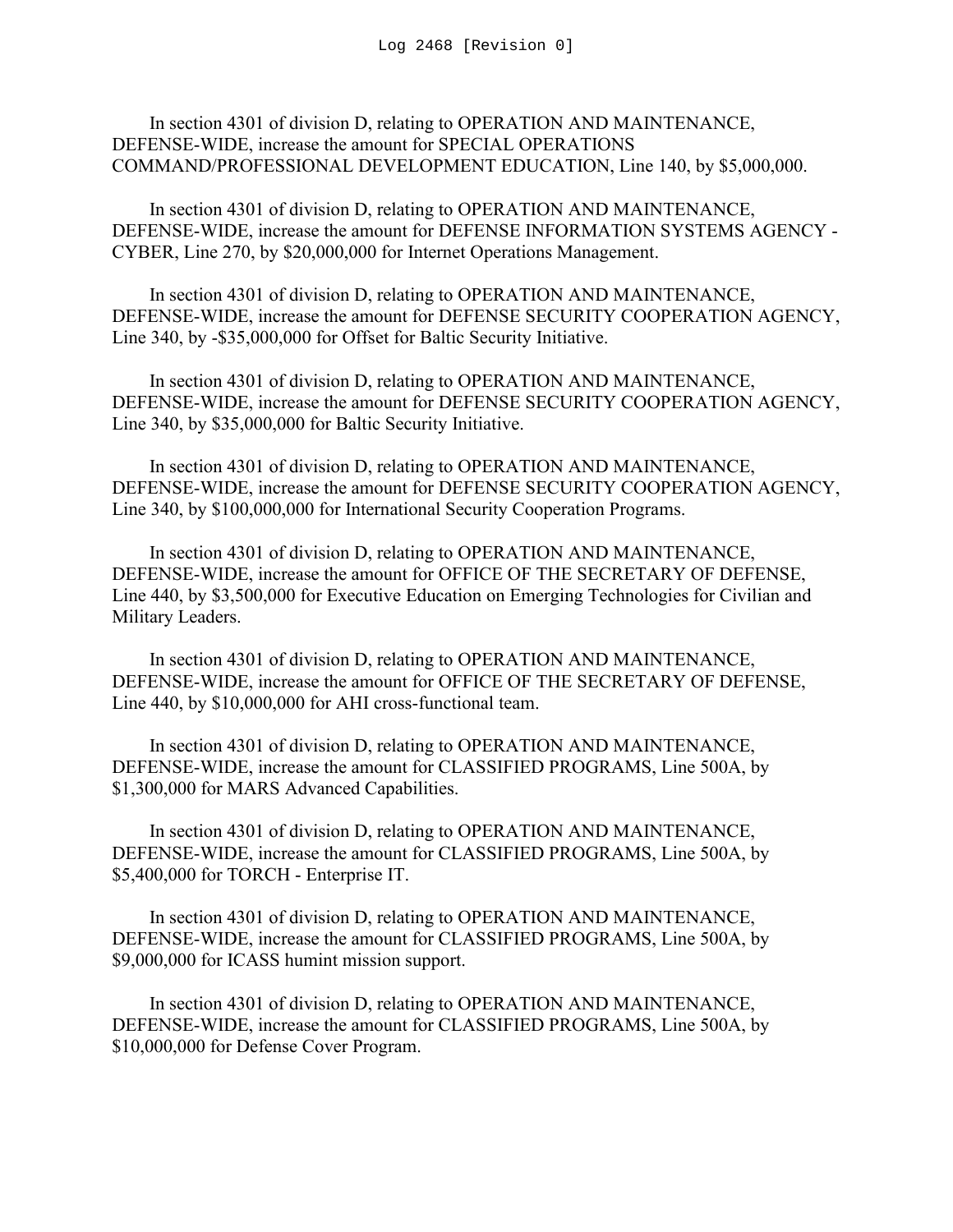In section 4301 of division D, relating to OPERATION AND MAINTENANCE, DEFENSE-WIDE, increase the amount for CLASSIFIED PROGRAMS, Line 500A, by \$12,000,000 for Joint Worldwide Intelligence Communications System (JWICS) Modernization.

In section 4301 of division D, relating to OPERATION AND MAINTENANCE, DEFENSE-WIDE, increase the amount for UNDISTRIBUTED, Line 510, by \$60,000,000 for Civilian Personnel inflation pay.

In section 4301 of division D, relating to OVERSEAS HUMANITARIAN, DISASTER, AND CIVIC AID, increase the amount for OVERSEAS HUMANITARIAN, DISASTER AND CIVIC AID, Line 010, by \$40,000,000.

In section 4301 of division D, relating to OPERATION & MAINTENANCE, MARINE CORPS, increase the amount for OPERATIONAL FORCES, Line 010, by \$78,000,000 for INDOPACOM Theater Campaigning.

In section 4301 of division D, relating to OPERATION & MAINTENANCE, MARINE CORPS, increase the amount for SUSTAINMENT, RESTORATION & MODERNIZATION, Line 070, by \$375,000,000.

In section 4301 of division D, relating to OPERATION & MAINTENANCE, MC RESERVE, increase the amount for SUSTAINMENT, RESTORATION AND MODERNIZATION, Line 030, by \$3,381,000.

In section 4301 of division D, relating to OPERATION & MAINTENANCE, NAVY, increase the amount for MISSION AND OTHER FLIGHT OPERATIONS, Line 010, by \$6,000,000 for Costs associated with restoring 5 LCS.

In section 4301 of division D, relating to OPERATION & MAINTENANCE, NAVY, increase the amount for MISSION AND OTHER FLIGHT OPERATIONS, Line 010, by \$57,000,000 for PDI training requirements.

In section 4301 of division D, relating to OPERATION & MAINTENANCE, NAVY, increase the amount for AIRCRAFT DEPOT MAINTENANCE, Line 060, by \$300,000 for Costs associated with restoring 5 LCS.

In section 4301 of division D, relating to OPERATION & MAINTENANCE, NAVY, increase the amount for AIRCRAFT DEPOT MAINTENANCE, Line 060, by \$107,100,000 for Aircraft Depot Maintenance Events (Multiple Type/Model/Series).

In section 4301 of division D, relating to OPERATION & MAINTENANCE, NAVY, increase the amount for MISSION AND OTHER SHIP OPERATIONS, Line 090, by \$10,400,000 for Costs associated with restoring 5 LCS.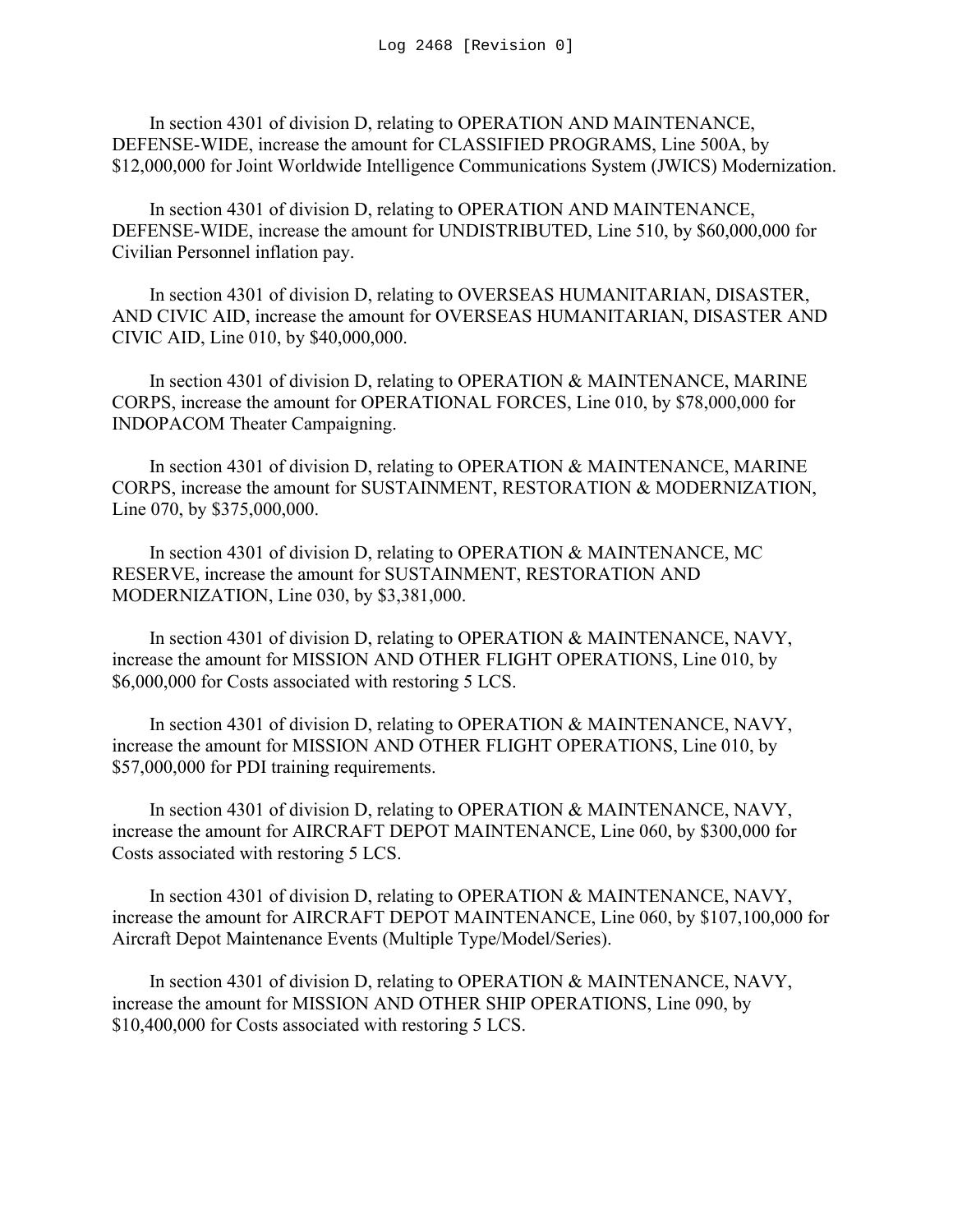In section 4301 of division D, relating to OPERATION & MAINTENANCE, NAVY, increase the amount for SHIP DEPOT MAINTENANCE, Line 110, by \$90,000,000 for Costs associated with restoring 5 LCS.

In section 4301 of division D, relating to OPERATION & MAINTENANCE, NAVY, increase the amount for SHIP DEPOT MAINTENANCE, Line 110, by \$127,000,000 for Public Shipyard Tools, Test Equipment, and Machinery.

In section 4301 of division D, relating to OPERATION & MAINTENANCE, NAVY, increase the amount for SHIP DEPOT OPERATIONS SUPPORT, Line 120, by \$23,100,000 for Ship Support - USFFC/CPF Berthing & Messing Shortfall.

In section 4301 of division D, relating to OPERATION & MAINTENANCE, NAVY, increase the amount for COMBAT COMMUNICATIONS AND ELECTRONIC WARFARE, Line 130, by \$500,000 for Service Tactical SIGINT Upgrades - INDOPACOM UPL.

In section 4301 of division D, relating to OPERATION & MAINTENANCE, NAVY, increase the amount for COMBAT SUPPORT FORCES, Line 170, by \$100,000 for Expeditionary VLS Reload System - Navy UPL.

In section 4301 of division D, relating to OPERATION & MAINTENANCE, NAVY, increase the amount for COMBAT SUPPORT FORCES, Line 170, by \$100,000,000 for INDOPACOM Theater Campaigning.

In section 4301 of division D, relating to OPERATION & MAINTENANCE, NAVY, increase the amount for COMBATANT COMMANDERS DIRECT MISSION SUPPORT, Line 210, by \$2,400,000 for Pacific Movement Coordination Center (PMCC).

In section 4301 of division D, relating to OPERATION & MAINTENANCE, NAVY, increase the amount for COMBATANT COMMANDERS DIRECT MISSION SUPPORT, Line 210, by \$2,700,000 for INDOPACOM Critical Manpower Positions.

In section 4301 of division D, relating to OPERATION & MAINTENANCE, NAVY, increase the amount for COMBATANT COMMANDERS DIRECT MISSION SUPPORT, Line 210, by \$3,300,000 for Fusion Center.

In section 4301 of division D, relating to OPERATION & MAINTENANCE, NAVY, increase the amount for COMBATANT COMMANDERS DIRECT MISSION SUPPORT, Line 210, by \$5,300,000 for Mission Partner Environment (MPE) Battlefield Information Collection & Exploitation System-Extended (BICES-X).

In section 4301 of division D, relating to OPERATION & MAINTENANCE, NAVY, increase the amount for COMBATANT COMMANDERS DIRECT MISSION SUPPORT, Line 210, by \$5,400,000 for Joint Electro-Magnetic Spectrum Office (JEMSO).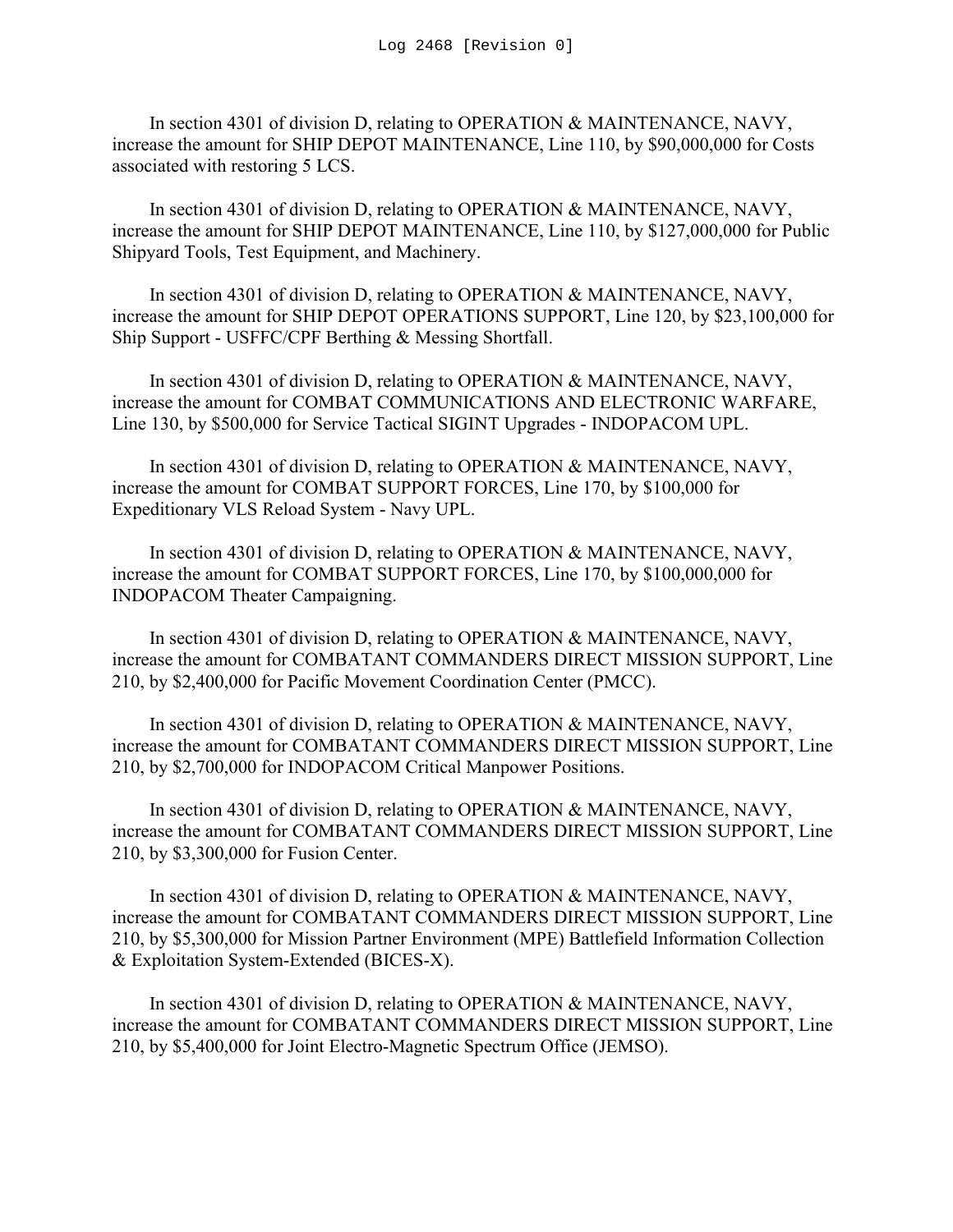In section 4301 of division D, relating to OPERATION & MAINTENANCE, NAVY, increase the amount for COMBATANT COMMANDERS DIRECT MISSION SUPPORT, Line 210, by \$12,500,000 for MSV - Carolyn Chouest.

In section 4301 of division D, relating to OPERATION & MAINTENANCE, NAVY, increase the amount for COMBATANT COMMANDERS DIRECT MISSION SUPPORT, Line 210, by \$19,000,000 for Pacific Multi-Domain Training and Experimentation Capability (PMTEC).

In section 4301 of division D, relating to OPERATION & MAINTENANCE, NAVY, increase the amount for COMBATANT COMMANDERS DIRECT MISSION SUPPORT, Line 210, by \$22,000,000 for STORMBREAKER.

In section 4301 of division D, relating to OPERATION & MAINTENANCE, NAVY, increase the amount for COMBATANT COMMANDERS DIRECT MISSION SUPPORT, Line 210, by \$50,000,000 for INDOPACOM Theater Campaigning.

In section 4301 of division D, relating to OPERATION & MAINTENANCE, NAVY, increase the amount for FLEET BALLISTIC MISSILE, Line 240, by \$75,000,000 for MQ-9B COCO.

In section 4301 of division D, relating to OPERATION & MAINTENANCE, NAVY, increase the amount for WEAPONS MAINTENANCE, Line 250, by \$7,200,000 for Costs associated with restoring 5 LCS.

In section 4301 of division D, relating to OPERATION & MAINTENANCE, NAVY, increase the amount for WEAPONS MAINTENANCE, Line 250, by \$23,000,000 for SM-6 Expansion of Combat Usable Asset Inventory - Navy UPL.

In section 4301 of division D, relating to OPERATION & MAINTENANCE, NAVY, increase the amount for SUSTAINMENT, RESTORATION AND MODERNIZATION, Line 280, by \$291,000,000.

In section 4301 of division D, relating to OPERATION & MAINTENANCE, NAVY, increase the amount for SHIP PREPOSITIONING AND SURGE, Line 300, by \$58,600,000 for ESD - restore 2 ships.

In section 4301 of division D, relating to OPERATION & MAINTENANCE, NAVY, increase the amount for SHIP ACTIVATIONS/INACTIVATIONS, Line 320, by \$7,500,000 for Costs associated with restoring 5 LCS.

In section 4301 of division D, relating to OPERATION & MAINTENANCE, NAVY, increase the amount for CLASSIFIED PROGRAMS, Line 720A, by \$1,200,000 for Navy SCI Communications Modernization (Maritime Surveillance Project).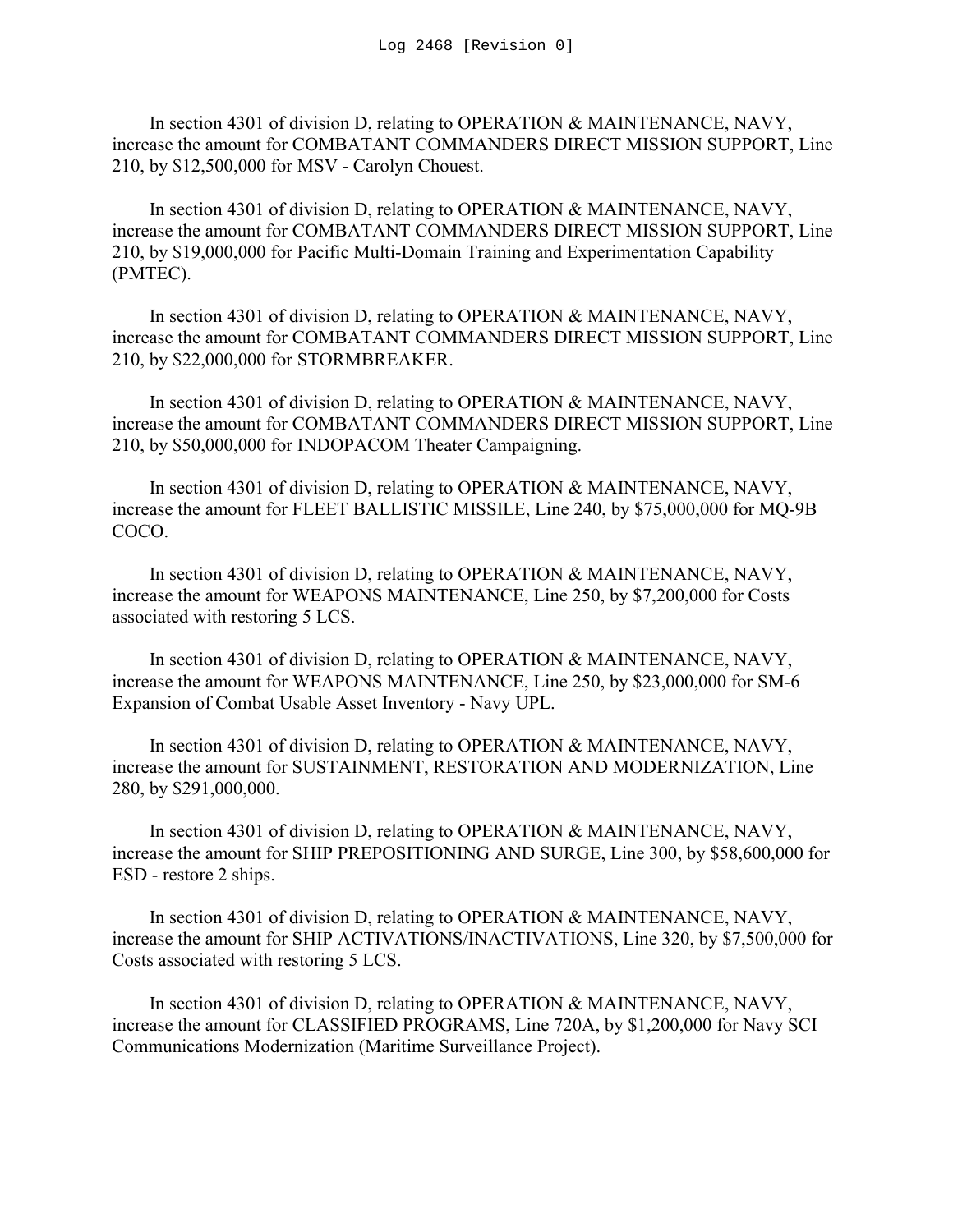In section 4301 of division D, relating to OPERATION & MAINTENANCE, NAVY RES, increase the amount for SUSTAINMENT, RESTORATION AND MODERNIZATION, Line 100, by \$29,000,000.

In section 4301 of division D, relating to OPERATION & MAINTENANCE, ARMY, increase the amount for FORCE READINESS OPERATIONS SUPPORT, Line 070, by \$3,400,000 for Service Tactical SIGINT Upgrades - INDOPACOM UPL.

In section 4301 of division D, relating to OPERATION & MAINTENANCE, ARMY, increase the amount for FORCE READINESS OPERATIONS SUPPORT, Line 070, by \$100,000,000 for Operation Pathways (OP).

In section 4301 of division D, relating to OPERATION & MAINTENANCE, ARMY, increase the amount for FACILITIES SUSTAINMENT, RESTORATION & MODERNIZATION, Line 120, by \$100,000,000 for OIB Projects.

In section 4301 of division D, relating to OPERATION & MAINTENANCE, ARMY, increase the amount for FACILITIES SUSTAINMENT, RESTORATION & MODERNIZATION, Line 120, by \$360,940,000.

In section 4301 of division D, relating to OPERATION & MAINTENANCE, ARMY, increase the amount for US AFRICA COMMAND, Line 170, by \$2,100,000 for High Risk ISR - Security Programs - SATCOM Support.

In section 4301 of division D, relating to OPERATION & MAINTENANCE, ARMY, increase the amount for US AFRICA COMMAND, Line 170, by \$4,600,000 for High Risk ISR - Processing, Exploitation and Dissemination (PED).

In section 4301 of division D, relating to OPERATION & MAINTENANCE, ARMY, increase the amount for US AFRICA COMMAND, Line 170, by \$8,100,000 for Force Protection Systems - AFRICOM HQ.

In section 4301 of division D, relating to OPERATION & MAINTENANCE, ARMY, increase the amount for US AFRICA COMMAND, Line 170, by \$8,100,000 for Counter UAS - AFRICOM HQ.

In section 4301 of division D, relating to OPERATION & MAINTENANCE, ARMY, increase the amount for US AFRICA COMMAND, Line 170, by \$8,500,000 for Counter Unmanned Aircraft Systems - AFRICOM UPL.

In section 4301 of division D, relating to OPERATION & MAINTENANCE, ARMY, increase the amount for US AFRICA COMMAND, Line 170, by \$16,750,000 for Commercial Satellite Communications (COMSATCOM).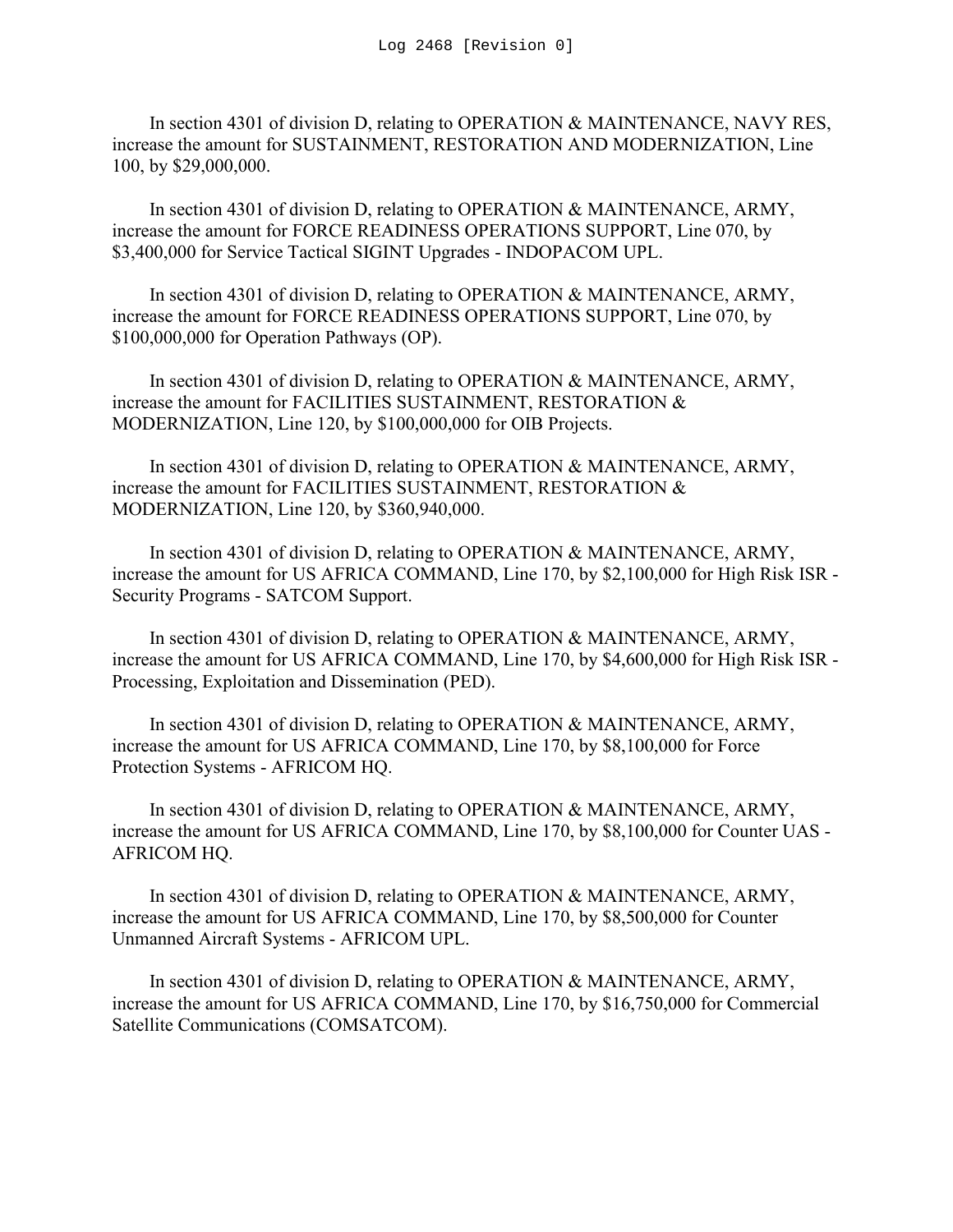In section 4301 of division D, relating to OPERATION & MAINTENANCE, ARMY, increase the amount for US AFRICA COMMAND, Line 170, by \$50,000,000 for High Risk ISR - Security Programs - Aircraft Contract.

In section 4301 of division D, relating to OPERATION & MAINTENANCE, ARMY, increase the amount for US AFRICA COMMAND, Line 170, by \$60,000,000 for High Risk ISR - Security Programs - Aircraft Contract.

In section 4301 of division D, relating to OPERATION & MAINTENANCE, ARMY, increase the amount for CYBERSPACE ACTIVITIES - CYBERSECURITY, Line 220, by \$10,000,000 for Certified remote access to enterprise applications.

In section 4301 of division D, relating to OPERATION & MAINTENANCE, ARMY, increase the amount for STRATEGIC MOBILITY, Line 240, by \$104,000,000 for INDOPACOM Theater Campaigning.

In section 4301 of division D, relating to OPERATION & MAINTENANCE, ARMY, increase the amount for SERVICEWIDE COMMUNICATIONS, Line 460, by \$20,000,000 for Army Enterprise Service Management Program.

In section 4301 of division D, relating to OPERATION & MAINTENANCE, ARMY, increase the amount for OTHER SERVICE SUPPORT, Line 490, by \$35,000,000 for Advanced planning for infrastructure to support presence on NATO's Eastern Flank.

In section 4301 of division D, relating to OPERATION & MAINTENANCE, ARMY, increase the amount for CLASSIFIED PROGRAMS, Line 590A, by \$10,200,000 for High Altitude Balloon.

In section 4301 of division D, relating to OPERATION & MAINTENANCE, ARMY, increase the amount for CLASSIFIED PROGRAMS, Line 590A, by \$14,900,000 for Hyperspectral Imagery (HSI) Sensor.

In section 4301 of division D, relating to OPERATION & MAINTENANCE, ARMY, increase the amount for CLASSIFIED PROGRAMS, Line 590A, by \$32,000,000.

In section 4301 of division D, relating to OPERATION & MAINTENANCE, ARNG, increase the amount for MANEUVER UNITS, Line 010, by \$23,000,000 for Northern Strike.

In section 4301 of division D, relating to OPERATION & MAINTENANCE, ARNG, increase the amount for FACILITIES SUSTAINMENT, RESTORATION & MODERNIZATION, Line 110, by \$87,389,000.

In section 4301 of division D, relating to OPERATION & MAINTENANCE, ARNG, increase the amount for ADMINISTRATION, Line 160, by \$5,800,000 for State Partnership Program.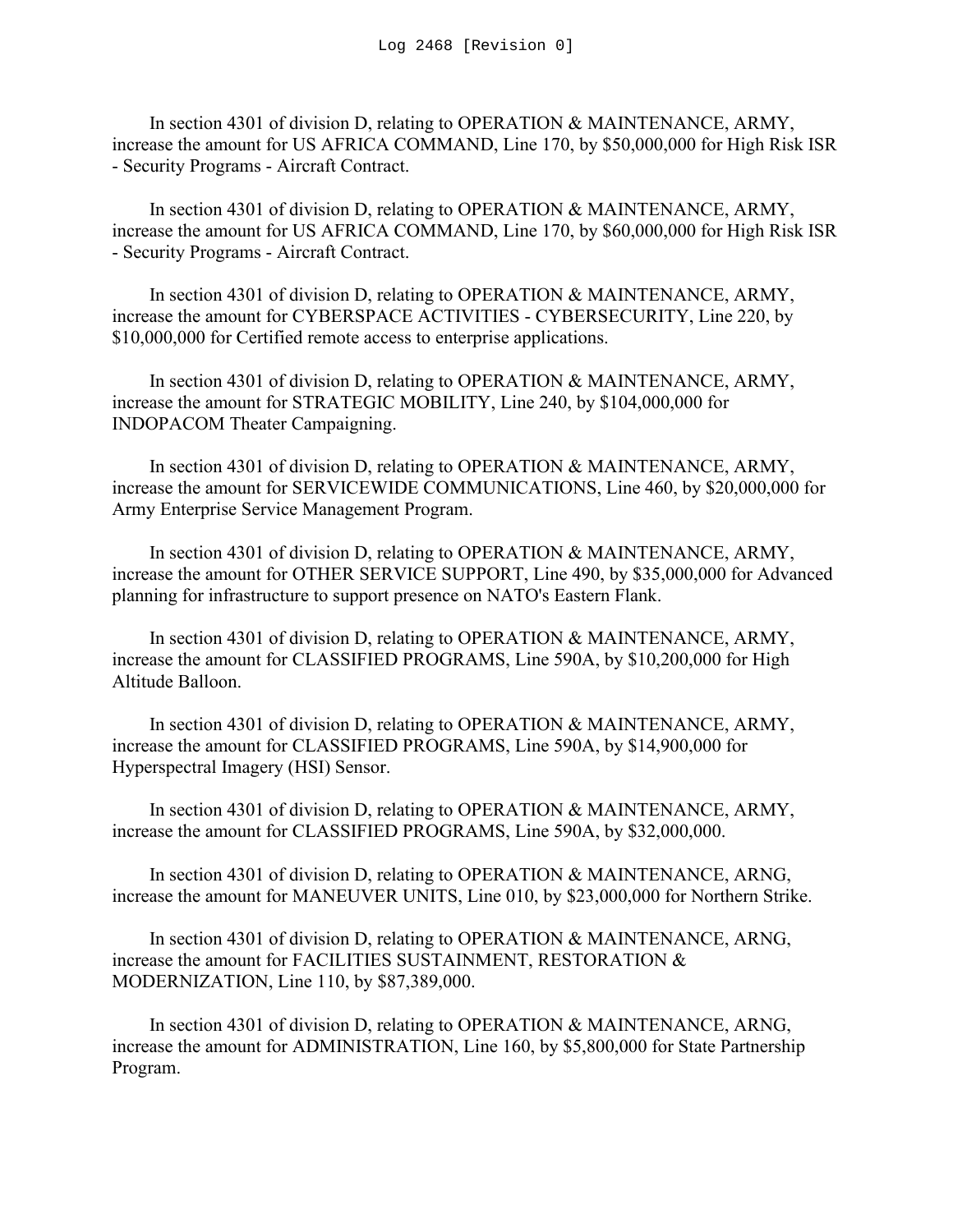In section 4301 of division D, relating to OPERATION & MAINTENANCE, ARMY RES, increase the amount for FACILITIES SUSTAINMENT, RESTORATION & MODERNIZATION, Line 100, by \$31,420,000.

In section 4301 of division D, relating to OPERATION & MAINTENANCE, AIR FORCE, increase the amount for AIR OPERATIONS TRAINING (OJT, MAINTAIN SKILLS), Line 030, by \$10,000,000 for Contract Adversary Air.

In section 4301 of division D, relating to OPERATION & MAINTENANCE, AIR FORCE, increase the amount for DEPOT PURCHASE EQUIPMENT MAINTENANCE, Line 040, by \$378,800,000 for Increase for Weapon System Sustainment.

In section 4301 of division D, relating to OPERATION & MAINTENANCE, AIR FORCE, increase the amount for FACILITIES SUSTAINMENT, RESTORATION & MODERNIZATION, Line 050, by \$368,400,000.

In section 4301 of division D, relating to OPERATION & MAINTENANCE, AIR FORCE, increase the amount for CYBERSPACE SUSTAINMENT, Line 060, by \$10,000,000 for PACAF cyber operations for base resilient architecture.

In section 4301 of division D, relating to OPERATION & MAINTENANCE, AIR FORCE, increase the amount for OTHER COMBAT OPS SPT PROGRAMS, Line 110, by \$3,800,000 for Engaging on Western Hemisphere Challenges and Interoperability with Partner Nations.

In section 4301 of division D, relating to OPERATION & MAINTENANCE, AIR FORCE, increase the amount for CYBERSPACE ACTIVITIES, Line 120, by \$20,000,000 for Command and control of the information environment.

In section 4301 of division D, relating to OPERATION & MAINTENANCE, AIR FORCE, increase the amount for US CYBERCOM, Line 180, by \$11,400,000 for CMF Operational Support - CYBERCOM UPL.

In section 4301 of division D, relating to OPERATION & MAINTENANCE, AIR FORCE, increase the amount for US CYBERCOM, Line 180, by \$136,900,000 for CMF Operational Support - CYBERCOM UPL.

In section 4301 of division D, relating to OPERATION & MAINTENANCE, AIR FORCE, increase the amount for USSPACECOM, Line 230, by \$8,500,000 for National Space Defense Center Interim Facility.

In section 4301 of division D, relating to OPERATION & MAINTENANCE, AIR FORCE, increase the amount for AIRLIFT OPERATIONS, Line 250, by \$104,700,000 for INDOPACOM Theater Campaigning.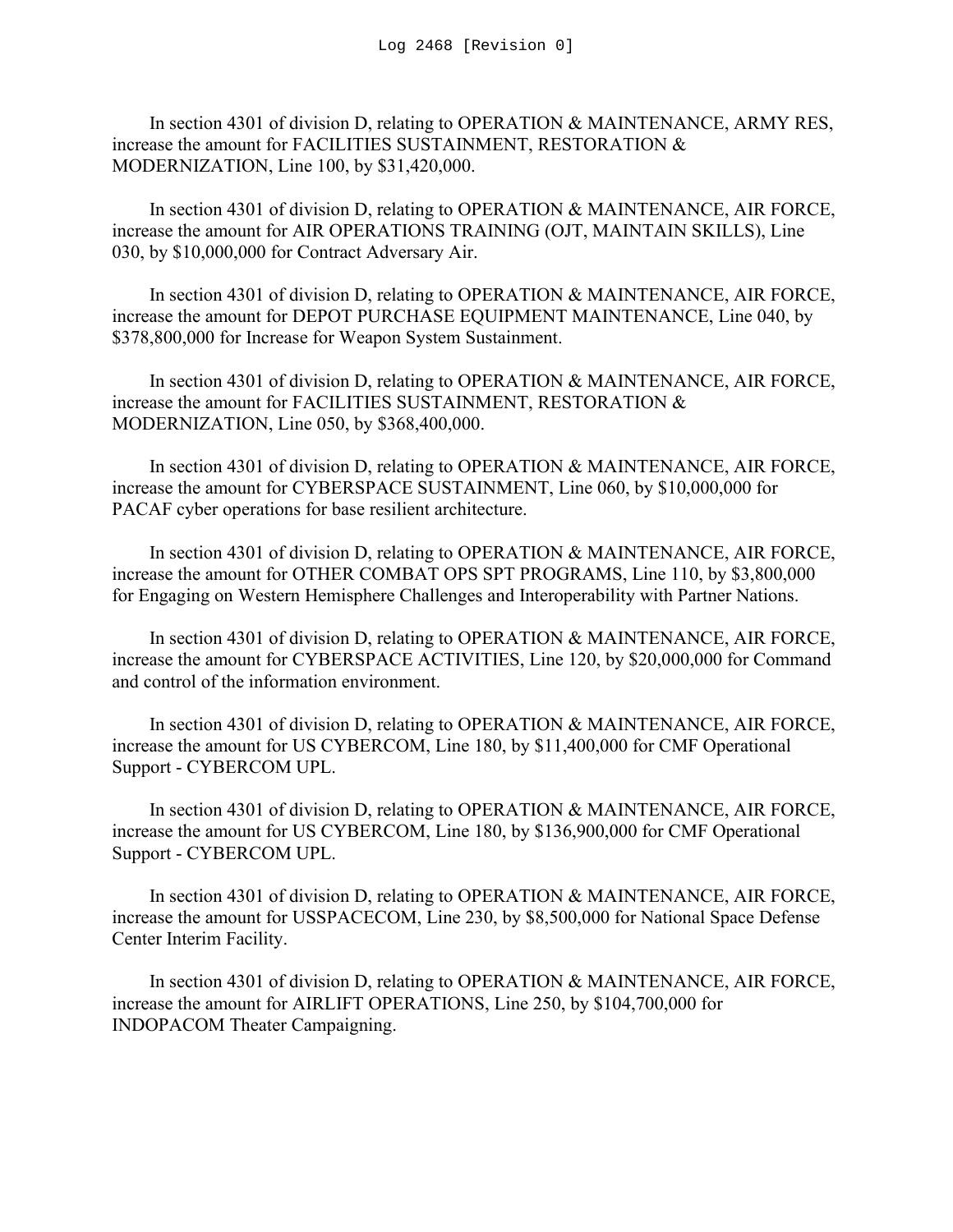In section 4301 of division D, relating to OPERATION & MAINTENANCE, AIR FORCE, increase the amount for OTHER SERVICEWIDE ACTIVITIES, Line 430, by \$20,000,000 for Advanced planning for infrastructure to support presence on NATO's Eastern Flank.

In section 4301 of division D, relating to OPERATION & MAINTENANCE, SPACE FORCE, increase the amount for FACILITIES SUSTAINMENT, RESTORATION & MODERNIZATION, Line 070, by \$25,400,000.

In section 4301 of division D, relating to OPERATION & MAINTENANCE, AF RESERVE, increase the amount for FACILITIES SUSTAINMENT, RESTORATION & MODERNIZATION, Line 040, by \$11,500,000.

In section 4301 of division D, relating to OPERATION & MAINTENANCE, ANG, increase the amount for FACILITIES SUSTAINMENT, RESTORATION & MODERNIZATION, Line 040, by \$37,100,000.

In section 4301 of division D, relating to OPERATION & MAINTENANCE, ANG, increase the amount for CYBERSPACE SUSTAINMENT, Line 070, by \$67,500,000 for Information Technology and JWICS capacity.

In section 4301 of division D, relating to OPERATION & MAINTENANCE, ANG, increase the amount for ADMINISTRATION, Line 090, by \$2,300,000 for State Partnership Program.

In section 4301 of division D, relating to UKRAINE SECURITY ASSISTANCE, increase the amount for UKRAINE SECURITY ASSISTANCE INITIATIVE, Line 010, by \$550,000,000.

In section 4401 of division D, increase the amount for Military Personnel by \$89,600,000 for Military Personnel, Navy - Restore Navy Force Structure Cuts (Manpower).

In section 4401 of division D, increase the amount for Military Personnel by \$250,000,000 for Additional BAH Absorption Restoration (2%).

In section 4401 of division D, increase the amount for Military Personnel by \$800,000,000 for Inflation bonus pay.

In section 4501 of division D, relating to WORKING CAPITAL FUND, DECA, increase the amount for WORKING CAPITAL FUND SUPPORT, Line 010, by \$250,000,000.

In section 4501 of division D, relating to WORKING CAPITAL FUND, DEFENSE-WIDE, increase the amount for WORKING CAPITAL FUND SUPPORT, Line 030, by \$2,500,000,000 for Fuel inflation.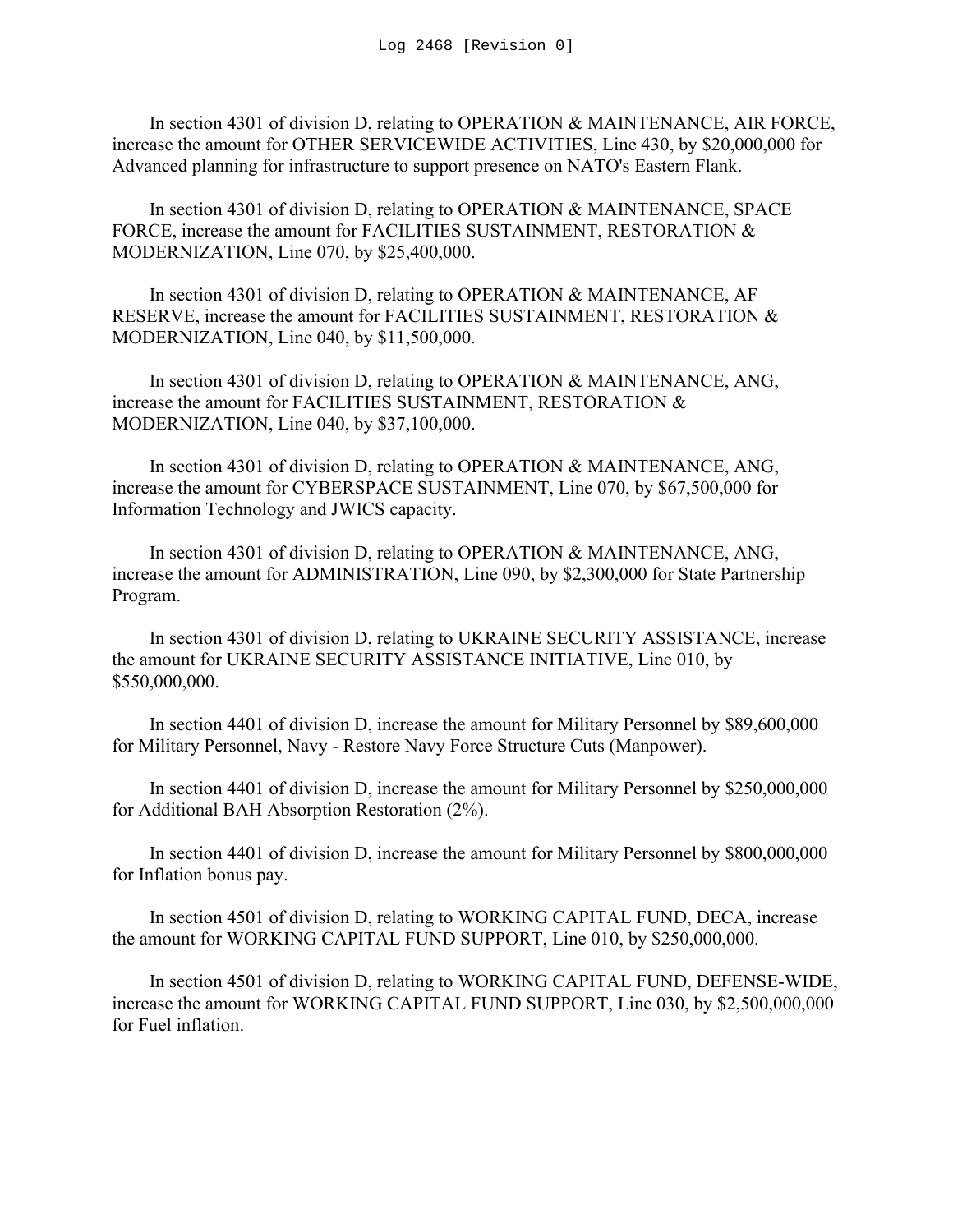In section 4601 of division D, relating to Military Construction, Air Force, increase the amount for Various Worldwide Locations, Worldwide Unspecified, for Natural Disaster Response- Cost to Complete, by \$360,000,000.

In section 4601 of division D, relating to Military Construction, Army, increase the amount for Various Worldwide Locations, Worldwide Unspecified, for Cost to Complete- Inflation Adjustment, by \$502,900,000.

In section 4601 of division D, relating to Military Construction, Air Force, increase the amount for Various Worldwide Locations, Worldwide Unspecified, for Cost to Complete-Inflation Adjustment, by \$746,000,000.

In section 4601 of division D, relating to Military Construction, Navy, increase the amount for Various Worldwide Locations, Worldwide Unspecified, for Cost to Complete- Inflation Adjustment, by \$1,198,000,000.

In section 4601 of division D, relating to Military Construction, Defense Wide, increase the amount for Various Worldwide Locations, Worldwide Unspecified, for Cost to Complete-Inflation Adjustment, by \$688,000,000.

In section 4601 of division D, relating to Military Construction, Navy Reserve, increase the amount for Various Worldwide Locations, Worldwide Unspecified, for Cost to Complete-Inflation Adjustment, by \$19,500,000.

In section 4601 of division D, relating to Military Construction, Army National Guard, increase the amount for Various Worldwide Locations, Worldwide Unspecified, for Cost to Complete- Inflation Adjustment, by \$138,600,000.

In section 4601 of division D, relating to Military Construction, Army Reserve, increase the amount for Various Worldwide Locations, Worldwide Unspecified, for Cost to Complete-Inflation Adjustment, by \$37,300,000.

In section 4601 of division D, relating to Military Construction, Air National Guard, increase the amount for Various Worldwide Locations, Worldwide Unspecified, for Cost to Complete- Inflation Adjustment, by \$122,900,000.

In section 4601 of division D, relating to Military Construction, Air Force Reserve, increase the amount for Various Worldwide Locations, Worldwide Unspecified, for Cost to Complete-Inflation Adjustment, by \$46,600,000.

In section 4601 of division D, relating to Military Construction, Defense Wide, increase the amount for Various Worldwide Locations, Worldwide Unspecified, for EUCOM - Infrastructure to Support Presence on NATO's Eastern Flank, by \$50,000,000.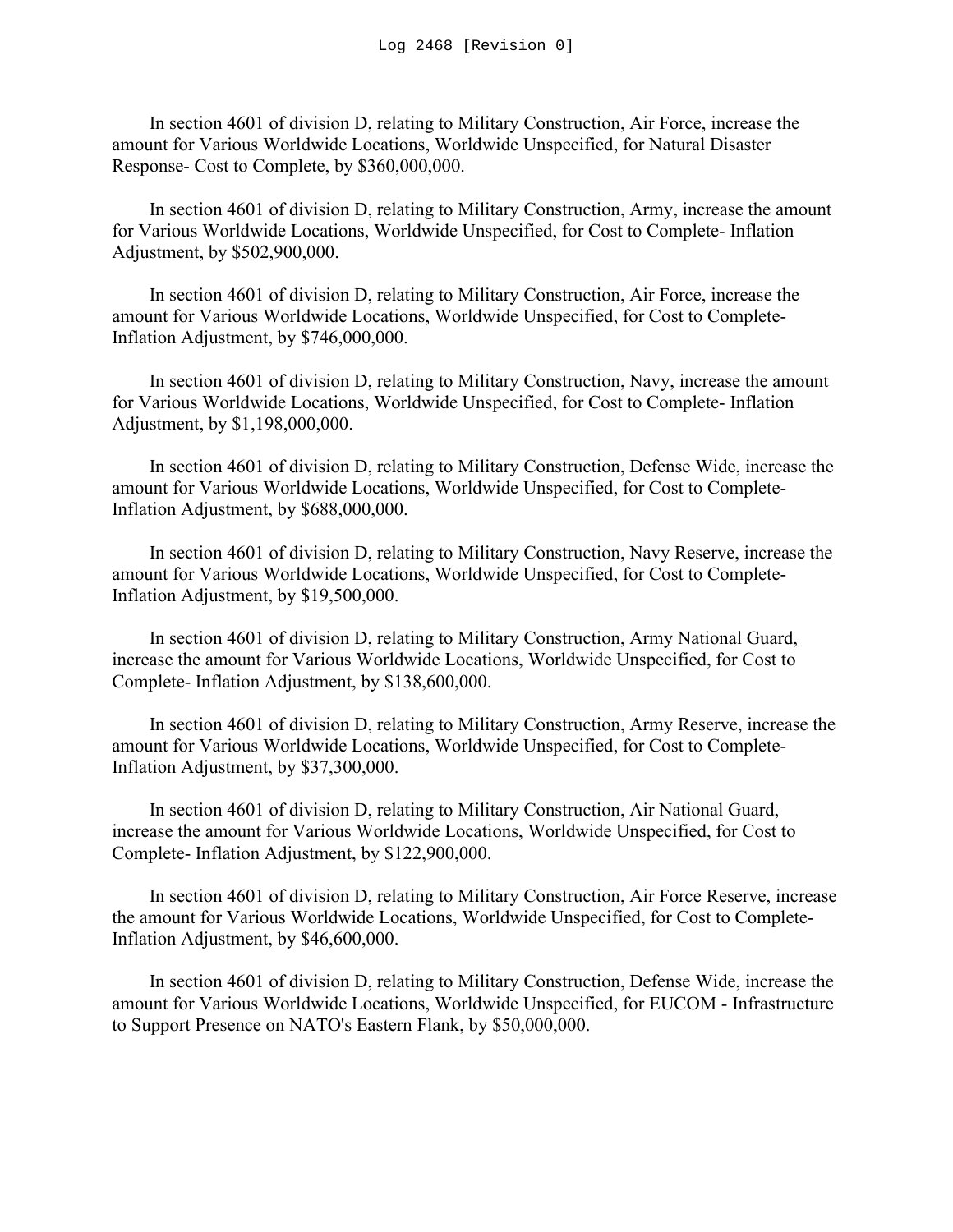In section 4601 of division D, relating to Military Construction, Defense Wide, increase the amount for INDOPACOM, INDOPACOM, for Exercise related minor construction, by \$16,130,000.

In section 4601 of division D, relating to Military Construction, Air Force, increase the amount for Air Force Research Lab Maui, Hawaii, for Secure Integration Support Lab w/ Land Acquisition, by \$89,000,000

In section 4601 of division D, relating to Military Construction, Air Force, increase the amount for Air Force Research Lab Rome, New York, for Construct HF Antennas, Newport and Stockbridge Test Annexes, by \$4,200,000.

In section 4601 of division D, relating to Military Construction, Air Force, increase the amount for Air Force Research Laboratory- Eglin AFB, Florida, for Planning and Design Shock and Applied Impact Laboratory (SAIL), by \$530,000.

In section 4601 of division D, relating to Military Construction, Army, increase the amount for AFTC Edwards, California, for Planning and design Munitions Igloo - East, by \$650,000.

In section 4601 of division D, relating to Military Construction, Army, increase the amount for Vicksburg, Mississippi, for General Purpose Lab and Test Building, by \$20,000,000.

In section 4601 of division D, relating to Military Construction, Army, increase the amount for Aberdeen, Maryland, for Test Maintenance Fabrication Facility, by \$85,000,000.

In section 4601 of division D, relating to Military Construction, Army, increase the amount for Redstone Arsenal, Alabama, for Physics Lab, by \$44,000,000.

In section 4601 of division D, relating to Military Construction, Army, increase the amount for Picatinny Arsenal, New Jersey, for Igloo Storage Installation, by \$6,000,000.

In section 4601 of division D, relating to Military Construction, Army, increase the amount for Picatinny Arsenal, New Jersey, for Igloo Storage Installation, by \$6,000,000.

In section 4601 of division D, relating to Military Construction, Navy, increase the amount for Redstone Arsenal, Alabama, for Building 6231, by \$6,000,000.

In section 4601 of division D, relating to Military Construction, Navy, increase the amount for Dalgren, Virginia, for Planning and Design Weapons Integration and Test Campus, by \$1,237,000.

In section 4601 of division D, relating to Military Construction, Navy, increase the amount for Carderock, Maryland, for Planning and Design Ship Systems Integration and Design Facility, by \$2,650,000.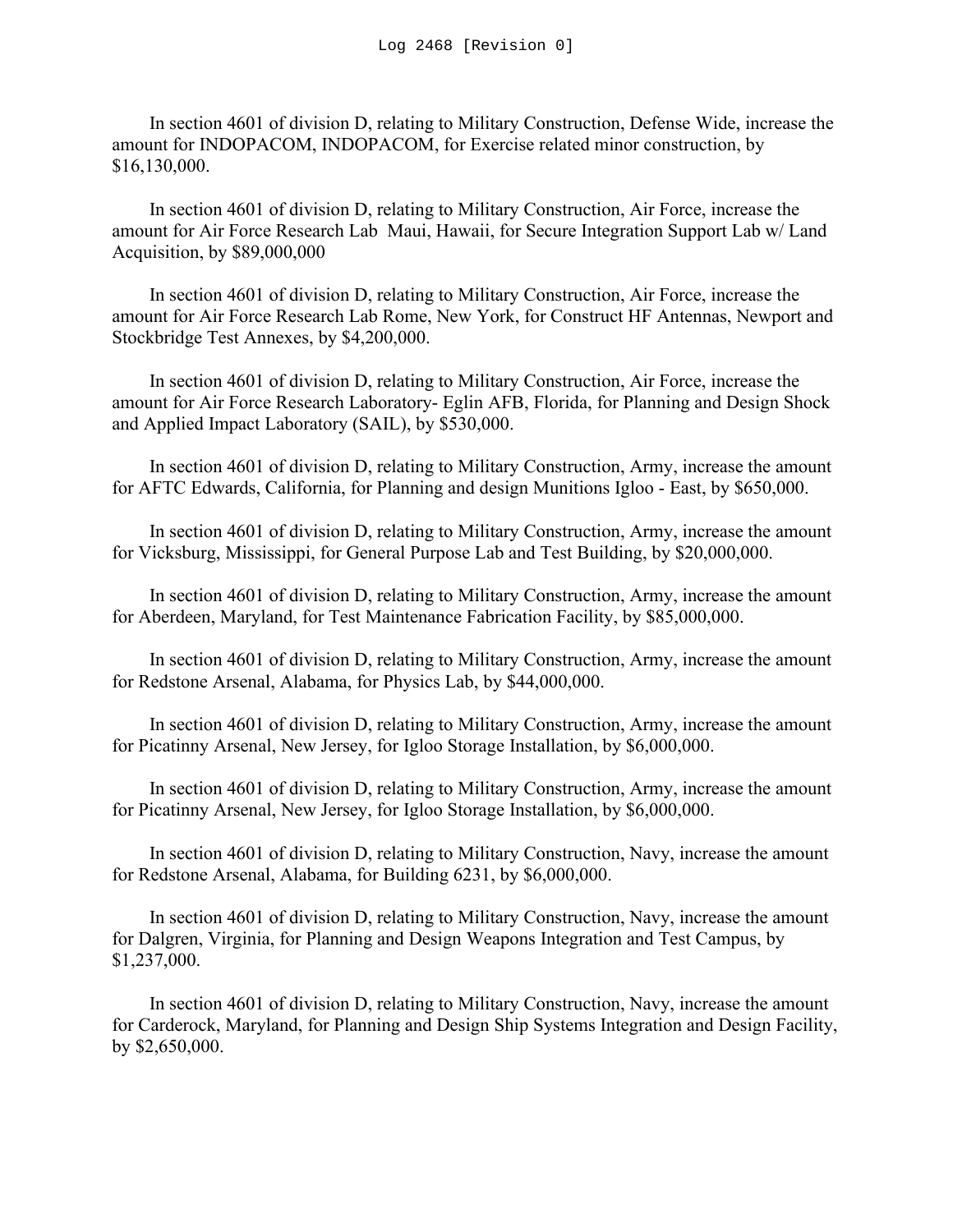In section 4601 of division D, relating to Military Construction, Navy, increase the amount for Indian Head, Maryland, for Planning and Design Contained Burn Facility, by \$5,650,000.

In section 4601 of division D, relating to Military Construction, Navy, increase the amount for Philadelphia, Pennsyvlania, for Machinery Control Developmental Center, by \$86,610,000.

In section 4601 of division D, relating to Military Construction, Navy, increase the amount for Corona, California, for Planning and Design Data Science Analytics and Innovation, by \$2,845,000.

In section 4601 of division D, relating to Military Construction, Navy, increase the amount for Dahlgren, Virginia, for Upgrade Electrical Substation 1, by \$2,503,000.

In section 4601 of division D, relating to Military Construction, Navy, increase the amount for Carderock, Maryland, for SFOMF Storage Laboratory, Building 2107, by \$2,073,000.

In section 4601 of division D, relating to Military Construction, Navy, increase the amount for Indian Head, Maryland, for EOD Explosive Testing Range 2 Expansion at SN, Building 2107, by \$2,039,000.

In section 4601 of division D, relating to Military Construction, Navy, increase the amount for Corona, California, for Performance Assessment Communications Laboratory, by \$15,000,000.

In section 4601 of division D, relating to Military Construction, Navy, increase the amount for Carderock, Idaho, for Planning and Design- ARD Range Craft Berthing Facility, by \$706,000.

In section 4601 of division D, relating to Military Construction, Navy, increase the amount for Indian Head, Maryland, for New Combustion Laboratory, by \$6,000,000.

In section 4701 of division D, relating to Weapons Activities, increase the amount for 21-D-511 Savannah River Plutonium Processing Facility, SRS by \$375,000,000 for an NNSA unfunded priority.

In section 4701 of division D, relating to Weapons Activities, increase the amount for Advanced Simulation and Computing by \$107,000,000.

In section 4701 of division D, relating to Weapons Activities, increase the amount for Assessment Science by \$70,000,000 for Enhanced Capability for Subcritical Experiments (ECSE) and Hydrodynamic and Subcritical Experiment Execution Support.

In section 4701 of division D, relating to Weapons Activities, increase the amount for Maintenance and repair of facilities by \$50,000,000 for deferred maintenance.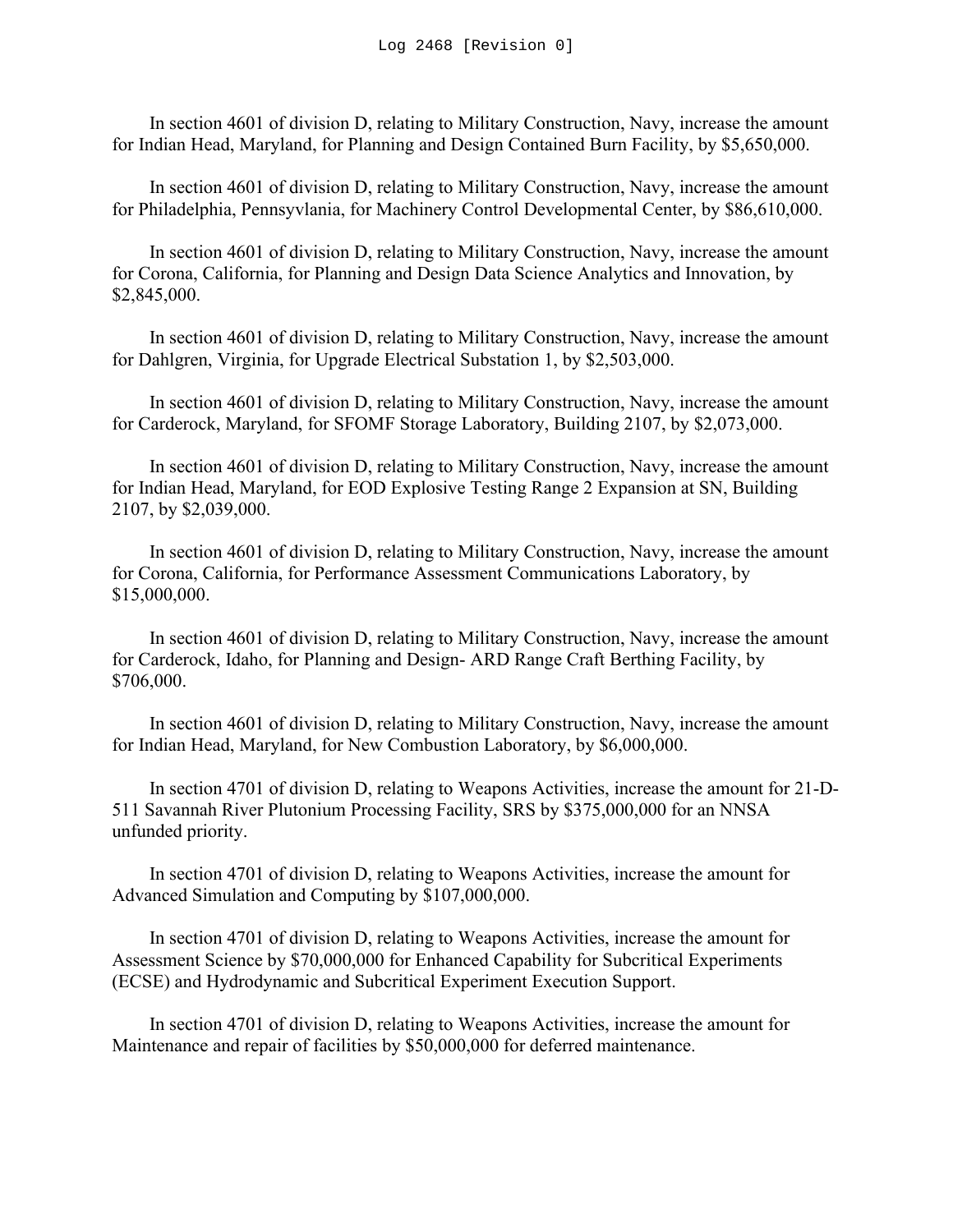In section 4701 of division D, relating to Weapons Activities, increase the amount for 21-D-510 HE Synthesis, Formulation, and Production, PX by \$25,000,000 for Project Risk Reduction.

In section 4701 of division D, relating to Weapons Activities, increase the amount for Weapon Technology and Manufacturing Maturation by \$12,500,000.

In section 4701 of division D, relating to Weapons Activities, increase the amount for 15-D-301 HE Science & Engineering Facility, PX by \$10,000,000 for Project Risk Reduction.

In section 4701 of division D, relating to Weapons Activities, increase the amount for Stockpile sustainment by \$10,000,000.

In section 4701 of division D, relating to Weapons Activities, increase the amount for Operations of Facilities by \$10,000,000.

In section 4701 of division D, relating to Weapons Activities, increase the amount for Weapons Dismantlement and Disposition by \$5,000,000.

In section 4701 of division D, relating to Weapons Activities, increase the amount for Engineering and Integrated Assessments by \$5,000,000.

In section 4701 of division D, relating to Weapons Activities, increase the amount for Academic Programs by \$5,000,000.

In section 4701 of division D, relating to Defense Environmental Cleanup, increase the amount for River corridor and other cleanup operations by \$86,000,000.

In section 4701 of division D, relating to Defense Environmental Cleanup, increase the amount for Savannah River radioactive liquid tank waste stabilization and disposition by \$79,340,000.

In section 4701 of division D, relating to Defense Environmental Cleanup, increase the amount for 01-D-16D High-Level Waste Facility by \$42,739,000.

In section 4701 of division D, relating to Defense Environmental Cleanup, increase the amount for 23-D-403, Hanford 200 West Area Tank Farms Risk Management Project by \$40,592,000.

In section 4701 of division D, relating to Defense Environmental Cleanup, increase the amount for Savanah River Risk Management Operations by \$44,000,000.

In section 4701 of division D, relating to Defense Environmental Cleanup, increase the amount for Central plateau remediation by \$22,000,000.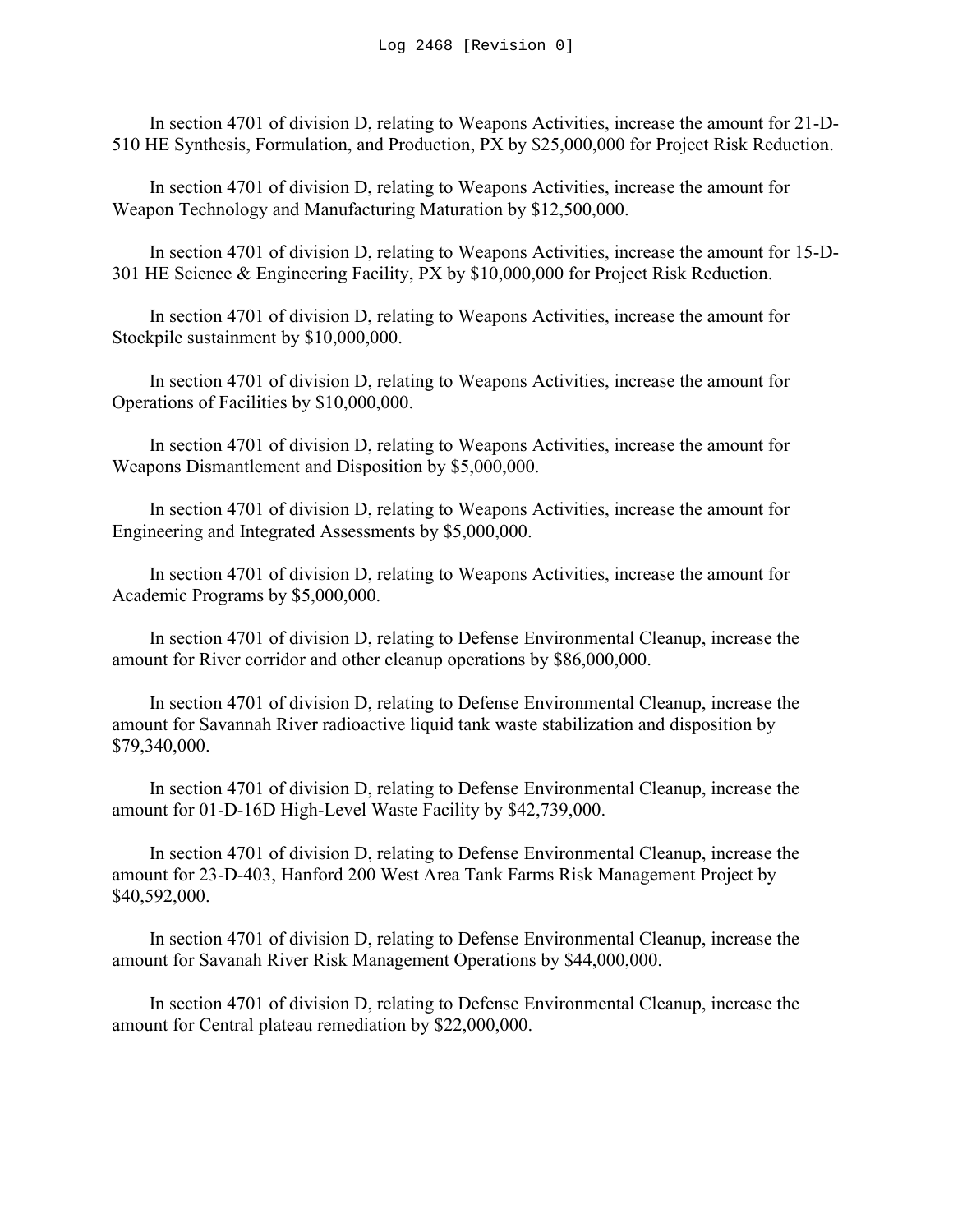In section 4701 of division D, relating to Defense Nuclear Nonproliferation increase the amount for International nuclear security by \$2,000,000 for NA-82 Counterproliferation classified program increase.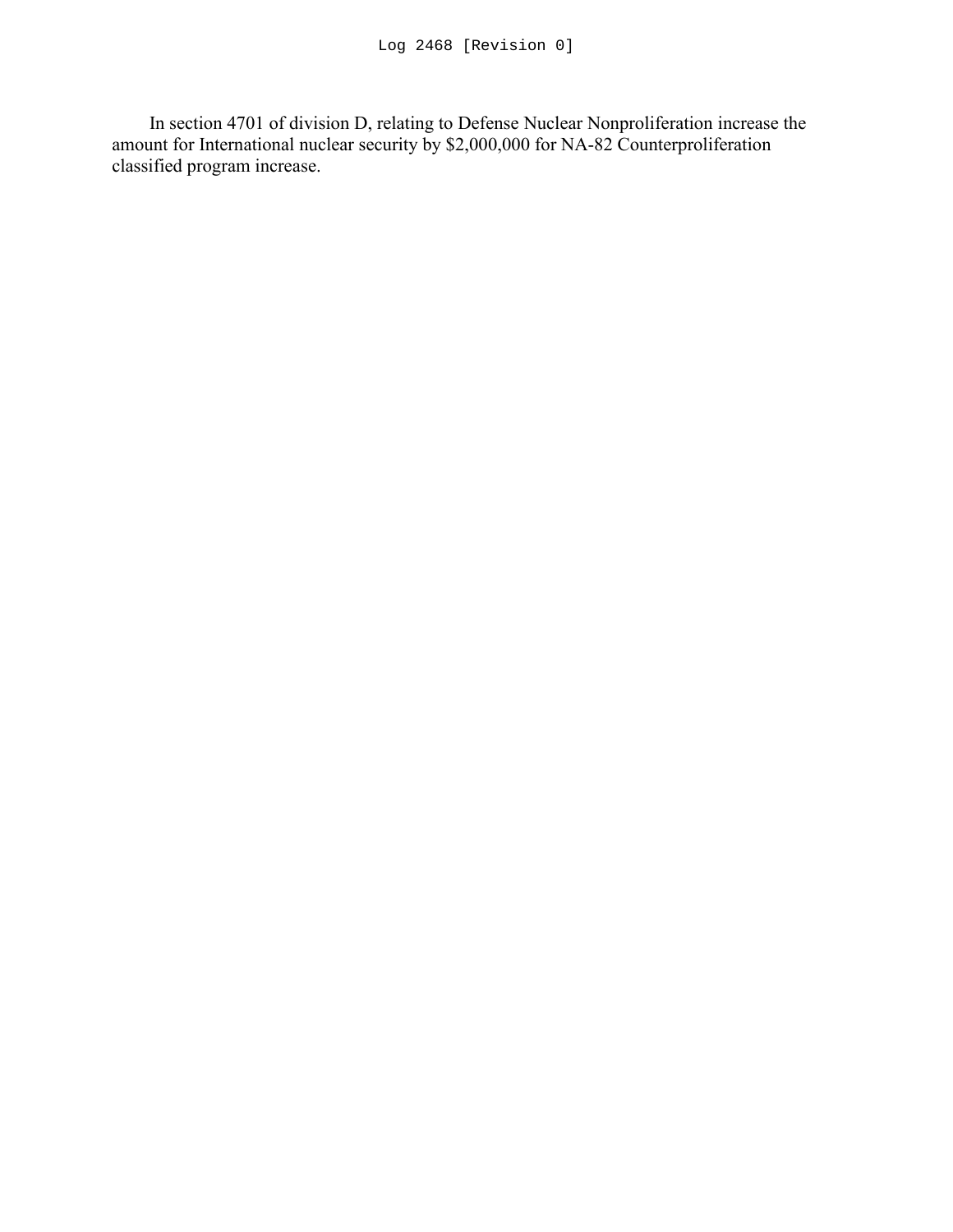### **AMENDMENT TO H.R. 7900 OFFERED BY MR. GOLDEN OF MAINE**

At the appropriate place in title I, insert the following new section:

 **SEC. 1**ll**. AUTHORITY FOR PROCUREMENT OF ADDI- TIONAL ARLEIGH BURKE CLASS DESTROYER.**  (a) PROCUREMENT AUTHORITY.—The Secretary of the Navy may procure one Arleigh Burke class Flight III guided missile destroyer, in addition to any other procure- ment of such destroyers otherwise authorized by law, to be procured either— (1) as an addition to the contract covering up to 15 such destroyers authorized to be procured 10 under  $[section \t(Log 74780)]$  of this Act; or (2) under a separate contract entered into in fiscal year 2023. (b) INCREMENTAL FUNDING.—With respect to a con- tract for the procurement of the destroyer authorized under subsection (a), the Secretary of the Navy may use incremental funding to make payments under the con-

tract.

 (c) CONDITION FOR OUT-YEAR CONTRACT PAY-MENTS.—A contract for the procurement of the destroyer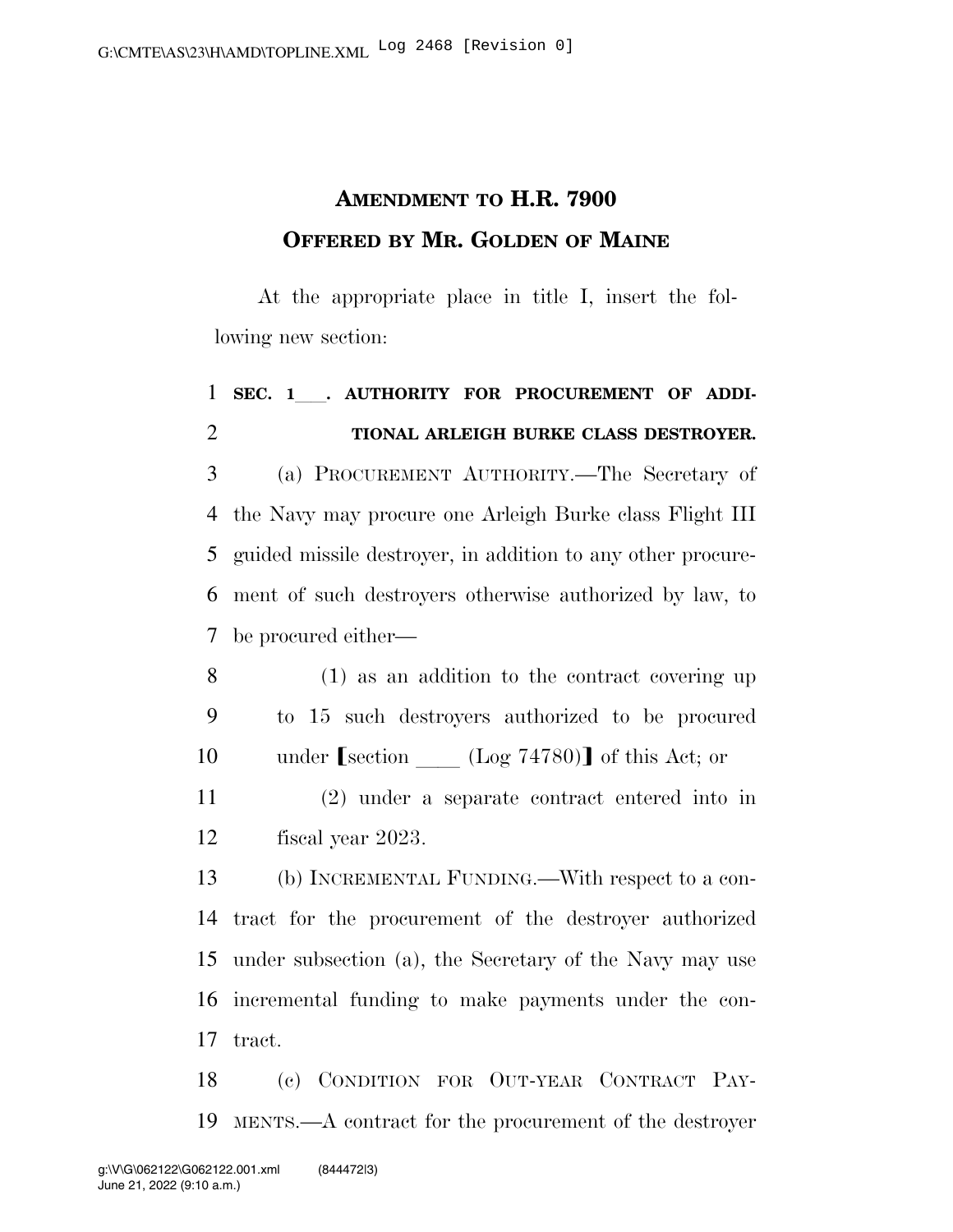authorized under subsection (a) shall provide that any ob-

ligation of the United States to make a payment under

the contract for a fiscal year after fiscal year 2023 is sub-

- ject to the availability of appropriations or funds for that
- purpose for such later fiscal year.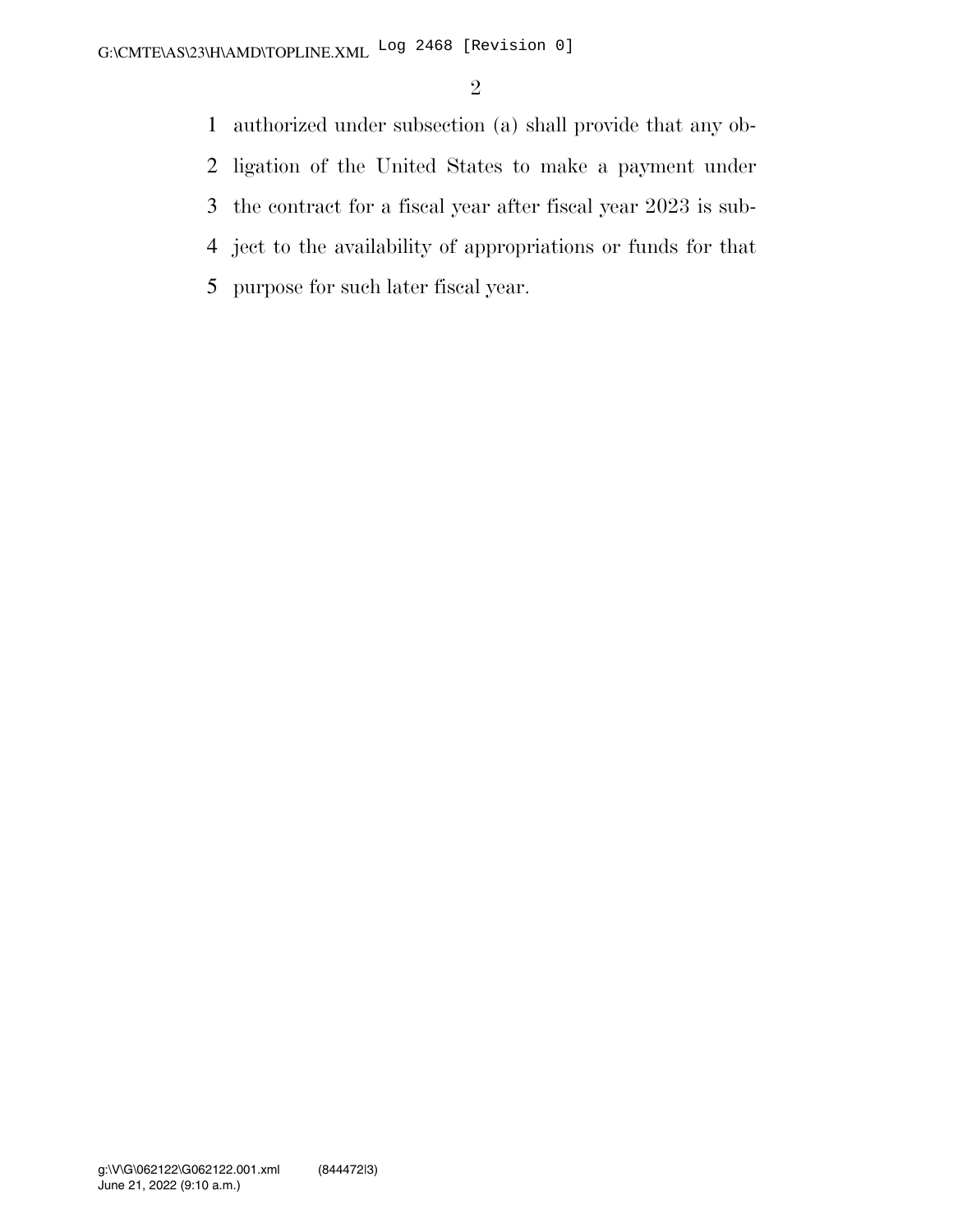At the appropriate place in title VI, insert the following:

### **SEC. 6** . **INFLATION BONUS PAY.**

 (a) BONUS PAY.—Beginning on January 1, 2023, the Secretary concerned shall pay a bonus to each eligible member under the jurisdiction of such Secretary con-cerned.

 (b) PAYMENT.—Bonus pay under this section shall be paid to an eligible member on a monthly basis.

 (c) AMOUNT OF PAY.—Each bonus payment under this section shall be in an amount equal to 2.4 percent of the rate—

- (1) in effect on January 1, 2023; and
- (2) of, for an eligible member—
- (A) pay under section 204 of title 37, United States Code; or

 (B) compensation under section 206 of 16 title 37, United States Code.

 (d) RELATIONSHIP TO OTHER PAY AND ALLOW- ANCES.—Bonus pay paid to an eligible member under this section is in addition to any other pay and allowances to which the eligible member is entitled.

 (e) TERMINATION.—No bonus may be paid under this section after December 31, 2023.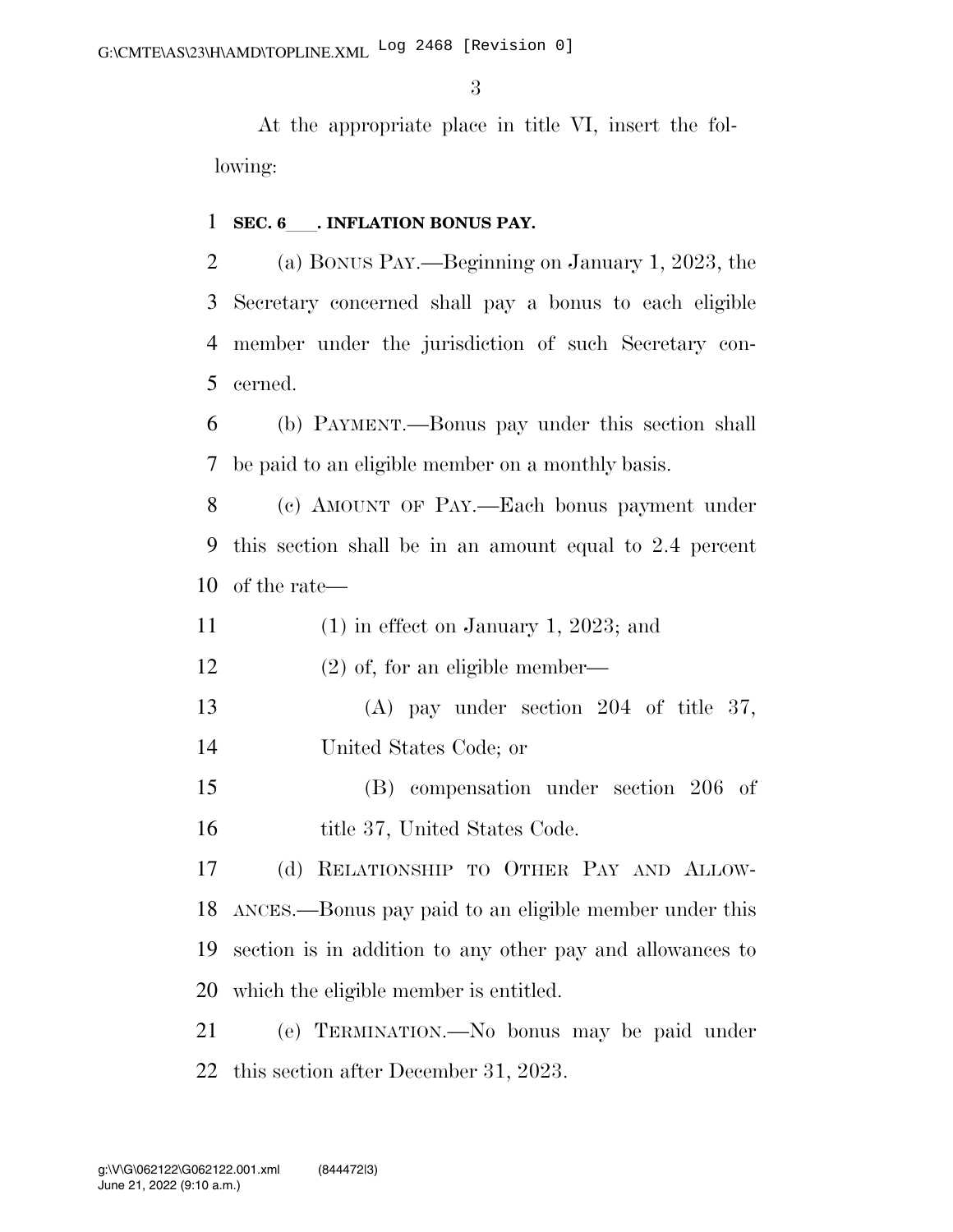(f) ELIGIBLE MEMBER DEFINED.—In this section, the term ''eligible member'' means a member of the uni-formed services—

 (1) who is entitled to pay or compensation de-5 scribed in subsection  $(e)(2)$ ; and

 (2) whose basic pay for 2023 is less than \$45,000.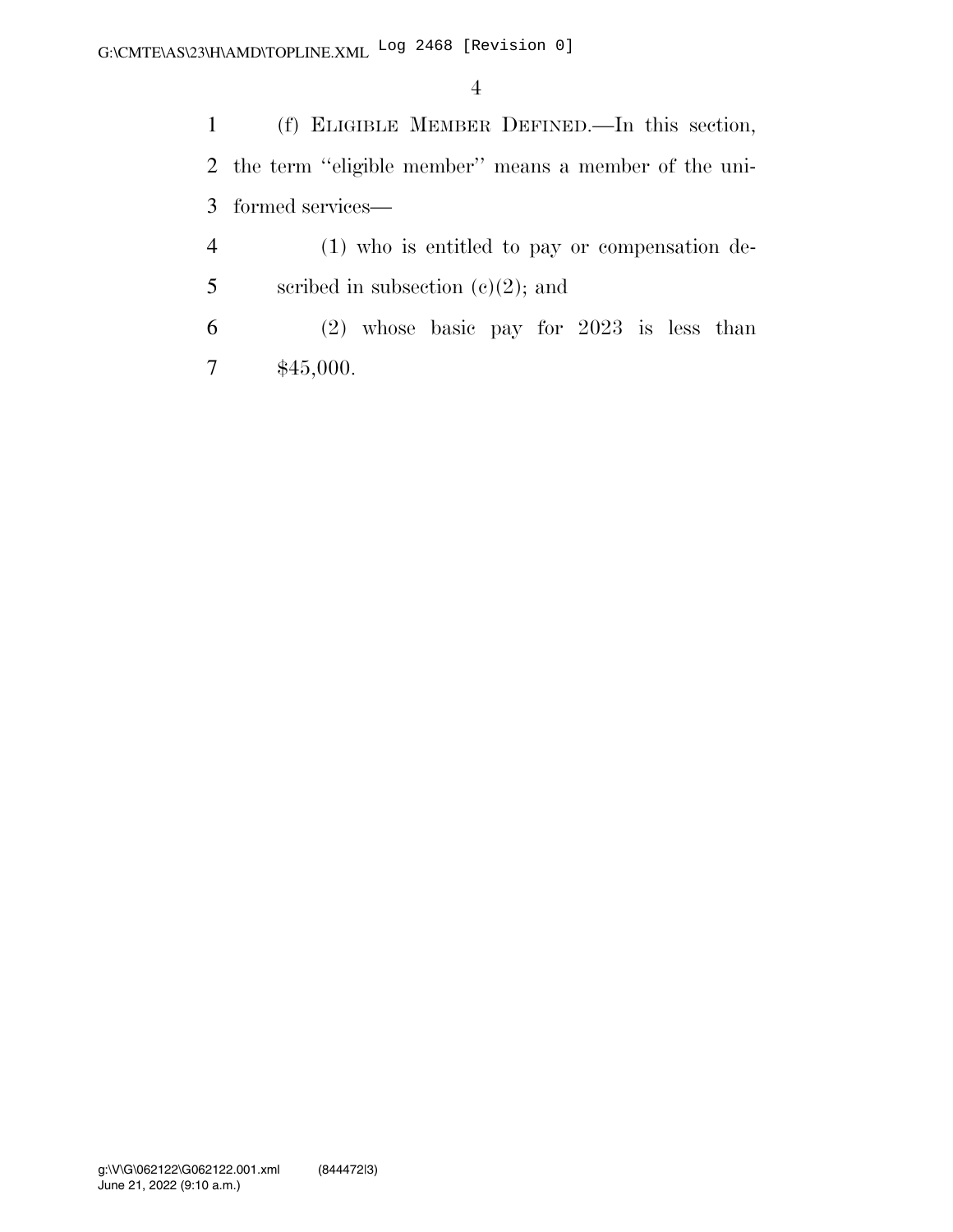At the appropriate place in title X, insert the following:

### **SEC. 10**ll**. AVAILABILITY OF FUNDS FOR RETIREMENT OR INACTIVATION OF EXPEDITIONARY TRANS-FER DOCK SHIPS.**

 None of the funds authorized to be appropriated by this Act or otherwise made available for fiscal year 2023 for the Department of Defense may be obligated or ex- pended to retire, prepare to retire, inactivate, or place in storage the following ships:

- (1) ESD-1.
- (2) ESD-2.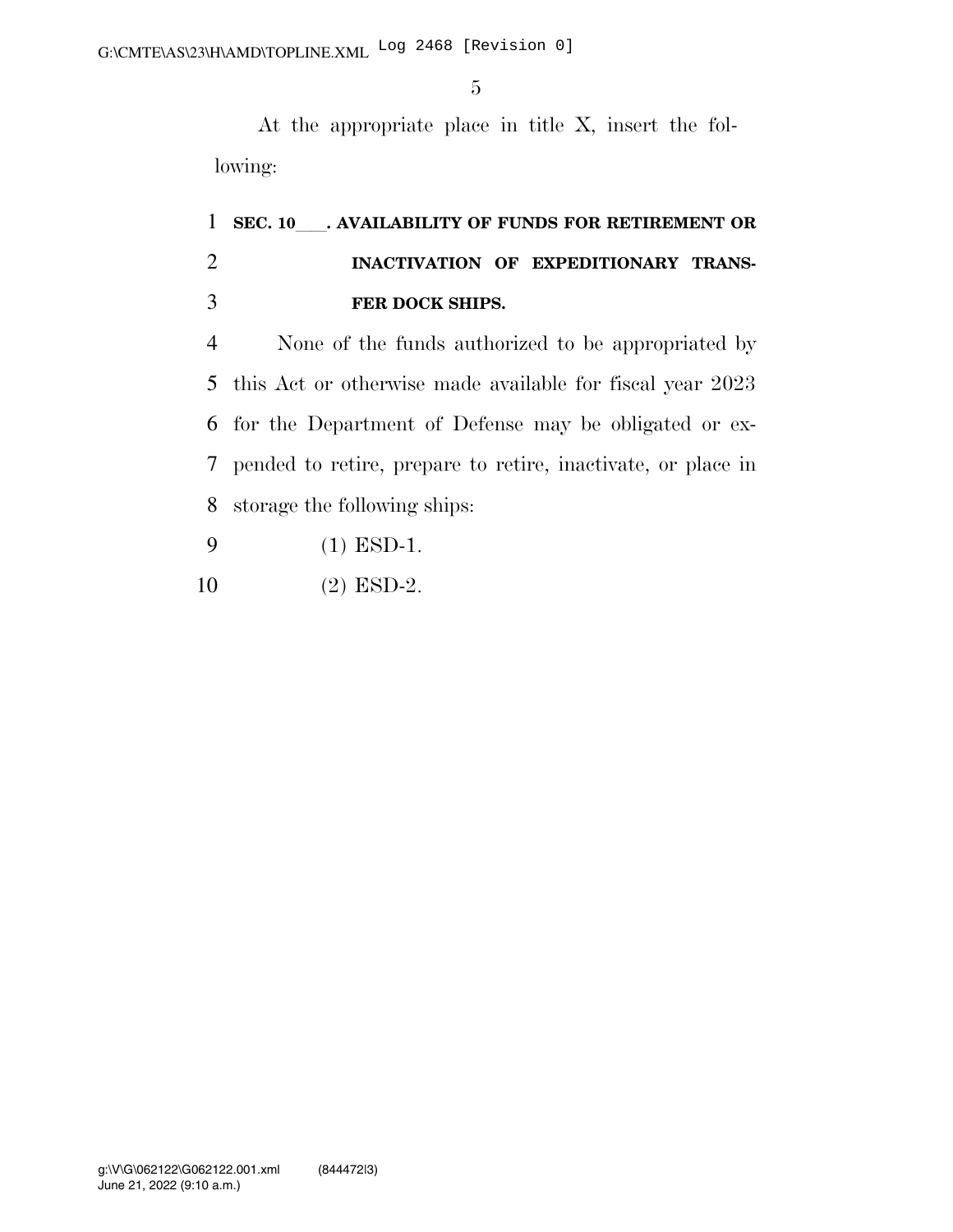At the appropriate place in title X, insert the following:

## **SEC. 10**ll**. AVAILABILITY OF FUNDS FOR RETIREMENT OR INACTIVATION OF LITTORAL COMBAT SHIPS.**

 None of the funds authorized to be appropriated by this Act or otherwise made available for fiscal year 2023 for the Department of Defense may be obligated or ex- pended to retire, prepare to retire, inactivate, or place in storage more than four Littoral Combat Ships.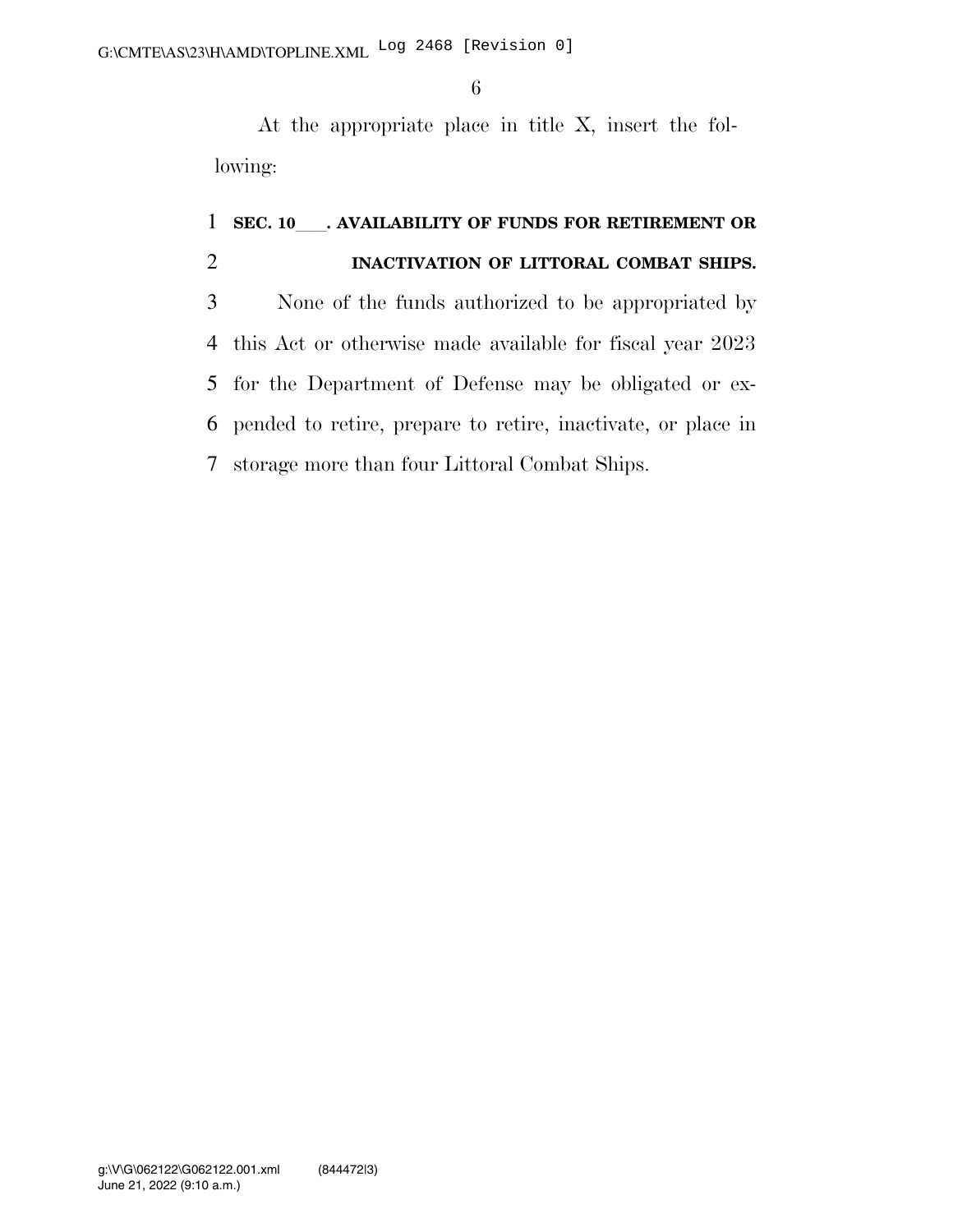At the appropriate place in title X, insert the following:

|                | 1 SEC. 10 . QUARTERLY REPORTS ON EXPENDITURES FOR |
|----------------|---------------------------------------------------|
| $\overline{2}$ | PLANNING AND DESIGN OF INFRASTRUC-                |
| -3             | TURE TO SUPPORT PERMANENT UNITED                  |
|                | STATES FORCE PRESENCE ON EUROPE'S                 |
|                | <b>EASTERN FLANK.</b>                             |

 (a) IN GENERAL.—The Commander of United States European Command shall submit to the congressional de- fense committees quarterly reports on the use of the funds described in subsection (c) until the date on which all such funds are expended.

 (b) CONTENTS.—Each report required under sub- section (a) shall include an expenditure plan for the estab- lishment of infrastructure to support permanent United States force presence in the covered region.

 (c) FUNDS DESCRIBED.—The funds described in this subsection are the amounts authorized to be appropriated or otherwise made available for fiscal year 2023 for—

 (1) Operation and Maintenance, Air Force, for Advanced Planning for Infrastructure to Support Presence on NATO's Eastern Flank;

 (2) Operation and Maintenance, Army, for Ad- vanced Planning for Infrastructure to Support Pres-ence on NATO's Eastern Flank; and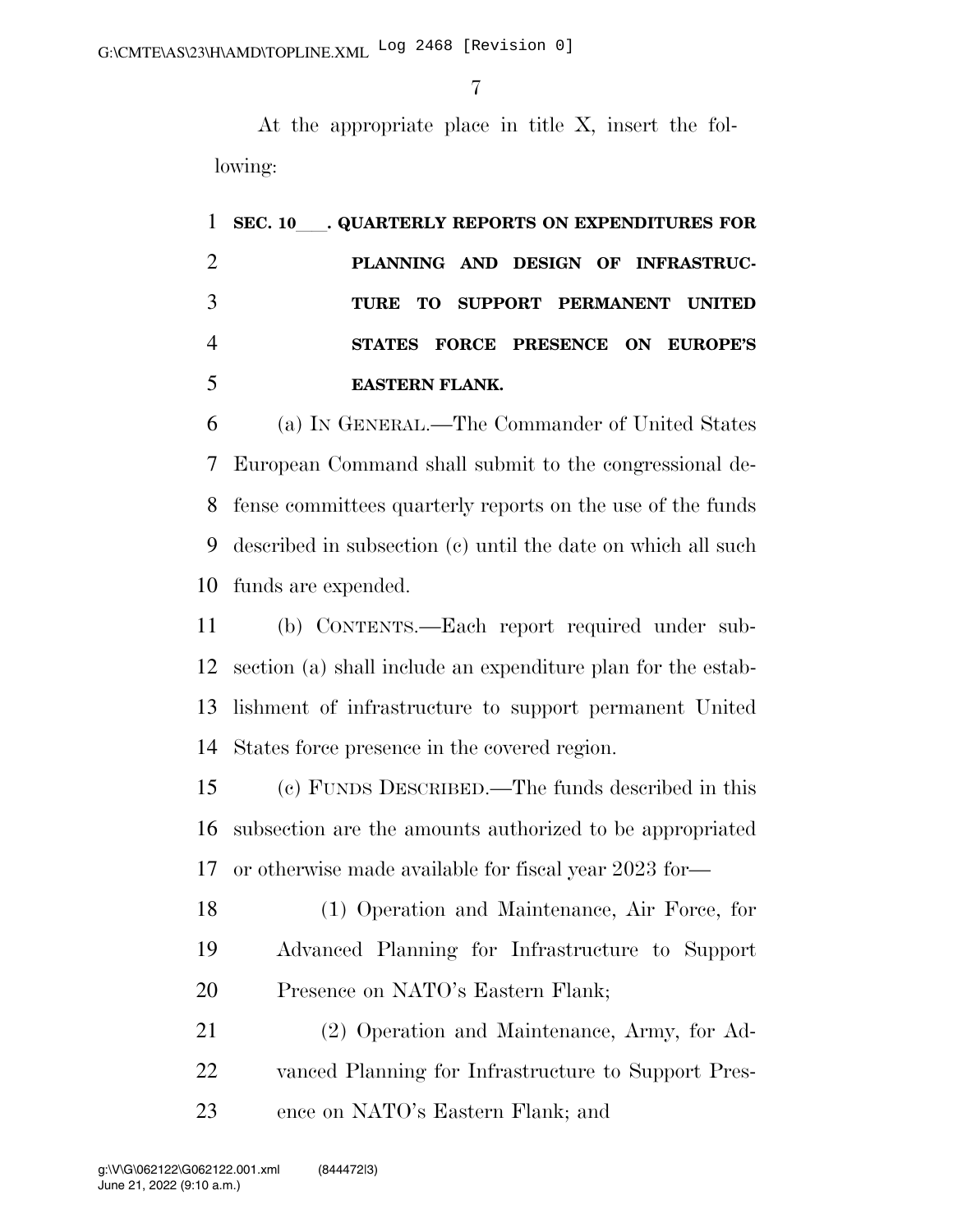(3) Military Construction, Defense-wide, Plan- ning & Design: EUCOM–Infrastructure to Support Presence on NATO's Eastern Flank.

(d) COVERED REGION.—In this section, the term

''covered region'' means Romania, Poland, Lithuania, Lat-

via, Estonia, Hungary, Bulgaria, and Slovakia.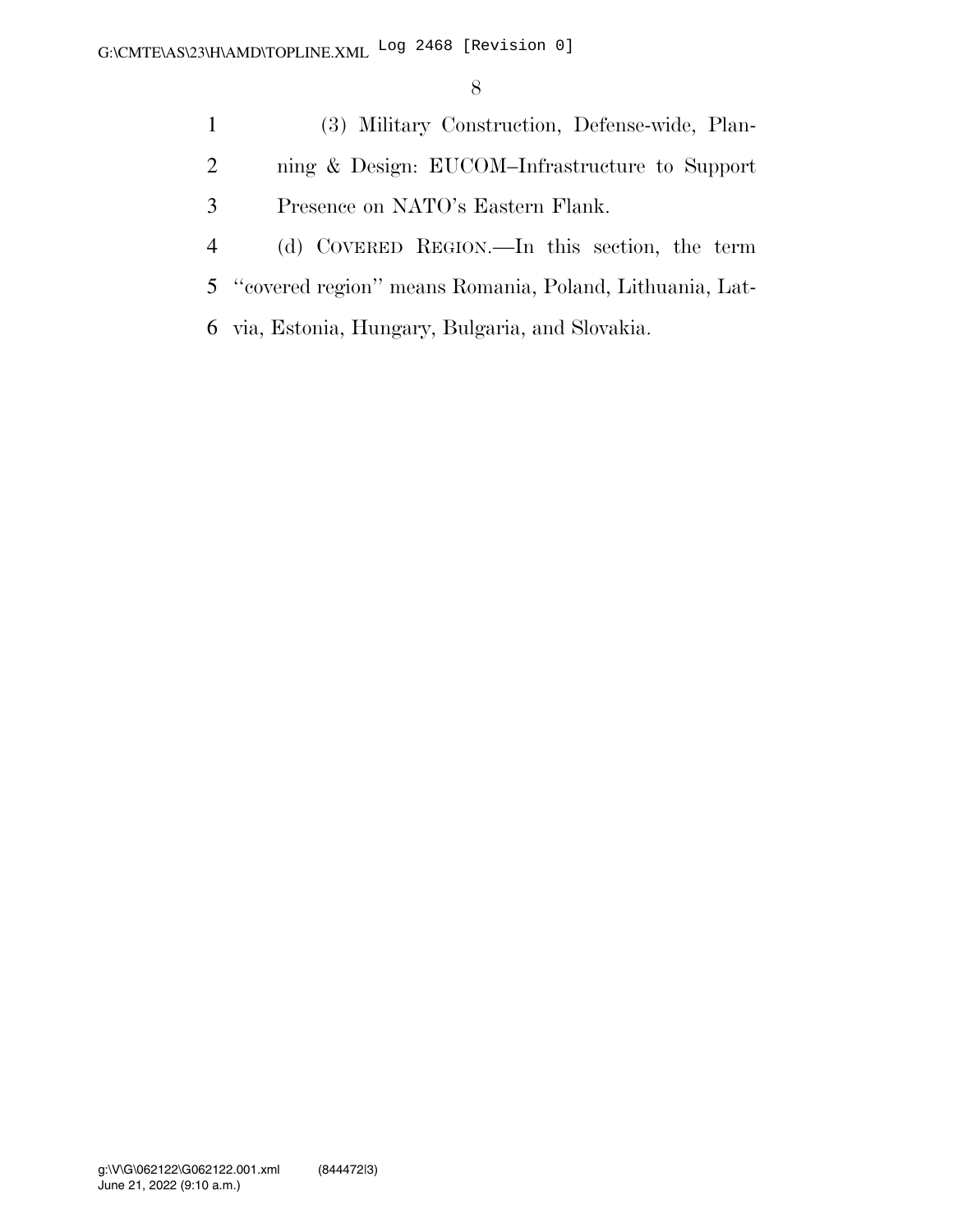At the appropriate place in title XI, insert the following:

# 1 SEC. 11 . INFLATION BONUS PAY FOR CERTAIN DEPART-**MENT OF DEFENSE CIVILIAN EMPLOYEES.**

 (a) GENERAL SCHEDULE AND OTHER EMPLOY-EES.—

 (1) BONUS.—On the first day of the first pay period beginning on or after January 1, 2023, and on the first day of each of the months of February through December in calendar year 2023, the Sec- retary of Defense shall pay a bonus to each civilian employee of the Department of Defense who—

 (A) is under the General Schedule and has an annual rate of basic pay equal to \$45,000 or less; or

 (B) is within the civil service (as that term is defined in section 2101 of title 5, United States Code), is not under the General Schedule or the Federal Wage System, and has an an-18 nual rate of basic pay equal to  $$45,000$  or less. (2) AMOUNT.—The monthly bonus paid under paragraph (1) to an employee shall be in an amount equal to 2.4 percent of the annual rate of basic pay 22 in effect for such employee on the first day of such pay period.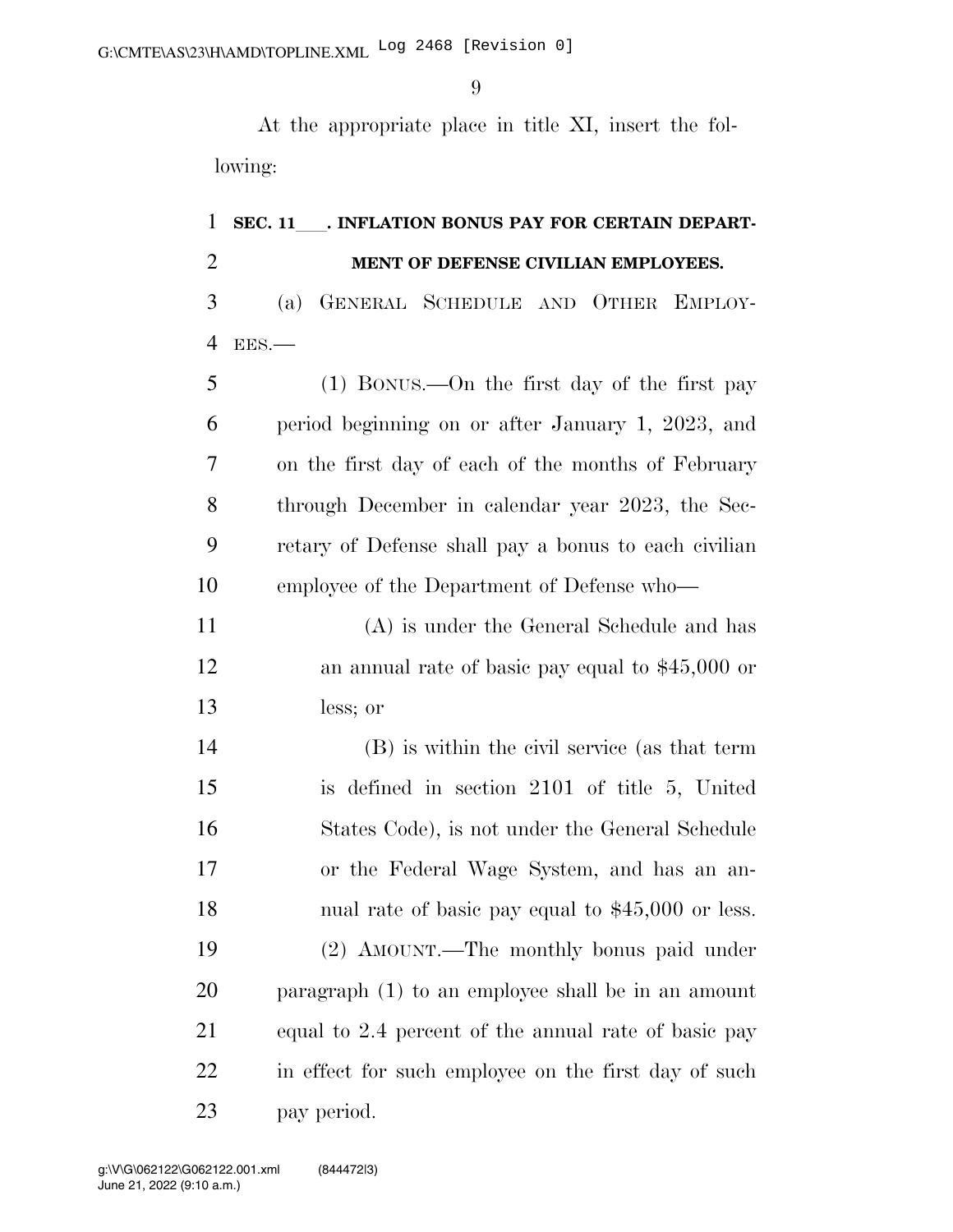| $\mathbf{1}$   | (b) FEDERAL WAGE SYSTEM EMPLOYEES.—                  |
|----------------|------------------------------------------------------|
| $\overline{2}$ | $(1)$ BONUS.—On the first day that the wage          |
| 3              | survey adjustment for fiscal year 2023 takes effect  |
| $\overline{4}$ | in October of that fiscal year, and on and the first |
| 5              | day of each of the months of November through        |
| 6              | September of such fiscal year, the Secretary of De-  |
| 7              | fense shall pay a bonus to each civilian employee of |
| 8              | the Department of Defense who—                       |
| 9              | $(A)$ is a prevailing rate employee under the        |
| 10             | Federal Wage System; and                             |
| 11             | (B) has an annual rate of basic pay equal            |
| 12             | to $$45,000$ or less.                                |
| 13             | (2) AMOUNT.—The monthly bonus paid under             |
| 14             | paragraph $(1)$ to an employee shall be in an amount |
| 15             | equal to 2.4 percent of the annual rate of basic pay |
| 16             | in effect for such employee on the first day that    |
| 17             | such adjustment takes effect.                        |
| 18             | (c) LIMITATIONS.—A bonus under subsection (a) or     |
| 19             | $(b)$ —                                              |
| 20             | $(1)$ may not be paid after December 1, 2023,        |
| 21             | or September 1, 2023, respectively; and              |
| 22             | $(2)$ shall not be considered to be basic pay of     |
| 23             | an employee for any purpose.                         |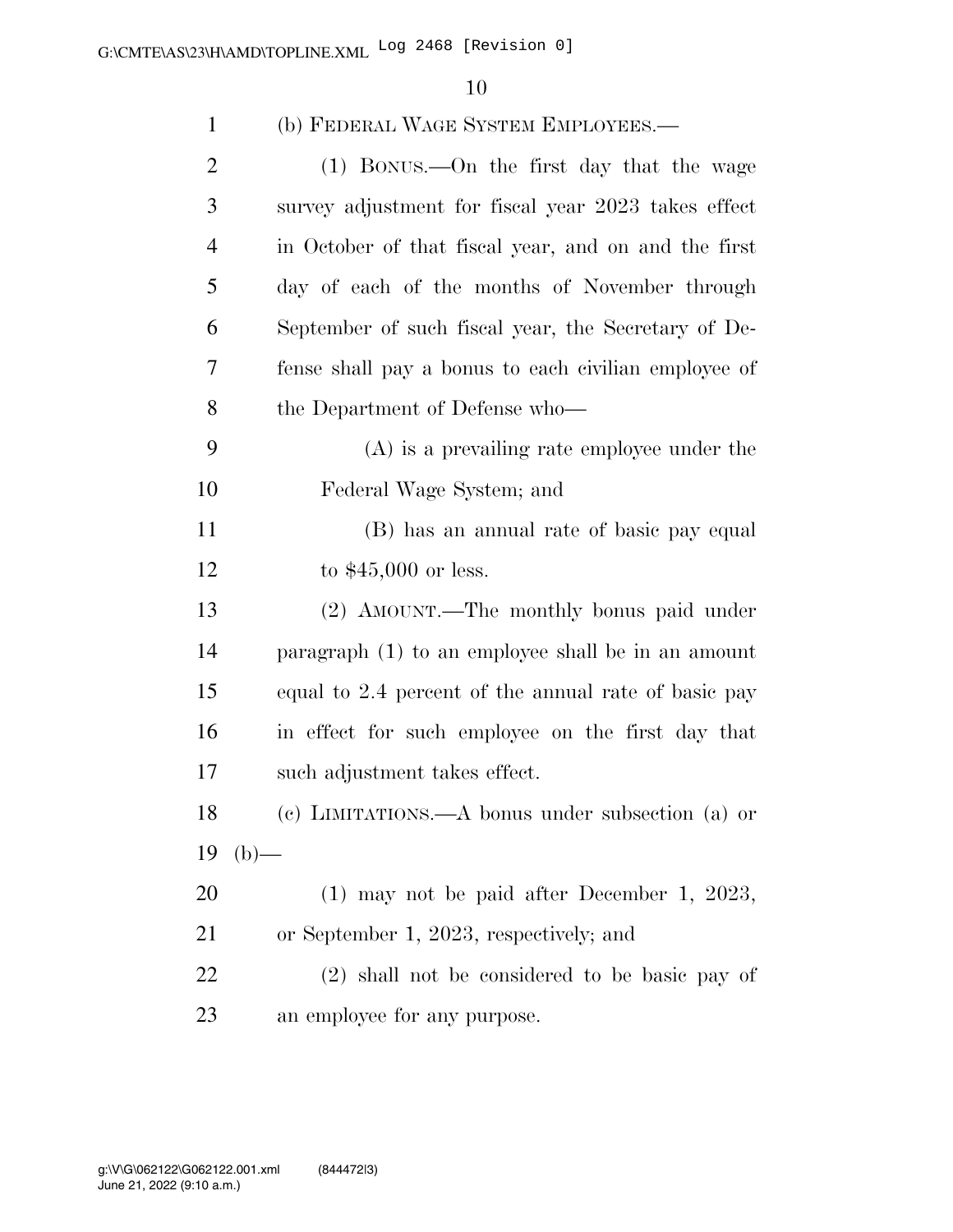In section 1232(d) [Log 74896], in the paragraph (8) proposed to be added to section 1250(f) of the National Defense Authorization Act for Fiscal Year 2016 (Public Law 114–92; 129 Stat. 1068), strike ''\$450,000,000'' and insert ''\$1,000,000,000''.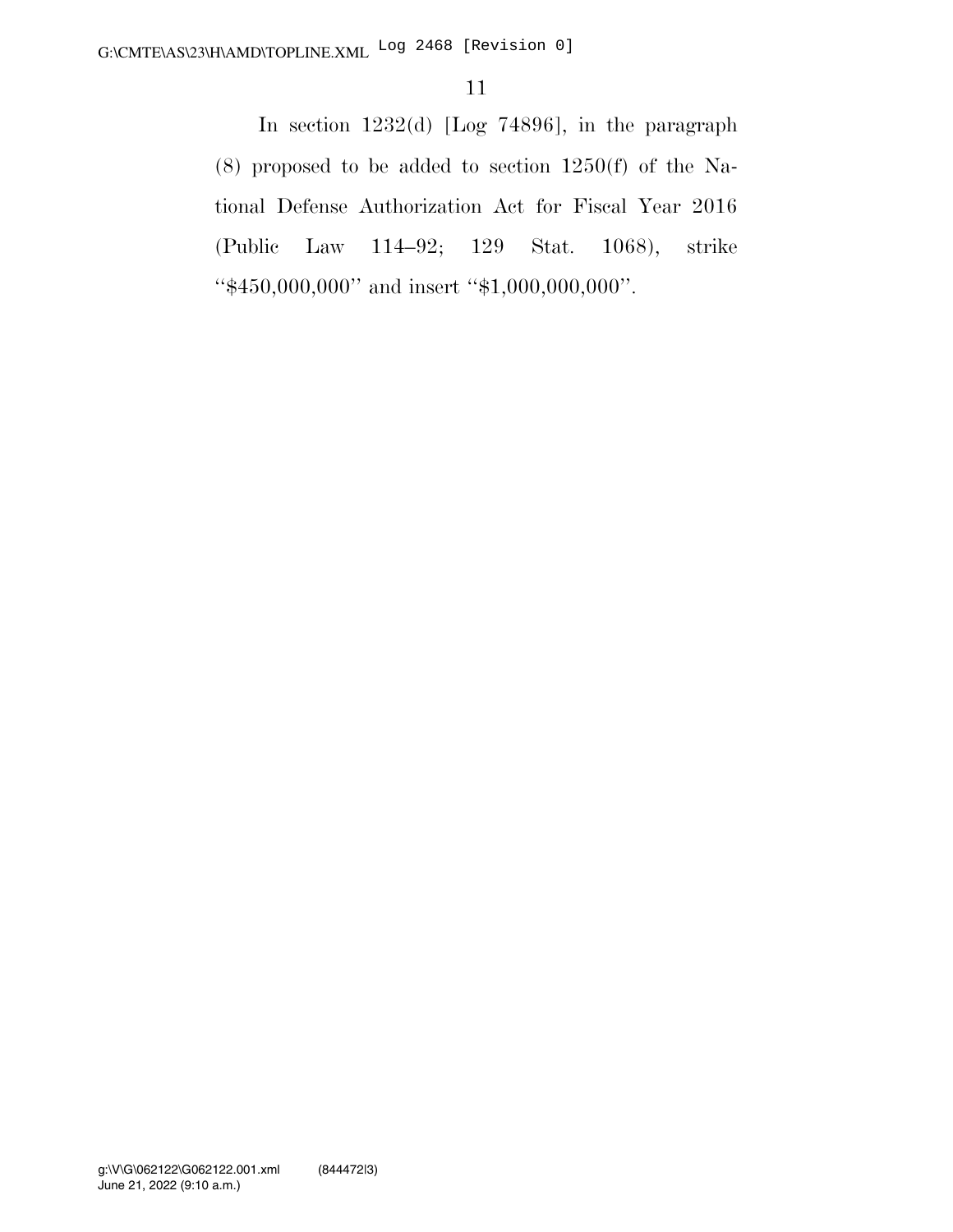Add at the appropriate place in division B, the following:

### 1 **TITLE XXIX—SCIENCE AND**  2 **TECHNOLOGY MILITARY CON-**3 **STRUCTION**

Sec. 2901. Authorized Army construction and land acquisition projects. Sec. 2902. Authorized Navy construction and land acquisition project. Sec. 2903. Authorized Air Force construction and land acquisition projects. Sec. 2904. Authorization of appropriations.

### 4 **SEC. 2901. AUTHORIZED ARMY CONSTRUCTION AND LAND**

5 **ACQUISITION PROJECTS.** 

6 The Secretary of the Army may acquire real property

7 and carry out the military construction projects for the

8 installations inside the United States, and in the amounts,

9 set forth in the following table:

**Army: Inside the United States** 

| Country | <b>Installation</b> | Amount                                                       |
|---------|---------------------|--------------------------------------------------------------|
|         | Redstone Arsenal    | \$50,000,000<br>\$85,000,000<br>\$20,000,000<br>\$12,000,000 |

10 **SEC. 2902. AUTHORIZED NAVY CONSTRUCTION AND LAND** 

### 11 **ACQUISITION PROJECT.**

12 The Secretary of the Navy may acquire real property

13 and carry out the military construction project for the in-

14 stallation inside the United States, and in the amount, set

15 forth in the following table:

### **Navy: Inside the United States**

| Country    | <b>Installation</b> | Amount       |
|------------|---------------------|--------------|
| California | Corona<br>          | \$15,000,000 |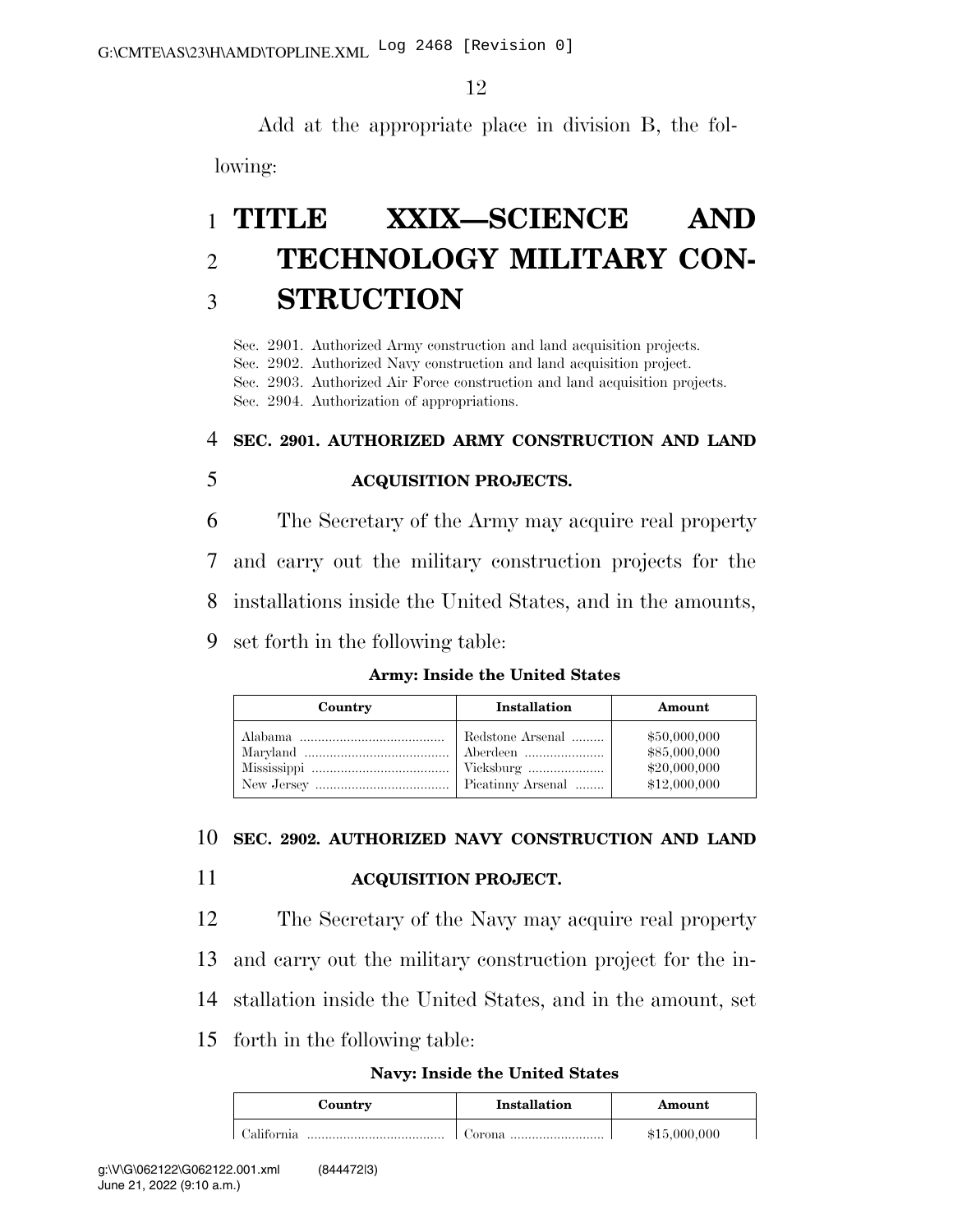**Navy: Inside the United States**—Continued

| Country | Installation | Amount                     |
|---------|--------------|----------------------------|
|         | Indian Head  | \$2,073,000<br>\$8,039,000 |
|         | Dahlgren     | \$2,503,000                |

#### 1 **SEC. 2903. AUTHORIZED AIR FORCE CONSTRUCTION AND**

### 2 **LAND ACQUISITION PROJECTS.**

 The Secretary of the Air Force may acquire real property and carry out the military construction projects for the installations inside the United States, and in the amounts, set forth in the following table:

**Air Force: Inside the United States** 

| Country | <b>Installation</b> | Amount       |
|---------|---------------------|--------------|
|         | AFRL Maui           | \$89,000,000 |
|         | AFRL Rome           | \$4,200,000  |

### 7 **SEC. 2904. AUTHORIZATION OF APPROPRIATIONS.**

 Funds are hereby authorized to be appropriated for fiscal years beginning after September 30, 2022, for the military construction projects inside the United States au- thorized by this title as specified in the funding table in section 4601.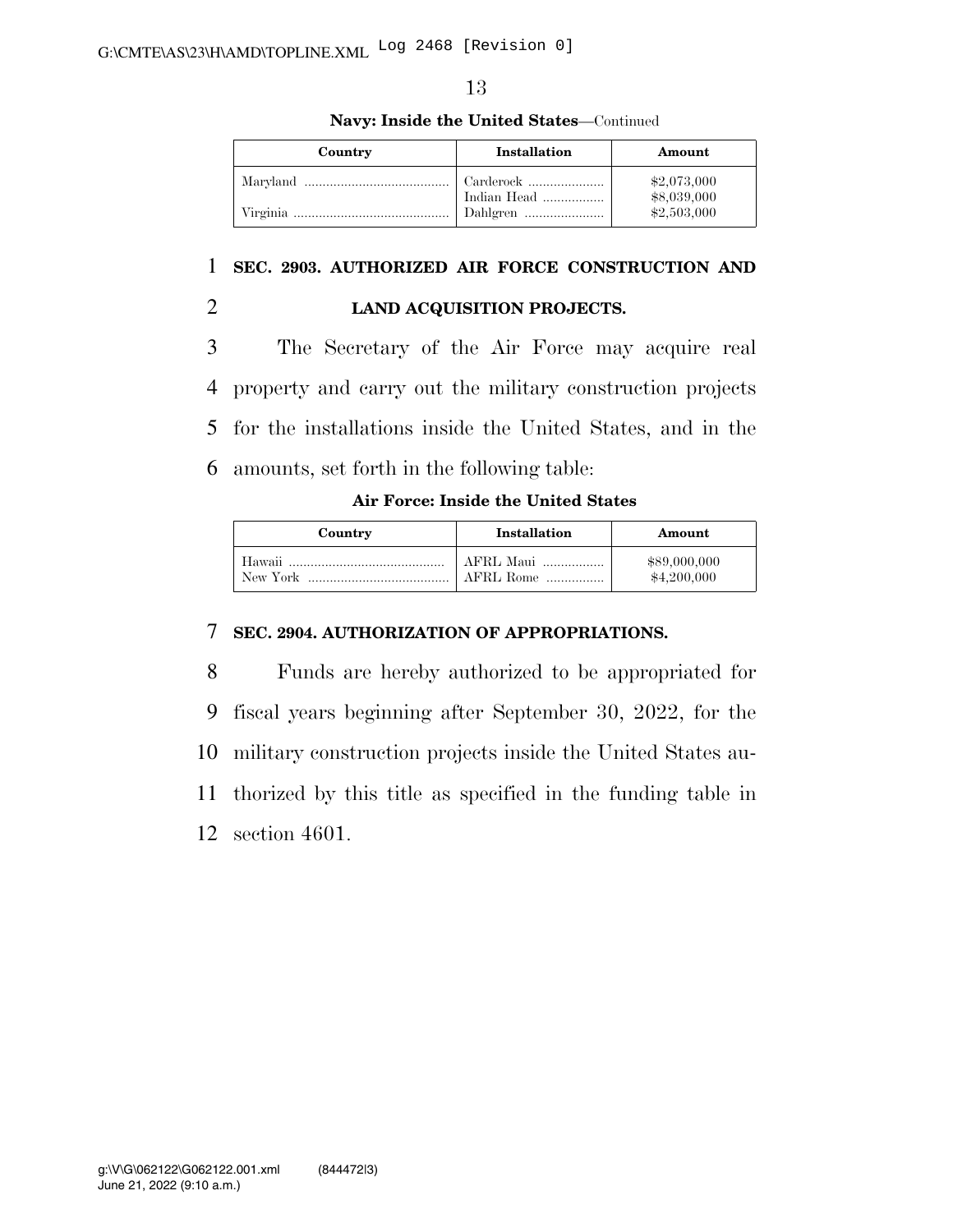**冈**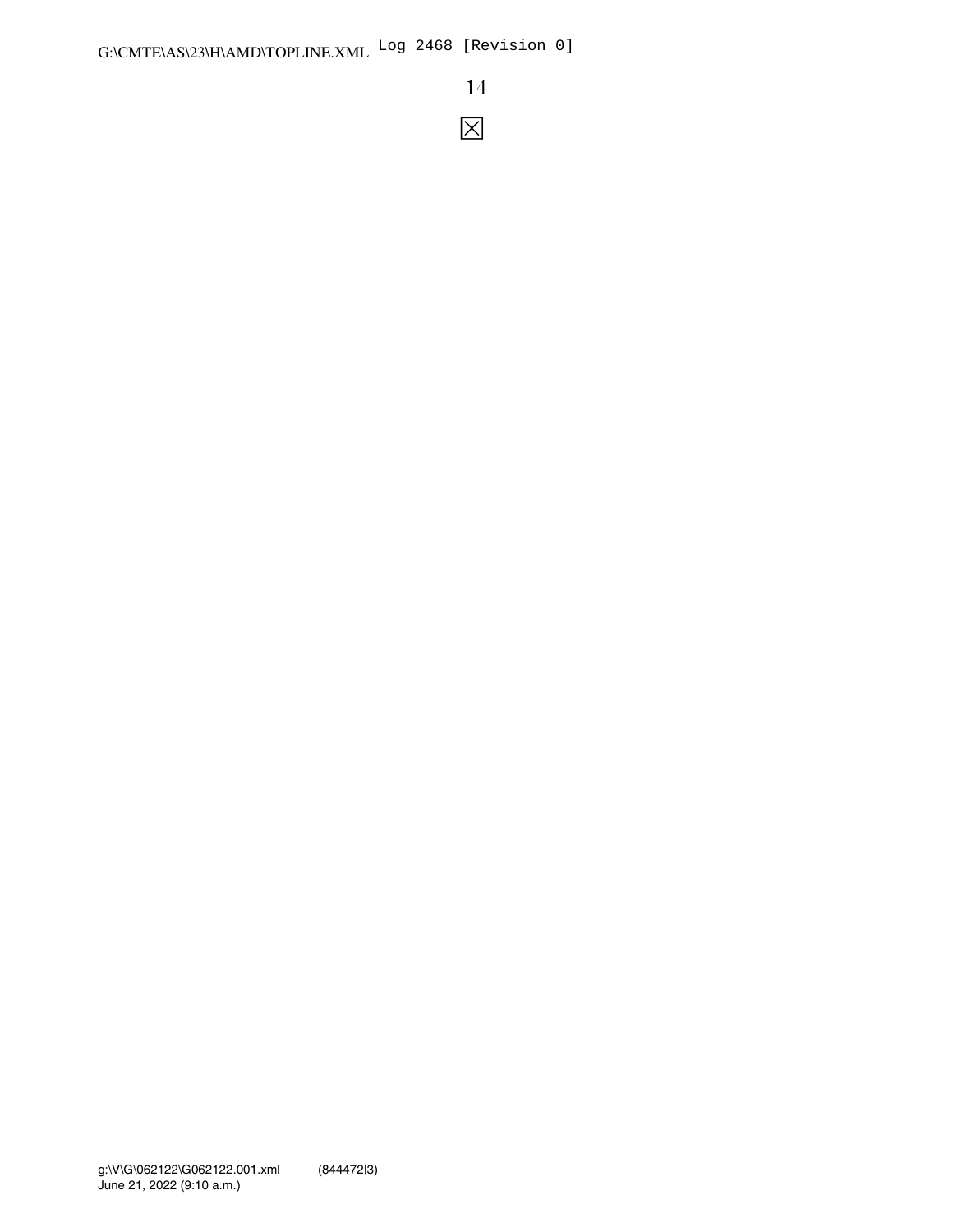In the appropriate place in the report to accompany H.R. 7900, insert the following new Directive Report Language:

Baltic Assistance for IAMD Acceleration

*The committee allocated \$215.0 million in Line 340 of Defense Wide Operations and Maintenance for the Baltic Security Initiative. The committee intends that the funds in this line above the amounts requested in the FY23 Presidential Budget Request be used to accelerate Integrated Air and Missile Defense (IAMD) efforts in the Baltic region under the Baltic Security Initiative. The committee directs the Secretary of Defense, no later than January 5, 2023, to provide the House Committee on Armed Services with a briefing on the state of planning for prepositioned stocks and force posture in the Baltic countries.*